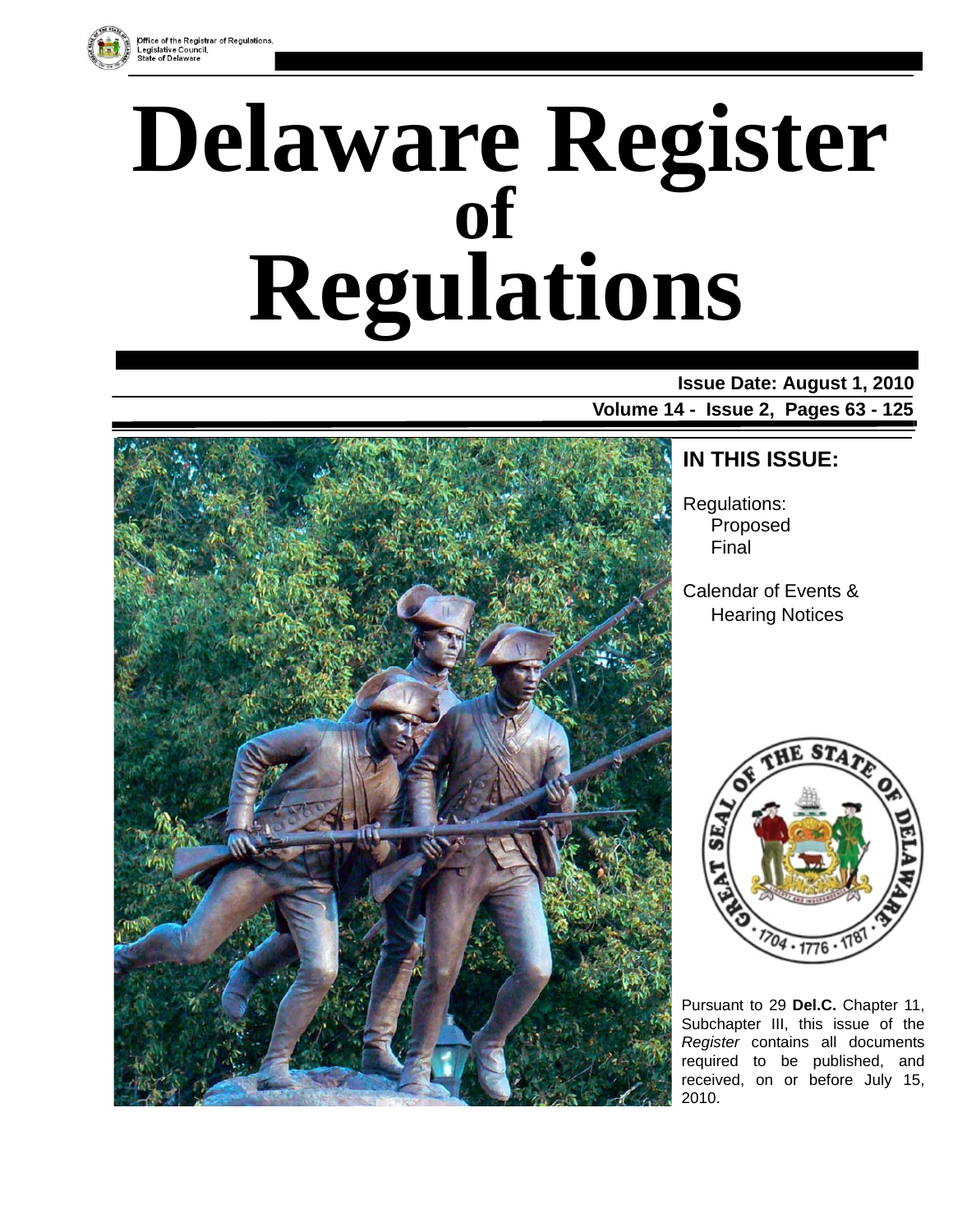**64**

### **INFORMATION ABOUT THE DELAWARE REGISTER OF REGULATIONS**

### **DELAWARE REGISTER OF REGULATIONS**

The *Delaware Register of Regulations* is an official State publication established by authority of 69 *Del. Laws*, c. 107 and is published on the first of each month throughout the year.

The *Delaware Register* will publish any regulations that are proposed to be adopted, amended or repealed and any emergency regulations promulgated.

The *Register* will also publish some or all of the following information:

- Governor's Executive Orders
- Governor's Appointments
- Agency Hearing and Meeting Notices
- Other documents considered to be in the public interest.

### **CITATION TO THE DELAWARE REGISTER**

The *Delaware Register of Regulations* is cited by volume, issue, page number and date. An example would be:

#### 13 **DE Reg.** 24-47 (07/01/09)

Refers to Volume 13, pages 24-47 of the *Delaware Register* issued on July 1, 2009.

### **SUBSCRIPTION INFORMATION**

The cost of a yearly subscription (12 issues) for the *Delaware Register of Regulations* is \$135.00. Single copies are available at a cost of \$12.00 per issue, including postage. For more information contact the Division of Research at 302-744-4114 or 1-800-282-8545 in Delaware.

### **CITIZEN PARTICIPATION IN THE REGULATORY PROCESS**

Delaware citizens and other interested parties may participate in the process by which administrative regulations are adopted, amended or repealed, and may initiate the process by which the validity and applicability of regulations is determined.

Under 29 **Del.C.** §10115 whenever an agency proposes to formulate, adopt, amend or repeal a regulation, it shall file notice and full text of such proposals, together with copies of the existing regulation being adopted, amended or repealed, with the Registrar for publication in the *Register of Regulations* pursuant to §1134 of this title. The notice shall describe the nature of the proceedings including a brief synopsis of the subject, substance, issues, possible terms of the agency action, a reference to the legal authority of the agency to act, and reference to any other regulations that may be impacted or affected by the proposal, and shall state the manner in which persons may present their views; if in writing, of the place to which and the final date by which such views may be submitted; or if at a public hearing, the date, time and place of the hearing. If a public hearing is to be held, such public hearing shall not be scheduled less than 20 days following publication of notice of the proposal in the *Register of Regulations*. If a public hearing will be held on the proposal, notice of the time, date, place and a summary of the nature of the proposal shall also be published in at least 2 Delaware newspapers of general circulation. The notice shall also be mailed to all persons who have made timely written requests of the agency for advance notice of its regulation-making proceedings.

**DELAWARE REGISTER OF REGULATIONS, VOL. 14, ISSUE 2, SUNDAY, AUGUST 1, 2010**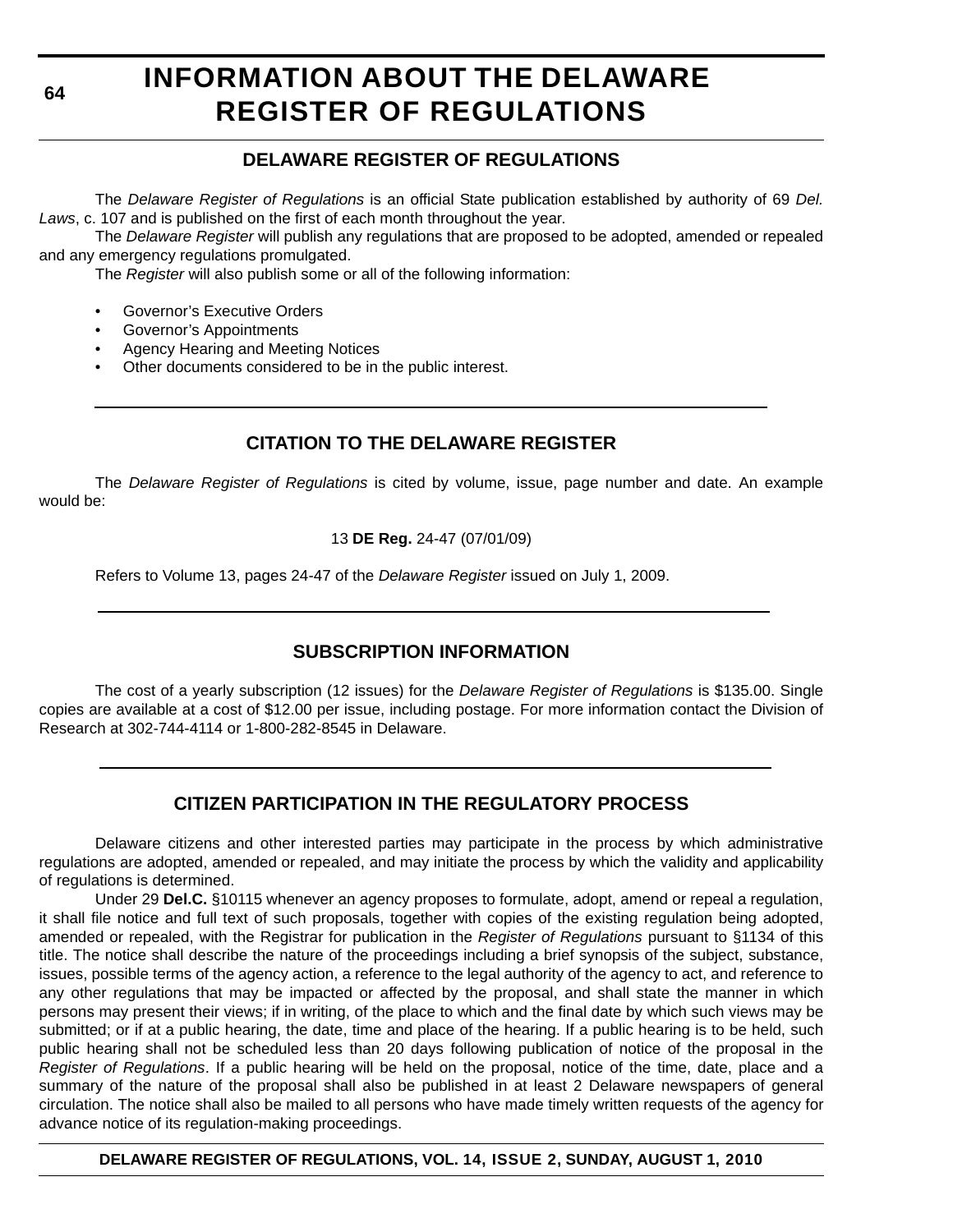### **INFORMATION ABOUT THE DELAWARE REGISTER OF REGULATIONS**

The opportunity for public comment shall be held open for a minimum of 30 days after the proposal is published in the *Register of Regulations*. At the conclusion of all hearings and after receipt, within the time allowed, of all written materials, upon all the testimonial and written evidence and information submitted, together with summaries of the evidence and information by subordinates, the agency shall determine whether a regulation should be adopted, amended or repealed and shall issue its conclusion in an order which shall include: (1) A brief summary of the evidence and information submitted; (2) A brief summary of its findings of fact with respect to the evidence and information, except where a rule of procedure is being adopted or amended; (3) A decision to adopt, amend or repeal a regulation or to take no action and the decision shall be supported by its findings on the evidence and information received; (4) The exact text and citation of such regulation adopted, amended or repealed; (5) The effective date of the order; (6) Any other findings or conclusions required by the law under which the agency has authority to act; and (7) The signature of at least a quorum of the agency members.

The effective date of an order which adopts, amends or repeals a regulation shall be not less than 10 days from the date the order adopting, amending or repealing a regulation has been published in its final form in the *Register of Regulations*, unless such adoption, amendment or repeal qualifies as an emergency under §10119.

Any person aggrieved by and claiming the unlawfulness of any regulation may bring an action in the Court for declaratory relief.

No action of an agency with respect to the making or consideration of a proposed adoption, amendment or repeal of a regulation shall be subject to review until final agency action on the proposal has been taken.

When any regulation is the subject of an enforcement action in the Court, the lawfulness of such regulation may be reviewed by the Court as a defense in the action.

Except as provided in the preceding section, no judicial review of a regulation is available unless a complaint therefor is filed in the Court within 30 days of the day the agency order with respect to the regulation was published in the *Register of Regulations*.

### **CLOSING DATES AND ISSUE DATES FOR THE DELAWARE REGISTER OF REGULATIONS**

| <b>ISSUE DATE</b> | <b>CLOSING DATE</b> | <b>CLOSING TIME</b> |
|-------------------|---------------------|---------------------|
| September 1       | August 16           | 4:30 p.m.           |
| October 1         | September 15        | 4:30 p.m.           |
| November 1        | October 15          | 4:30 p.m.           |
| December 1        | November 15         | 4:30 p.m.           |
| January 1         | December 15         | 4:30 p.m.           |

#### **DIVISION OF RESEARCH STAFF**

**Deborah A. Porter**, Interim Supervisor; **Judi Abbott,** Administrative Specialist I; **Jeffrey W. Hague**, Registrar of Regulations; **Robert Lupo**, Printer; **Ruth Ann Melson**, Legislative Librarian; **Deborah J. Messina,** Print Shop Supervisor; **Kathleen Morris,** Administrative Specialist I; **Debbie Puzzo,** Research Analyst; **Don Sellers,** Printer; **Georgia Roman**, Unit Operations Support Specialist; **Victoria Schultes,** Administrative Specialist II; **Rochelle Yerkes**, Administrative Specialist II.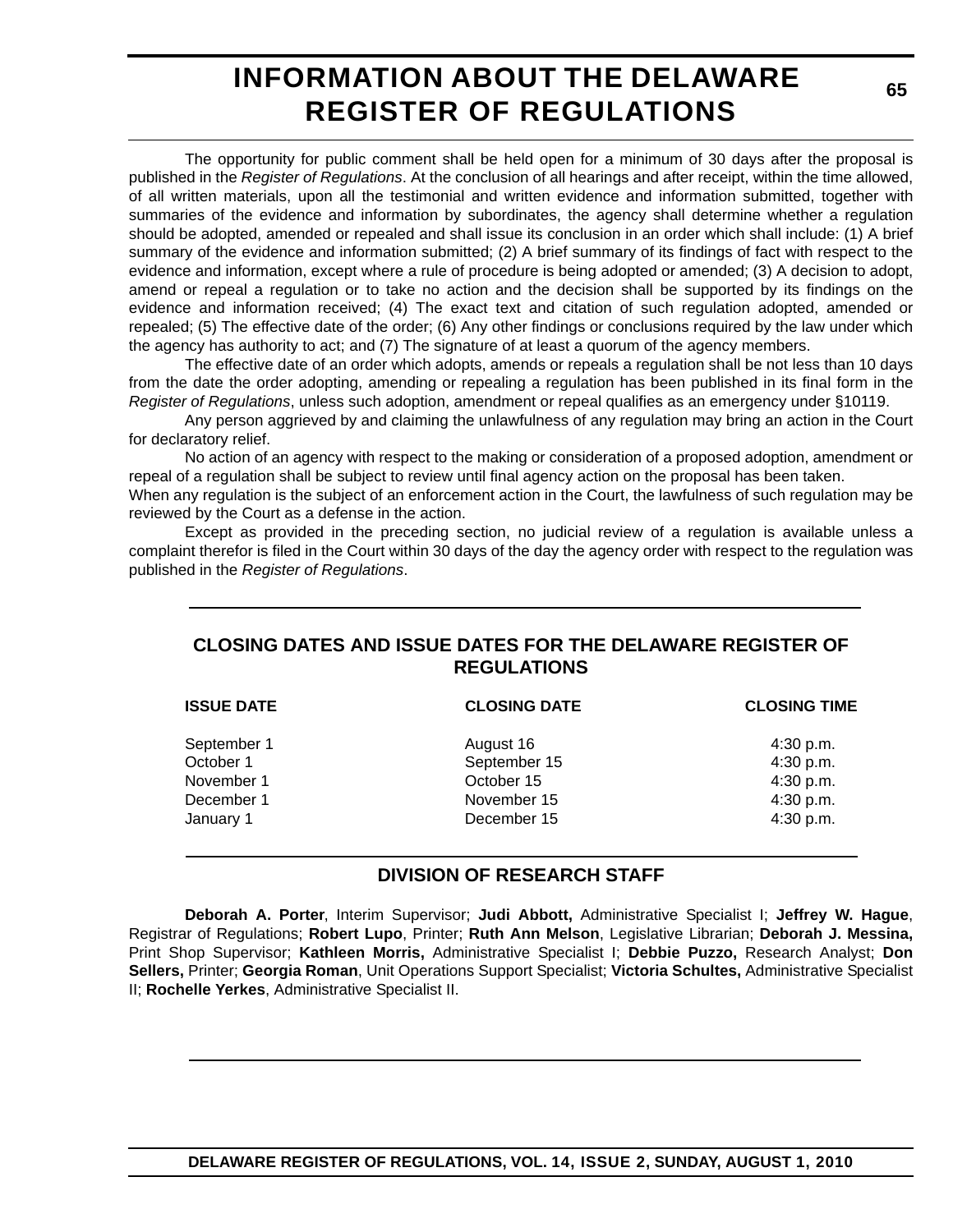<span id="page-3-0"></span>**66**

### **TABLE OF CONTENTS**

[Cumulative Tables............................................................................................................................. ............ 6](#page-5-0)8

#### **PROPOSED**

| <b>DELAWARE RIVER BASIN COMMISSION</b><br>Amendments to the Water Quality Regulations, Water Code and Comprehensive Plan to Update |          |
|------------------------------------------------------------------------------------------------------------------------------------|----------|
| Water Quality Criteria for Toxic Pollutants in the Delaware Estuary and Extend These Criteria                                      | 70       |
| <b>DEPARTMENT OF EDUCATION</b><br><b>Professional Standards Board</b>                                                              |          |
|                                                                                                                                    | 83       |
| <b>DEPARTMENT OF HEALTH AND SOCIAL SERVICES</b>                                                                                    |          |
| <b>Division of Medicaid and Medical Assistance</b>                                                                                 |          |
|                                                                                                                                    | 88       |
| <b>Division of Social Services</b>                                                                                                 |          |
|                                                                                                                                    | 91       |
|                                                                                                                                    | 91       |
|                                                                                                                                    | 91       |
|                                                                                                                                    | 91       |
|                                                                                                                                    | 91       |
|                                                                                                                                    | 91       |
|                                                                                                                                    | 91       |
|                                                                                                                                    | 91       |
|                                                                                                                                    | 91       |
|                                                                                                                                    | 91       |
|                                                                                                                                    | 91       |
|                                                                                                                                    | 91       |
|                                                                                                                                    | 91<br>91 |
|                                                                                                                                    | 91       |
|                                                                                                                                    | 91       |
|                                                                                                                                    | 91       |
|                                                                                                                                    |          |
| <b>DEPARTMENT OF INSURANCE</b>                                                                                                     |          |
|                                                                                                                                    | 92       |
| <b>DEPARTMENT OF JUSTICE</b>                                                                                                       |          |
| <b>Fraud and Consumer Protection Division</b>                                                                                      |          |
|                                                                                                                                    | 93       |
| <b>DEPARTMENT OF STATE</b>                                                                                                         |          |
| <b>Division of Professional Regulation</b>                                                                                         |          |
|                                                                                                                                    | 102      |
|                                                                                                                                    |          |
|                                                                                                                                    |          |

#### **FINAL**

#### **[DEPARTMENT OF EDUCATION](http://www.doe.k12.de.us/)**

#### **Office of the Secretary**

[920 Educational Programs for English Language Learners \(ELLs\) ..................................... ............ 103](#page-40-0)

**DELAWARE REGISTER OF REGULATIONS, VOL. 14, ISSUE 2, SUNDAY, AUGUST 1, 2010**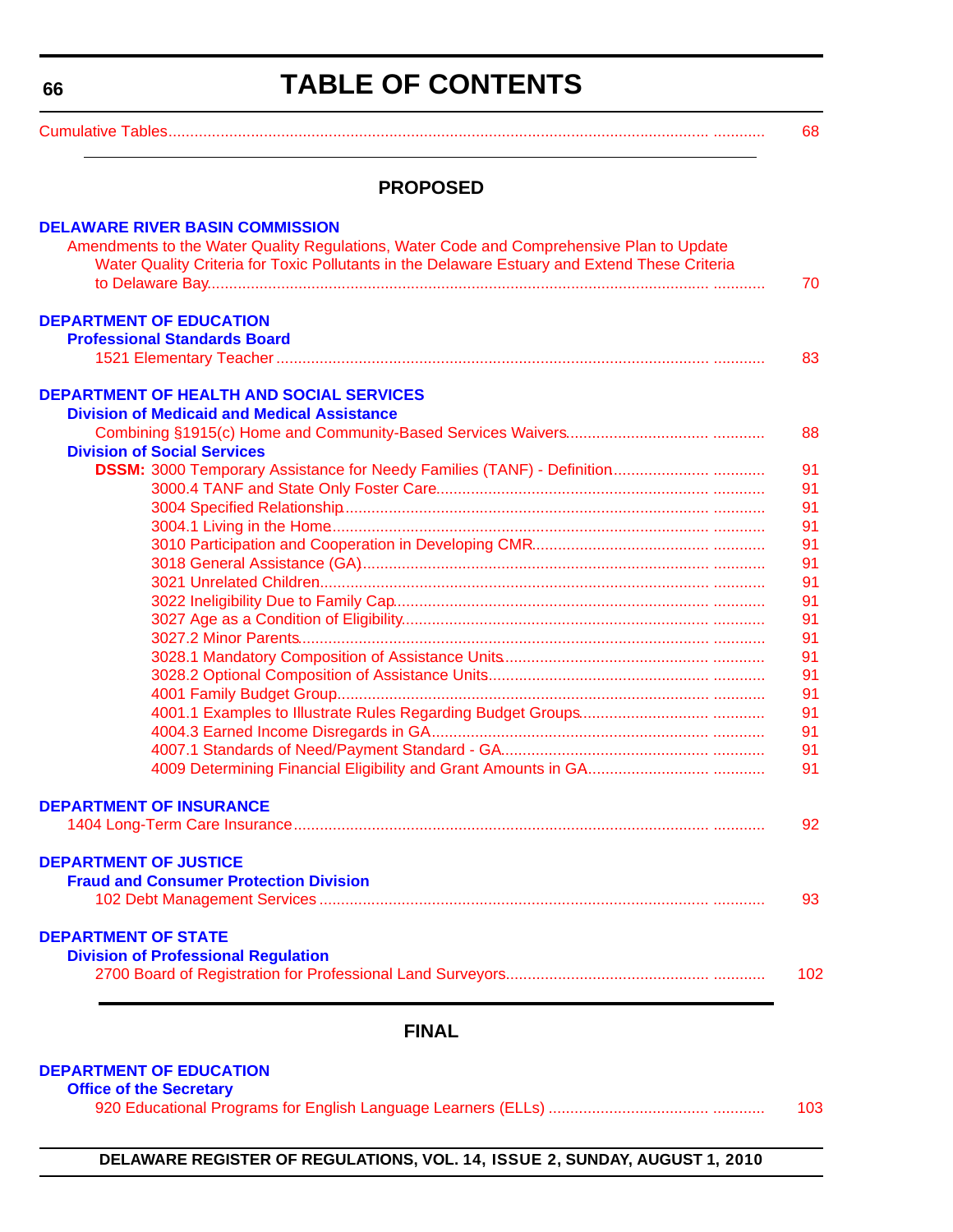# **TABLE OF CONTENTS**

<span id="page-4-0"></span>

| <b>DEPARTMENT OF HEALTH AND SOCIAL SERVICES</b><br><b>Division of Medicaid and Medical Assistance</b> | 106.   |
|-------------------------------------------------------------------------------------------------------|--------|
| <b>DEPARTMENT OF NATURAL RESOURCES AND ENVIRONMENTAL CONTROL</b>                                      |        |
| <b>Division of Fish and Wildlife</b>                                                                  |        |
|                                                                                                       | 113    |
|                                                                                                       | 117    |
|                                                                                                       | 117    |
| <b>DEPARTMENT OF STATE</b>                                                                            |        |
| <b>Public Service Commission</b>                                                                      |        |
| 2002 Regulations Governing Certificates of Public Convenience and Necessity for Water Utilities.      | 120.   |
| <b>CALENDAR OF EVENTS/HEARING NOTICES</b>                                                             |        |
| Delaware Diver Daoin Commission, Nation of Dublin Hooring and Manthly Dupinson Monting                | 4 ຕ ດ. |

| Delaware River Basin Commission, Notice of Public Hearing and Monthly Business Meeting      | $123 -$          |
|---------------------------------------------------------------------------------------------|------------------|
|                                                                                             | 123 <sub>1</sub> |
| Department of Health and Social Services, Div. of Medicaid and Medical Assistance,          |                  |
|                                                                                             | $123 -$          |
|                                                                                             | 124              |
|                                                                                             | $125 -$          |
|                                                                                             | $125 -$          |
| Department of State, Div. of Professional Regulation, Board of Professional Land Surveyors, |                  |
|                                                                                             | $125 -$          |
|                                                                                             |                  |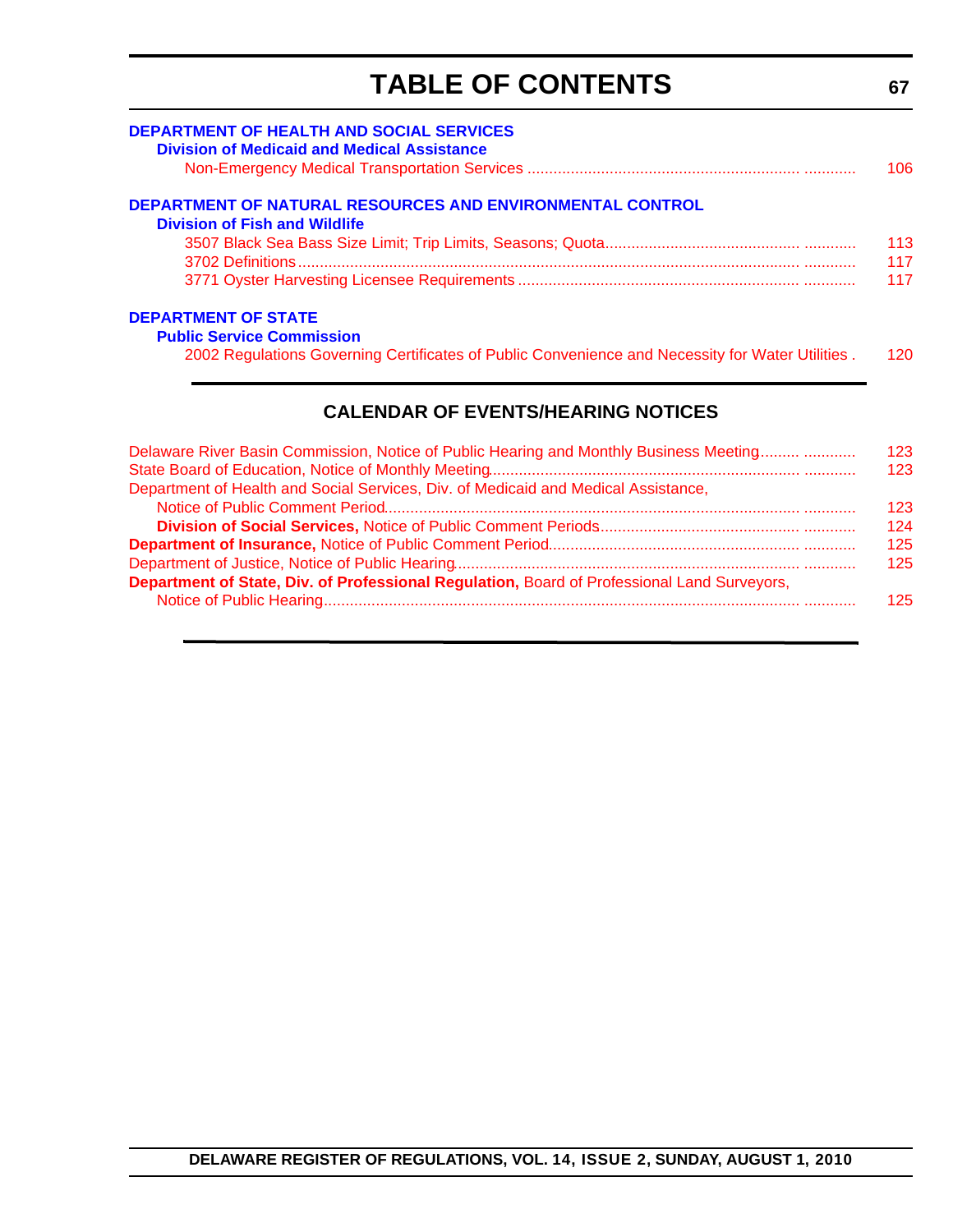<span id="page-5-0"></span>**68**

# **[CUMULATIVE TABLES](#page-3-0)**

| The regulations are listed alphabetically by the promulgating agency, followed by a citation to that issue of<br>the Register in which the regulation was published. Proposed regulations are designated with (Prop.); Final<br>regulations are designated with (Final); Emergency regulations are designated with (Emer.); and regulations that<br>have been repealed are designated with (Rep.).<br><b>Harness Racing Commission</b><br>501 Harness Racing Rules and Regulations, Subsection 5.1.8 Substance<br>14 <b>DE Reg.</b> 23 (Final)<br><b>DEPARTMENT OF EDUCATION</b><br><b>Office of the Secretary</b><br>251 Family Educational Rights and Privacy Act (FERPA)<br>26 (Final)<br>14 DE Reg.<br>14 DE Reg.<br>6 (Prop.)<br>14 DE Reg.<br><b>Professional Standards Board</b><br>14 DE Reg.<br>DEPARTMENT OF HEALTH AND SOCIAL SERVICES<br><b>Division of Public Health</b><br>4455 Delaware Regulations Governing a Detailed Plumbing Code<br>14 <b>DE Reg.</b> 36 (Final)<br><b>Division of Social Services</b><br>14 DE Reg.<br>8 (Prop.)<br>14 DE Reg.<br>8 (Prop.)<br>11 (Prop.)<br>14 DE Reg.<br>11 (Prop.)<br>14 DE Reg.<br>15 (Prop.)<br>14 DE Reg.<br>14 DE Reg.<br>14 DE Reg.<br>14 DE Reg.<br>14 DE Reg.<br>Division of Substance Abuse and Mental Health<br>14 DE Reg. 18 (Prop.)<br><b>DEPARTMENT OF INSURANCE</b><br>14 DE Reg. 41 (Final)<br>901 Arbitration of Automobile and Homeowners' Insurance Claims (Withdrawn)<br>14 DE Reg. 44 (Final)<br>1208 New Annuity Mortality Table for Use in Determining Reserve Liabilities<br>14 DE Reg. 48 (Final)<br>14 DE Reg. 49 (Final)<br><b>Division of Industrial Affairs</b><br>14 <b>DE Reg.</b> 50 (Final)<br><b>Division of Fish and Wildlife</b><br>14 <b>DE Reg.</b> 52 (Final)<br>14 DE Reg. 52 (Final)<br>14 DE Reg. 52 (Final)<br>14 DE Reg. 52 (Final) | The table printed below lists the regulations that have been proposed, adopted, amended or repealed in the<br>preceding issues of the current volume of the Delaware Register of Regulations. |            |
|----------------------------------------------------------------------------------------------------------------------------------------------------------------------------------------------------------------------------------------------------------------------------------------------------------------------------------------------------------------------------------------------------------------------------------------------------------------------------------------------------------------------------------------------------------------------------------------------------------------------------------------------------------------------------------------------------------------------------------------------------------------------------------------------------------------------------------------------------------------------------------------------------------------------------------------------------------------------------------------------------------------------------------------------------------------------------------------------------------------------------------------------------------------------------------------------------------------------------------------------------------------------------------------------------------------------------------------------------------------------------------------------------------------------------------------------------------------------------------------------------------------------------------------------------------------------------------------------------------------------------------------------------------------------------------------------------------------------------------------------------------------------------------------------------------------------------------------|-----------------------------------------------------------------------------------------------------------------------------------------------------------------------------------------------|------------|
|                                                                                                                                                                                                                                                                                                                                                                                                                                                                                                                                                                                                                                                                                                                                                                                                                                                                                                                                                                                                                                                                                                                                                                                                                                                                                                                                                                                                                                                                                                                                                                                                                                                                                                                                                                                                                                        |                                                                                                                                                                                               |            |
|                                                                                                                                                                                                                                                                                                                                                                                                                                                                                                                                                                                                                                                                                                                                                                                                                                                                                                                                                                                                                                                                                                                                                                                                                                                                                                                                                                                                                                                                                                                                                                                                                                                                                                                                                                                                                                        | DEPARTMENT OF AGRICULTURE                                                                                                                                                                     |            |
|                                                                                                                                                                                                                                                                                                                                                                                                                                                                                                                                                                                                                                                                                                                                                                                                                                                                                                                                                                                                                                                                                                                                                                                                                                                                                                                                                                                                                                                                                                                                                                                                                                                                                                                                                                                                                                        |                                                                                                                                                                                               |            |
|                                                                                                                                                                                                                                                                                                                                                                                                                                                                                                                                                                                                                                                                                                                                                                                                                                                                                                                                                                                                                                                                                                                                                                                                                                                                                                                                                                                                                                                                                                                                                                                                                                                                                                                                                                                                                                        |                                                                                                                                                                                               |            |
|                                                                                                                                                                                                                                                                                                                                                                                                                                                                                                                                                                                                                                                                                                                                                                                                                                                                                                                                                                                                                                                                                                                                                                                                                                                                                                                                                                                                                                                                                                                                                                                                                                                                                                                                                                                                                                        |                                                                                                                                                                                               |            |
|                                                                                                                                                                                                                                                                                                                                                                                                                                                                                                                                                                                                                                                                                                                                                                                                                                                                                                                                                                                                                                                                                                                                                                                                                                                                                                                                                                                                                                                                                                                                                                                                                                                                                                                                                                                                                                        |                                                                                                                                                                                               |            |
|                                                                                                                                                                                                                                                                                                                                                                                                                                                                                                                                                                                                                                                                                                                                                                                                                                                                                                                                                                                                                                                                                                                                                                                                                                                                                                                                                                                                                                                                                                                                                                                                                                                                                                                                                                                                                                        |                                                                                                                                                                                               |            |
|                                                                                                                                                                                                                                                                                                                                                                                                                                                                                                                                                                                                                                                                                                                                                                                                                                                                                                                                                                                                                                                                                                                                                                                                                                                                                                                                                                                                                                                                                                                                                                                                                                                                                                                                                                                                                                        |                                                                                                                                                                                               |            |
|                                                                                                                                                                                                                                                                                                                                                                                                                                                                                                                                                                                                                                                                                                                                                                                                                                                                                                                                                                                                                                                                                                                                                                                                                                                                                                                                                                                                                                                                                                                                                                                                                                                                                                                                                                                                                                        |                                                                                                                                                                                               |            |
|                                                                                                                                                                                                                                                                                                                                                                                                                                                                                                                                                                                                                                                                                                                                                                                                                                                                                                                                                                                                                                                                                                                                                                                                                                                                                                                                                                                                                                                                                                                                                                                                                                                                                                                                                                                                                                        |                                                                                                                                                                                               | 28 (Final) |
|                                                                                                                                                                                                                                                                                                                                                                                                                                                                                                                                                                                                                                                                                                                                                                                                                                                                                                                                                                                                                                                                                                                                                                                                                                                                                                                                                                                                                                                                                                                                                                                                                                                                                                                                                                                                                                        |                                                                                                                                                                                               |            |
|                                                                                                                                                                                                                                                                                                                                                                                                                                                                                                                                                                                                                                                                                                                                                                                                                                                                                                                                                                                                                                                                                                                                                                                                                                                                                                                                                                                                                                                                                                                                                                                                                                                                                                                                                                                                                                        |                                                                                                                                                                                               | 29 (Final) |
|                                                                                                                                                                                                                                                                                                                                                                                                                                                                                                                                                                                                                                                                                                                                                                                                                                                                                                                                                                                                                                                                                                                                                                                                                                                                                                                                                                                                                                                                                                                                                                                                                                                                                                                                                                                                                                        |                                                                                                                                                                                               |            |
|                                                                                                                                                                                                                                                                                                                                                                                                                                                                                                                                                                                                                                                                                                                                                                                                                                                                                                                                                                                                                                                                                                                                                                                                                                                                                                                                                                                                                                                                                                                                                                                                                                                                                                                                                                                                                                        |                                                                                                                                                                                               |            |
|                                                                                                                                                                                                                                                                                                                                                                                                                                                                                                                                                                                                                                                                                                                                                                                                                                                                                                                                                                                                                                                                                                                                                                                                                                                                                                                                                                                                                                                                                                                                                                                                                                                                                                                                                                                                                                        |                                                                                                                                                                                               |            |
|                                                                                                                                                                                                                                                                                                                                                                                                                                                                                                                                                                                                                                                                                                                                                                                                                                                                                                                                                                                                                                                                                                                                                                                                                                                                                                                                                                                                                                                                                                                                                                                                                                                                                                                                                                                                                                        |                                                                                                                                                                                               |            |
|                                                                                                                                                                                                                                                                                                                                                                                                                                                                                                                                                                                                                                                                                                                                                                                                                                                                                                                                                                                                                                                                                                                                                                                                                                                                                                                                                                                                                                                                                                                                                                                                                                                                                                                                                                                                                                        |                                                                                                                                                                                               |            |
|                                                                                                                                                                                                                                                                                                                                                                                                                                                                                                                                                                                                                                                                                                                                                                                                                                                                                                                                                                                                                                                                                                                                                                                                                                                                                                                                                                                                                                                                                                                                                                                                                                                                                                                                                                                                                                        |                                                                                                                                                                                               |            |
|                                                                                                                                                                                                                                                                                                                                                                                                                                                                                                                                                                                                                                                                                                                                                                                                                                                                                                                                                                                                                                                                                                                                                                                                                                                                                                                                                                                                                                                                                                                                                                                                                                                                                                                                                                                                                                        |                                                                                                                                                                                               |            |
|                                                                                                                                                                                                                                                                                                                                                                                                                                                                                                                                                                                                                                                                                                                                                                                                                                                                                                                                                                                                                                                                                                                                                                                                                                                                                                                                                                                                                                                                                                                                                                                                                                                                                                                                                                                                                                        |                                                                                                                                                                                               |            |
|                                                                                                                                                                                                                                                                                                                                                                                                                                                                                                                                                                                                                                                                                                                                                                                                                                                                                                                                                                                                                                                                                                                                                                                                                                                                                                                                                                                                                                                                                                                                                                                                                                                                                                                                                                                                                                        |                                                                                                                                                                                               |            |
|                                                                                                                                                                                                                                                                                                                                                                                                                                                                                                                                                                                                                                                                                                                                                                                                                                                                                                                                                                                                                                                                                                                                                                                                                                                                                                                                                                                                                                                                                                                                                                                                                                                                                                                                                                                                                                        |                                                                                                                                                                                               | 15 (Prop.) |
|                                                                                                                                                                                                                                                                                                                                                                                                                                                                                                                                                                                                                                                                                                                                                                                                                                                                                                                                                                                                                                                                                                                                                                                                                                                                                                                                                                                                                                                                                                                                                                                                                                                                                                                                                                                                                                        |                                                                                                                                                                                               | 15 (Prop.) |
|                                                                                                                                                                                                                                                                                                                                                                                                                                                                                                                                                                                                                                                                                                                                                                                                                                                                                                                                                                                                                                                                                                                                                                                                                                                                                                                                                                                                                                                                                                                                                                                                                                                                                                                                                                                                                                        |                                                                                                                                                                                               | 15 (Prop.) |
|                                                                                                                                                                                                                                                                                                                                                                                                                                                                                                                                                                                                                                                                                                                                                                                                                                                                                                                                                                                                                                                                                                                                                                                                                                                                                                                                                                                                                                                                                                                                                                                                                                                                                                                                                                                                                                        |                                                                                                                                                                                               | 39 (Final) |
|                                                                                                                                                                                                                                                                                                                                                                                                                                                                                                                                                                                                                                                                                                                                                                                                                                                                                                                                                                                                                                                                                                                                                                                                                                                                                                                                                                                                                                                                                                                                                                                                                                                                                                                                                                                                                                        |                                                                                                                                                                                               |            |
|                                                                                                                                                                                                                                                                                                                                                                                                                                                                                                                                                                                                                                                                                                                                                                                                                                                                                                                                                                                                                                                                                                                                                                                                                                                                                                                                                                                                                                                                                                                                                                                                                                                                                                                                                                                                                                        |                                                                                                                                                                                               |            |
|                                                                                                                                                                                                                                                                                                                                                                                                                                                                                                                                                                                                                                                                                                                                                                                                                                                                                                                                                                                                                                                                                                                                                                                                                                                                                                                                                                                                                                                                                                                                                                                                                                                                                                                                                                                                                                        |                                                                                                                                                                                               |            |
|                                                                                                                                                                                                                                                                                                                                                                                                                                                                                                                                                                                                                                                                                                                                                                                                                                                                                                                                                                                                                                                                                                                                                                                                                                                                                                                                                                                                                                                                                                                                                                                                                                                                                                                                                                                                                                        |                                                                                                                                                                                               |            |
|                                                                                                                                                                                                                                                                                                                                                                                                                                                                                                                                                                                                                                                                                                                                                                                                                                                                                                                                                                                                                                                                                                                                                                                                                                                                                                                                                                                                                                                                                                                                                                                                                                                                                                                                                                                                                                        |                                                                                                                                                                                               |            |
|                                                                                                                                                                                                                                                                                                                                                                                                                                                                                                                                                                                                                                                                                                                                                                                                                                                                                                                                                                                                                                                                                                                                                                                                                                                                                                                                                                                                                                                                                                                                                                                                                                                                                                                                                                                                                                        |                                                                                                                                                                                               |            |
|                                                                                                                                                                                                                                                                                                                                                                                                                                                                                                                                                                                                                                                                                                                                                                                                                                                                                                                                                                                                                                                                                                                                                                                                                                                                                                                                                                                                                                                                                                                                                                                                                                                                                                                                                                                                                                        |                                                                                                                                                                                               |            |
|                                                                                                                                                                                                                                                                                                                                                                                                                                                                                                                                                                                                                                                                                                                                                                                                                                                                                                                                                                                                                                                                                                                                                                                                                                                                                                                                                                                                                                                                                                                                                                                                                                                                                                                                                                                                                                        |                                                                                                                                                                                               |            |
|                                                                                                                                                                                                                                                                                                                                                                                                                                                                                                                                                                                                                                                                                                                                                                                                                                                                                                                                                                                                                                                                                                                                                                                                                                                                                                                                                                                                                                                                                                                                                                                                                                                                                                                                                                                                                                        |                                                                                                                                                                                               |            |
|                                                                                                                                                                                                                                                                                                                                                                                                                                                                                                                                                                                                                                                                                                                                                                                                                                                                                                                                                                                                                                                                                                                                                                                                                                                                                                                                                                                                                                                                                                                                                                                                                                                                                                                                                                                                                                        | <b>DEPARTMENT OF LABOR</b>                                                                                                                                                                    |            |
|                                                                                                                                                                                                                                                                                                                                                                                                                                                                                                                                                                                                                                                                                                                                                                                                                                                                                                                                                                                                                                                                                                                                                                                                                                                                                                                                                                                                                                                                                                                                                                                                                                                                                                                                                                                                                                        |                                                                                                                                                                                               |            |
|                                                                                                                                                                                                                                                                                                                                                                                                                                                                                                                                                                                                                                                                                                                                                                                                                                                                                                                                                                                                                                                                                                                                                                                                                                                                                                                                                                                                                                                                                                                                                                                                                                                                                                                                                                                                                                        |                                                                                                                                                                                               |            |
|                                                                                                                                                                                                                                                                                                                                                                                                                                                                                                                                                                                                                                                                                                                                                                                                                                                                                                                                                                                                                                                                                                                                                                                                                                                                                                                                                                                                                                                                                                                                                                                                                                                                                                                                                                                                                                        | DEPARTMENT OF NATURAL RESOURCES AND ENVIRONMENTAL CONTROL                                                                                                                                     |            |
|                                                                                                                                                                                                                                                                                                                                                                                                                                                                                                                                                                                                                                                                                                                                                                                                                                                                                                                                                                                                                                                                                                                                                                                                                                                                                                                                                                                                                                                                                                                                                                                                                                                                                                                                                                                                                                        |                                                                                                                                                                                               |            |
|                                                                                                                                                                                                                                                                                                                                                                                                                                                                                                                                                                                                                                                                                                                                                                                                                                                                                                                                                                                                                                                                                                                                                                                                                                                                                                                                                                                                                                                                                                                                                                                                                                                                                                                                                                                                                                        |                                                                                                                                                                                               |            |
|                                                                                                                                                                                                                                                                                                                                                                                                                                                                                                                                                                                                                                                                                                                                                                                                                                                                                                                                                                                                                                                                                                                                                                                                                                                                                                                                                                                                                                                                                                                                                                                                                                                                                                                                                                                                                                        |                                                                                                                                                                                               |            |
|                                                                                                                                                                                                                                                                                                                                                                                                                                                                                                                                                                                                                                                                                                                                                                                                                                                                                                                                                                                                                                                                                                                                                                                                                                                                                                                                                                                                                                                                                                                                                                                                                                                                                                                                                                                                                                        |                                                                                                                                                                                               |            |

**DELAWARE REGISTER OF REGULATIONS, VOL. 14, ISSUE 2, SUNDAY, AUGUST 1, 2010**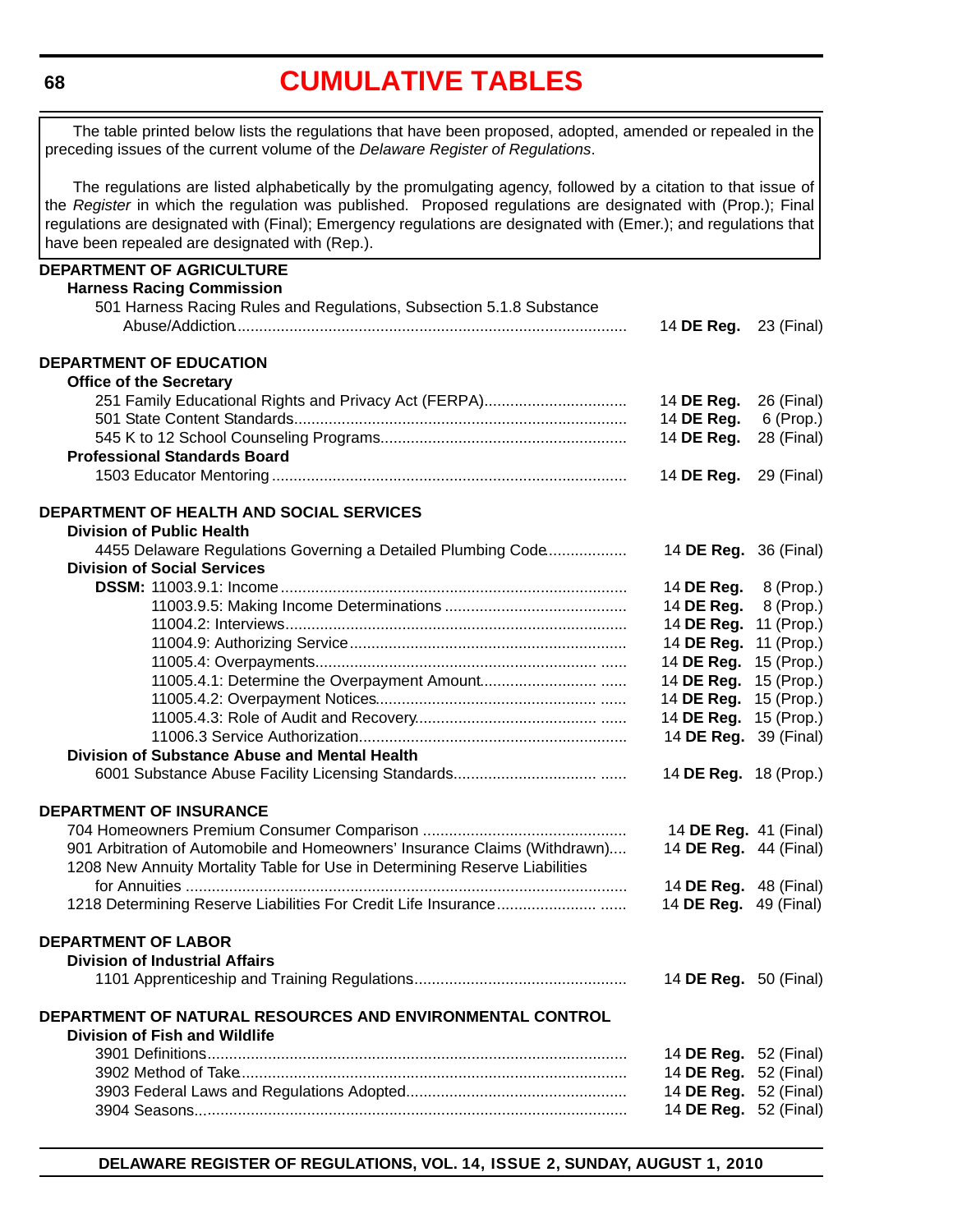# **CUMULATIVE TABLES**

|                                                                         | 14 <b>DE Reg.</b> 52 (Final)<br>14 DE Reg. 52 (Final)<br>14 DE Reg. 52 (Final) |  |
|-------------------------------------------------------------------------|--------------------------------------------------------------------------------|--|
| <b>Division of Water Resources</b>                                      |                                                                                |  |
| 7201 Regulations Governing the Control of Water Pollution, Section 9.5, |                                                                                |  |
|                                                                         | 14 DE Reg. 19 (Prop.)                                                          |  |
| DEPARTMENT OF STATE                                                     |                                                                                |  |
| <b>Division of Professional Regulation</b>                              |                                                                                |  |
|                                                                         | 14 <b>DE Reg.</b> 54 (Final)                                                   |  |
| 8800 Boxing and Combative Sports Rules and Regulations                  | 14 DE Reg. 20 (Prop.)                                                          |  |
| <b>DEPARTMENT OF TRANSPORTATION</b>                                     |                                                                                |  |
| <b>Division of Planning and Policy</b>                                  |                                                                                |  |
|                                                                         | 14 <b>DE Reg.</b> 56 (Final)                                                   |  |
|                                                                         | 14 DE Reg. 21 (Prop.)                                                          |  |
| <b>EXECUTIVE DEPARTMENT</b>                                             |                                                                                |  |
| <b>Office of Management and Budget</b>                                  |                                                                                |  |
|                                                                         | 14 <b>DE Reg.</b> 57 (Final)                                                   |  |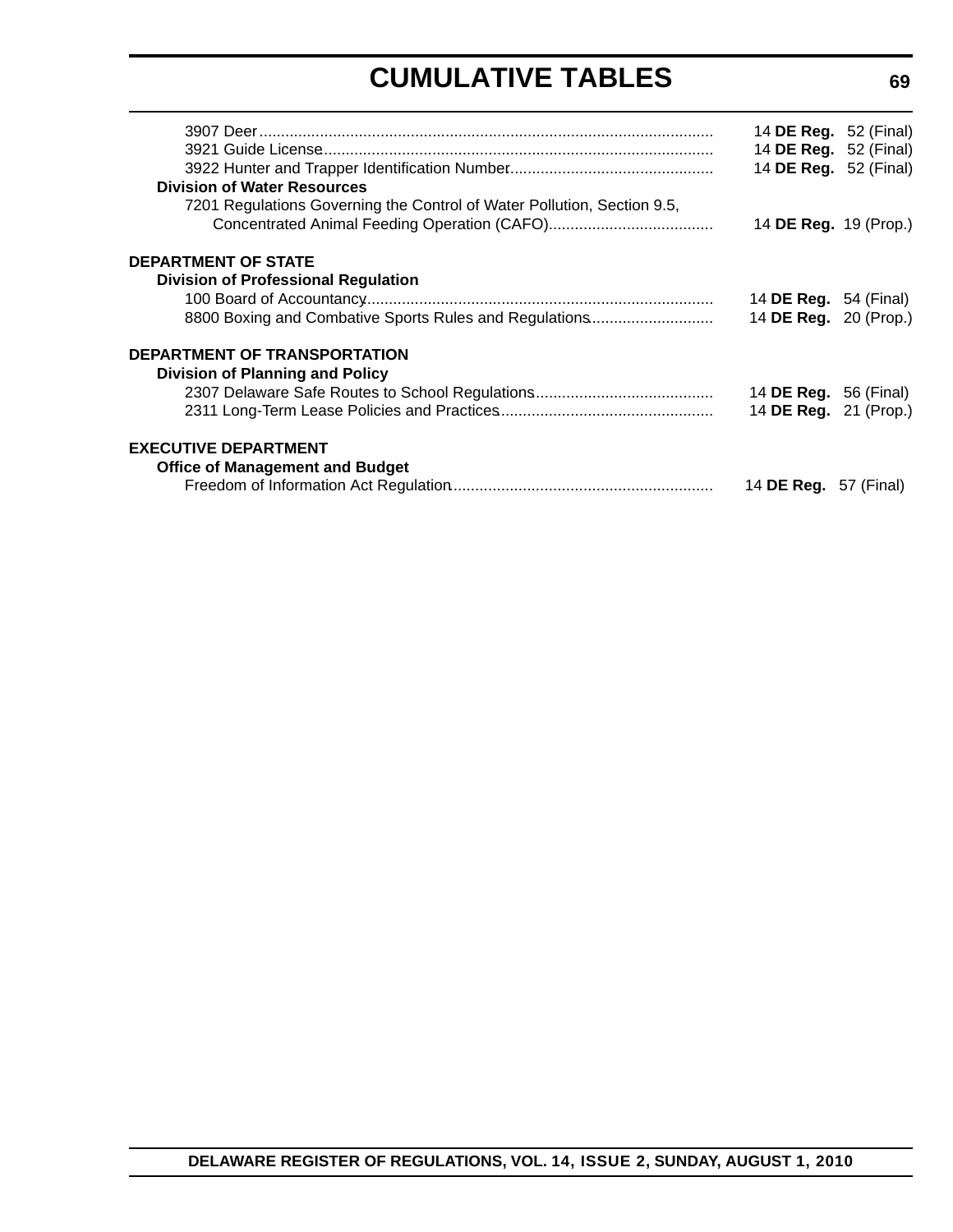### **Symbol Key**

Arial type indicates the text existing prior to the regulation being promulgated. Underlined text indicates new text. Language which is stricken through indicates text being deleted.

### **Proposed Regulations**

Under 29 **Del.C.** §10115 whenever an agency proposes to formulate, adopt, amend or repeal a regulation, it shall file notice and full text of such proposals, together with copies of the existing regulation being adopted, amended or repealed, with the Registrar for publication in the *Register of Regulations* pursuant to §1134 of this title. The notice shall describe the nature of the proceedings including a brief synopsis of the subject, substance, issues, possible terms of the agency action, a reference to the legal authority of the agency to act, and reference to any other regulations that may be impacted or affected by the proposal, and shall state the manner in which persons may present their views; if in writing, of the place to which and the final date by which such views may be submitted; or if at a public hearing, the date, time and place of the hearing. If a public hearing is to be held, such public hearing shall not be scheduled less than 20 days following publication of notice of the proposal in the *Register of Regulations*. If a public hearing will be held on the proposal, notice of the time, date, place and a summary of the nature of the proposal shall also be published in at least 2 Delaware newspapers of general circulation. The notice shall also be mailed to all persons who have made timely written requests of the agency for advance notice of its regulation-making proceedings.

### **[DELAWARE RIVER BASIN COMMISSION](http://www.state.nj.us/drbc/)**

#### **[NOTICE OF PROPOSED RULEMAKING AND PUBLIC HEARING](#page-3-0)**

#### **Amendments to the Water Quality Regulations, Water Code and Comprehensive Plan to Update Water Quality Criteria for Toxic Pollutants in the Delaware Estuary and Extend These Criteria to Delaware Bay**

The Delaware River Basin Commission ("DRBC" or "Commission") is a federal interstate compact agency charged with managing the water resources of the Basin without regard to political boundaries. Its commissioners are the governors of the four Basin states – New Jersey, New York, Pennsylvania and Delaware – and a federal representative, the North Atlantic Division Commander of the U.S. Army Corps of Engineers. The Commission is not subject to the requirements of the Delaware Administrative Procedures Act. This notice is published by the Commission for information purposes.

**Summary:** The Delaware River Basin Commission (DRBC or "Commission") will hold a public hearing to receive comments on proposed amendments to the Commission's Water Quality Regulations, Water Code and Comprehensive Plan to update many of the Commission's stream quality objectives (also called water quality criteria) for human health and aquatic life for toxic pollutants in the Delaware Estuary (DRBC Water Quality Zones 2 through 5) and to extend application of the criteria to Delaware Bay (DRBC Water Quality Zone 6). The proposed changes will bring the Commission's criteria for toxic pollutants into conformity with current guidance published by the U.S. Environmental Protection Agency (EPA) and provide a more consistent regulatory framework for managing the tidal portion of the main stem Delaware River.

**Dates:** The public hearing will take place on Thursday, September 23 at 2:30 p.m. and will continue on that day until all those who wish to testify are afforded an opportunity to do so. Written comments will be accepted through 5:00 p.m. on Friday, October 1, 2010.

**Addresses:** The public hearing will take place in the Goddard Room at the Commission's office building, located at 25 State Police Drive, West Trenton, New Jersey. Driving directions are available on the Commission's Web site,

<span id="page-7-0"></span>**70**

#### **DELAWARE REGISTER OF REGULATIONS, VOL. 14, ISSUE 2, SUNDAY, AUGUST 1, 2010**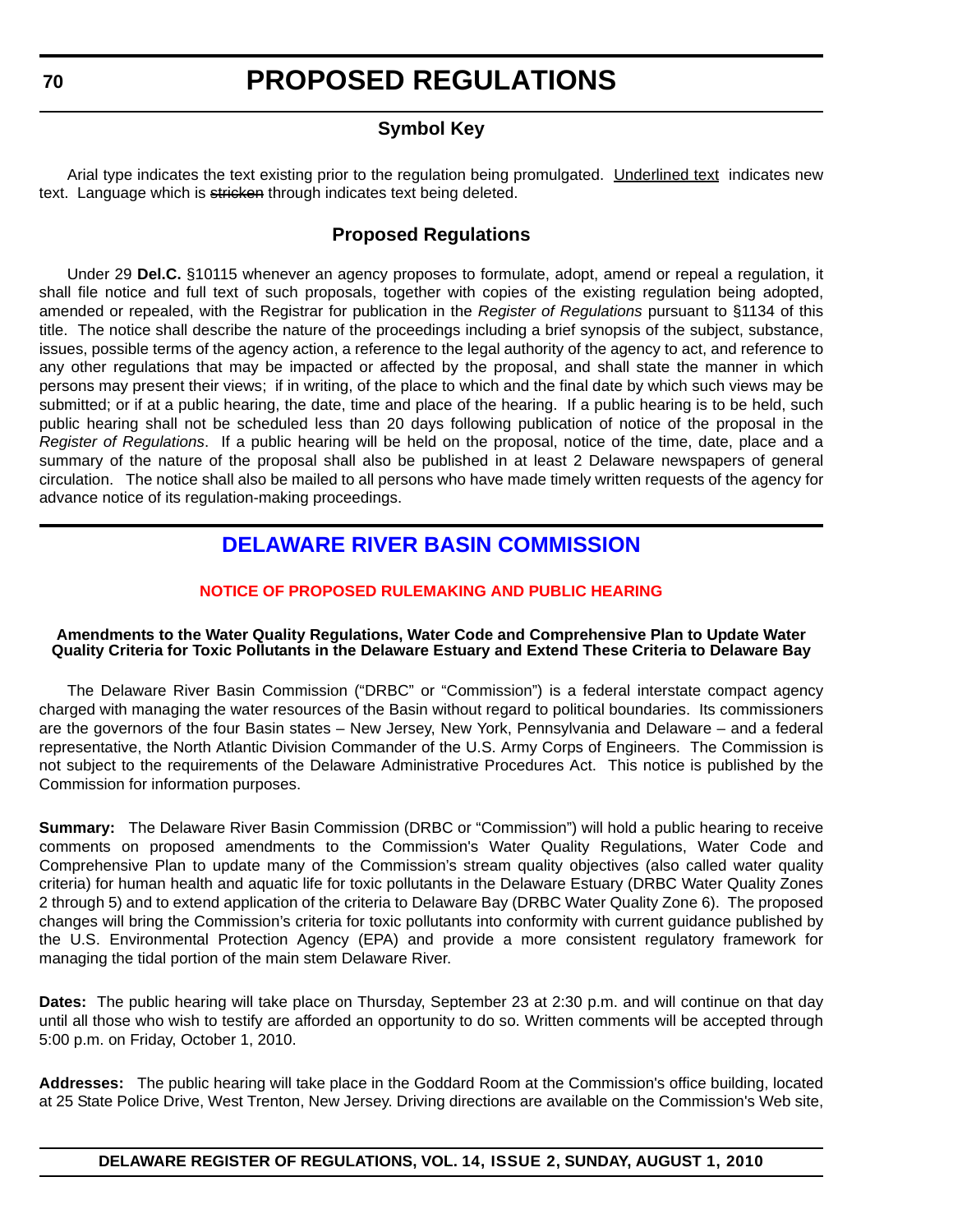www.drbc.net. Please do not rely on Internet mapping services as they may not provide accurate directions to this location.

Written comments may be submitted by e-mail to [regs@drbc.state.nj.us;](mailto:regs@drbc.state.nj.us) by fax to Regulations at 609-883-9522; by U.S. Mail to Regulations c/o Commission Secretary, DRBC, P.O. Box 7360, West Trenton, NJ 08628- 0360; or by private mail carrier to Regulations c/o Commission Secretary, DRBC, 25 State Police Drive, West Trenton, NJ 08628-0360. In all cases, please include the commenter's name, address and affiliation if any in the comment and include "Water Quality Criteria" in the subject line.

**Further Information, Contact:** [The current rule and the full text of the proposed amendments are posted on the](http://frwebgate.access.gpo.gov/cgi-bin/leaving.cgi?from=leavingFR.html&log=linklog&to=http://www.drbc.net) Commission's Web site, www.drbc.net, along with the report entitled "Water Quality Criteria for Toxic Pollutants for [Zones 2-6 of the Delaware Estuary: Basis and Background Document" \(DRBC, June 2010\) and a set of](http://frwebgate.access.gpo.gov/cgi-bin/leaving.cgi?from=leavingFR.html&log=linklog&to=http://www.drbc.net) PowerPoint slides presented to the Commission at the latter's public meeting on December 9, 2009 by the chair of the Commission's Toxics Advisory Committee. Hard copies of these materials may be obtained for the price of postage by contacting Ms. Paula Schmitt at 609-883-9500, ext. 224. For questions about the technical basis for the rule, please contact Dr. Ronald MacGillivray at 609-477-7252. For queries about the rulemaking process, please contact Pamela Bush at 609-477-7203.

#### **Supplemental Information:**

*Background.* At the request of the states of Delaware, New Jersey and Pennsylvania, which border the Delaware Estuary (hereinafter, "the Estuary States"), the Commission in 1996 adopted water quality criteria for human health and aquatic life for Water Quality Zones 2 through 5 (Trenton, New Jersey to Delaware Bay) of the main stem Delaware River and the tidal portions of its tributaries for a set of pollutants that included the list of Priority Pollutants published by the EPA in accordance with section 307 of the federal Clean Water Act (CWA); other pollutants for which EPA had published national recommended criteria in accordance with section 304(a) of the CWA; and additional pollutants for which one or more of the Estuary States had adopted criteria. *See* 40 C.F.R. 401.15 (consisting of a list of 65 toxic pollutants, including categories of pollutants, for which effluent limitations are required in accordance with section 307(a)(1) of the Clean Water Act, 33 U.S.C. § 1317(a)(1)); Appendix A of 40 C.F.R. Part 423 (consisting of a list of 129 "Priority Pollutants," individual chemicals and forms of chemicals for which EPA has established national criteria); and 33 U.S.C. §1314(a) (providing for criteria development and publication by EPA).

Managing an interstate waterway that is simultaneously an industrial and commercial hub, a source of drinking water for urban and suburban populations in three states and a fragile tidal ecosystem is a complex task. After nearly fifteen years of applying uniform human health and aquatic life criteria in the Delaware Estuary, the Commission has determined that maintaining a uniform set of criteria in a single regulatory code is an essential predicate to measuring and managing the ecological health of this vital interstate resource.

Since 1996, EPA has updated its guidance for the development of human health water quality criteria and its list of national recommended water quality criteria for many toxic pollutants to reflect advances in scientific knowledge. Although the states have independently amended some of their criteria to conform to the current guidance and national recommended criteria, the Commission has not yet done so. The result is that many of DRBC's estuary toxics criteria are not currently consistent with state criteria, best available science, or current EPA guidance. Moreover, because the Bay and Estuary comprise a single tidal system in which each water quality zone is at times downstream and at times upstream of the adjacent zone or zones, regulators, dischargers and other stakeholders have determined that they are ill-served by excluding the Bay from application of uniform criteria in the Estuary. Amending the criteria at this time is necessary to restore consistency and fairness in the regulation of discharges, to facilitate coordination among state and federal programs and to continue to ensure that regulation of water quality in the shared interstate waters of the Estuary and Bay is based on the best science available.

The proposed amendments to the Commission's human health and aquatic life criteria for the Estuary and Bay were developed by the Commission's standing Toxics Advisory Committee (TAC), comprised of representatives of the four basin states – Delaware, New Jersey, New York and Pennsylvania – and members of the academic, agricultural, public health, industrial and municipal sectors and non-governmental environmental community. The TAC in 2007 adopted as its objectives (a) evaluating recent data and current methodologies for establishing water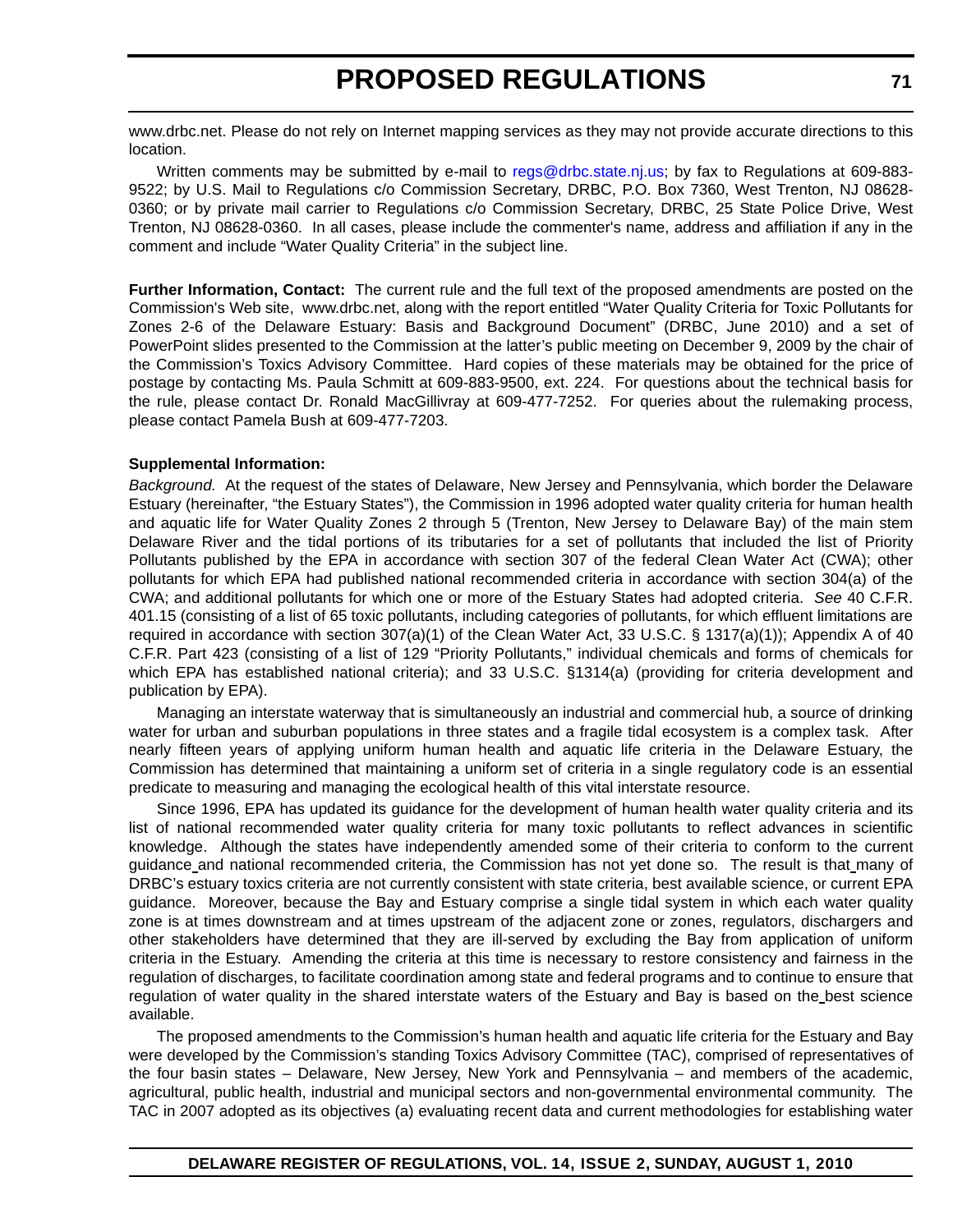quality criteria for toxic pollutants and (b) developing recommendations for revising the Commission's 1996 criteria to reflect current science and risk assessment procedures and provide for consistency across interstate waters. The TAC's recommendations were formally presented to the Commissioners at a public meeting on December 9, 2009 by then TAC chair, Christopher S. Crocket of the Philadelphia Water Department. Dr. Crockett's PowerPoint presentation is available on the Commission's website.

*No Change Proposed to Criteria for PCBs and Taste and Odor.* The amendments proposed by the Commission in this rulemaking do not include changes to the Commission's criteria for polychlorinated biphenyls (PCBs), currently listed in Table 6 (criteria for carcinogens) and Table 7 (criteria for systemic toxicants) of Article 3 of the Commission's Water Quality Regulations and Water Code, or to the criteria to protect the taste and odor of ingested water and fish, set forth in Table 4 of the same Article. The Commission initiated a separate rulemaking in August of 2009 to update its human health criteria for carcinogenic effects for PCBs in the Delaware Estuary (*see* 74 FR 41100). The comment period for that proposal ended on October 19, 2009 and the Commission has not yet approved a final rule. The current PCB criteria will continue in effect pending completion of the Commission's separate rulemaking for PCBs. The Commission's Toxics Advisory Committee has not yet taken up the matter of revisions to the criteria to protect taste and odor.

*Proposed Changes.* The Commission's criteria for human health and aquatic life in the Delaware Estuary are listed in tables 3, 5, 6 and 7 of section 3.30 "Interstate Streams – Tidal" of the Water Quality Regulations and Water Code. In addition to extending these criteria to Water Quality Zone 6, two major types of changes to the criteria are proposed: (1) compounds are proposed to be added to or deleted from the four tables and (2) numeric criteria for many of the compounds currently listed in the tables are proposed to be revised. In addition, to assist users subheadings have been added for categories of pollutants (metals, pesticides, etc.) and the sequence of the parameters has been modified to arrange them within these categories. Minor changes for consistency in spelling and capitalization are also proposed. The additions, deletions and criteria changes are proposed in order to make the list of regulated compounds consistent with current EPA guidance and to ensure the criteria are uniform throughout the shared waters. The Basis and Background Document cited above sets forth in detail the policies and technical assumptions on which the TAC relied in developing the revised criteria.

The proposed changes to tables 3, 5, 6 and 7 are described briefly below:

For Table 3, "Maximum Contaminant Levels ["MCLs"] to be Applied as Human Health Stream Quality Objectives in Zones 2 and 3":

- Antimony, Cadmium, 1,2 Dichloropropane, Ethylbenzene and 1,2,4 –Trichlorobenzene are proposed to be removed because the proposed updates to Table 7 (criteria for systemic toxicants) would establish DRBC criteria for these compounds more stringent than the MCLs.
- Nickel is proposed to be removed because the MCL for nickel was withdrawn by the EPA.
- Chromium (total) is proposed to be replaced by Chromium III for consistency with current EPA guidance.
- Current MCL values for Beryllium, Copper, Lead, alpha–BHC, beta-BHC, 2,4-Dichloro-phenoxyacetic acid (2,4-D), Methoxychlor, Toxaphene, Dioxin (2,3,7,8-TCDD), 2,4,5 – Trichloro-phenoxypropionic acid (2,4,5-TP-Silvex), Benzene, Carbon Tetrachloride, 1,2-Dichloroethane, 1,1- Dichloroethylene, Dichloromethane (methylene chloride), Tetrachloroethylene (PCE), Toluene, 1,1,1-Trichloroethane, 1,1,2-Trichloroethane, Trichloroethylene, Vinyl Chloride, Benzo(a)pyrene, Asbestos, Bis(2-Ethylhexyl) Phthalate, Flouride, Nitrate, and Pentachlorophenol are proposed to be added because these MCL values were developed by EPA after 1996 in accordance with the Safe Drinking Water Act, 42 U.S.C.A. § 1412g-1(b).

As to Table 5, "Stream Quality Objectives for Toxic Pollutants for the Protection of Aquatic Life", Table 6, "Stream Quality Objectives for Carcinogens" and Table 7, "Stream Quality Objectives for Systemic Toxicants," nearly all of the freshwater and marine criteria are proposed to be updated to conform to current EPA guidance, resulting in minor changes in most instances and substantial changes in some. Most but not all of the proposed criteria are more stringent than the existing criteria.

Proposed changes to Table 6 (criteria for carcinogens) also include the following: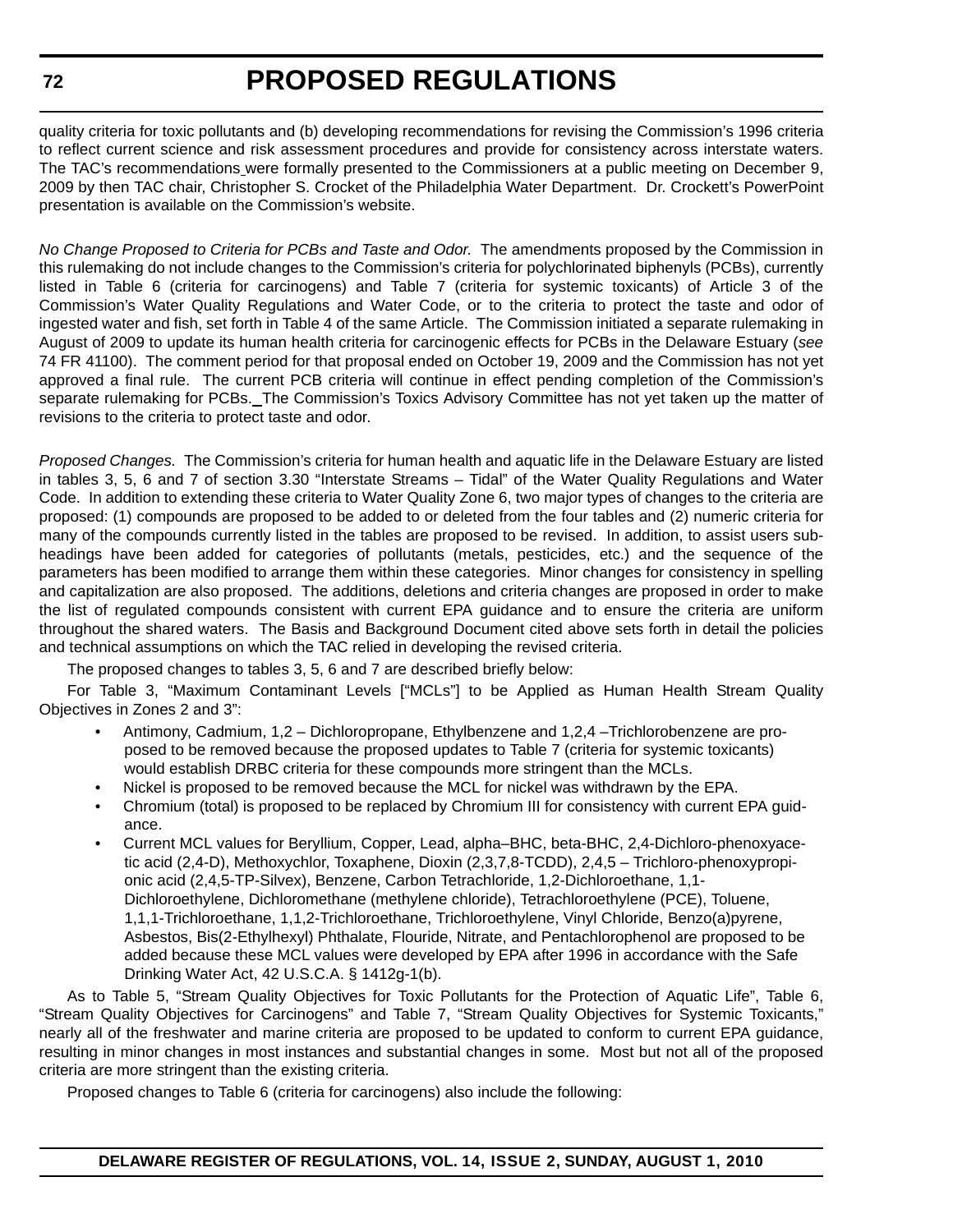- Beryllium and 1,1 Dichloroethene are proposed to be removed because EPA no longer lists these compounds as carcinogens.
- 1,1,1,2 Tetrachloroethane is proposed to be removed because it is no longer recommended by the EPA for water quality criteria development.
- Arsenic, beta-BHC, N-Nitrosodi-N-butylamine, N-Nitrosodiethylamine, and N-Nitrosopyrrolidine are proposed to be added because EPA and an Estuary State have adopted criteria for them.
- Dinitrotoluene mixture (2, 4 & 2, 6) is proposed to be replaced by 2, 4-Dinitrotoluene to be consistent with current EPA guidance.
- Hexachlorobutadiene is proposed to be moved to Table 6 (criteria for carcinogens) from Table 7 because its toxicity is based on carcinogenicity.

Proposed changes to Table 7 (criteria for systemic toxicants) also include the following:

- 1,1,1,2 Tetrachloroethane is proposed to be removed because it is no longer recommended by the EPA for water quality criteria development.
- Chromium (Total), Methylmercury, alpha–Endosulfan, beta-Endosulfan, Endosulfan Sulfate, Endrin Aldehyde, Benzene, 2-Chloronaphthalene, Cyanide, 2-Methyl-4,6-dinitrophenol, Pentachlorobenzene, 1,2,4,5-Tetrachloro-benzene, 2,4,5-Trichlorophenol, and Vinyl Chloride are proposed to be added to Table 7 because EPA and an Estuary State adopted criteria for them.
- DDT is proposed to be replaced with "DDT and Metabolites (DDD and DDE)" to conform to current EPA guidance relating to the systemic toxicity of DDT and its degradation products, DDD and DDE. DDT, DDD and DDE, which are also deemed to be carcinogens, continue to be listed individually in Table 6.
- Hexachlorobutadiene has been moved from Table 7 to Table 6 because its toxicity is based on carcinogenicity.
- The column identifying EPA classifications is proposed to be removed from Table 7 because this information is not needed for application of the criteria for systemic toxicants. Detailed information on derivation of the criteria, including EPA classifications, is presented in the Basis and Background Document posted on DRBC's website.

*Extension of Criteria to Delaware Bay (Zone 6).* A new section 3.10.6 C.11. is proposed to be added to make tables 3 through 7 of Article 3 of the Water Quality Regulations and Water Code applicable to Water Quality Zone 6, Delaware Bay.

It is proposed to amend the Water Quality Regulations and Water Code as follows:

Material proposed to be added to the Water Code and Water Quality Regulations is printed in **bold face** and material proposed to be deleted is enclosed in brackets **[ ]** and printed in **bold face**. Asterisks indicate ellipsis of rule text retained without changes. Explanatory text is printed in ordinary style face and enclosed in brackets [ ].

Section 3.30Interstate Streams – Tidal. 3.30.2 Zone 2.

[Amend Tables 3, 5, 6 and 7 following subsection 3.30.2 as indicated to update current criteria and remove and add compounds.]

#### **TABLE 3: MAXIMUM CONTAMINANT LEVELS TO BE APPLIED AS HUMAN HEALTH STREAM QUALITY OBJECTIVES IN ZONES 2 AND 3 OF THE DELAWARE RIVER ESTUARY.**

| Parameter     | <b>Maximum Contaminant Level</b><br>(µg/l) |  |  |
|---------------|--------------------------------------------|--|--|
| <b>Metals</b> |                                            |  |  |

**DELAWARE REGISTER OF REGULATIONS, VOL. 14, ISSUE 2, SUNDAY, AUGUST 1, 2010**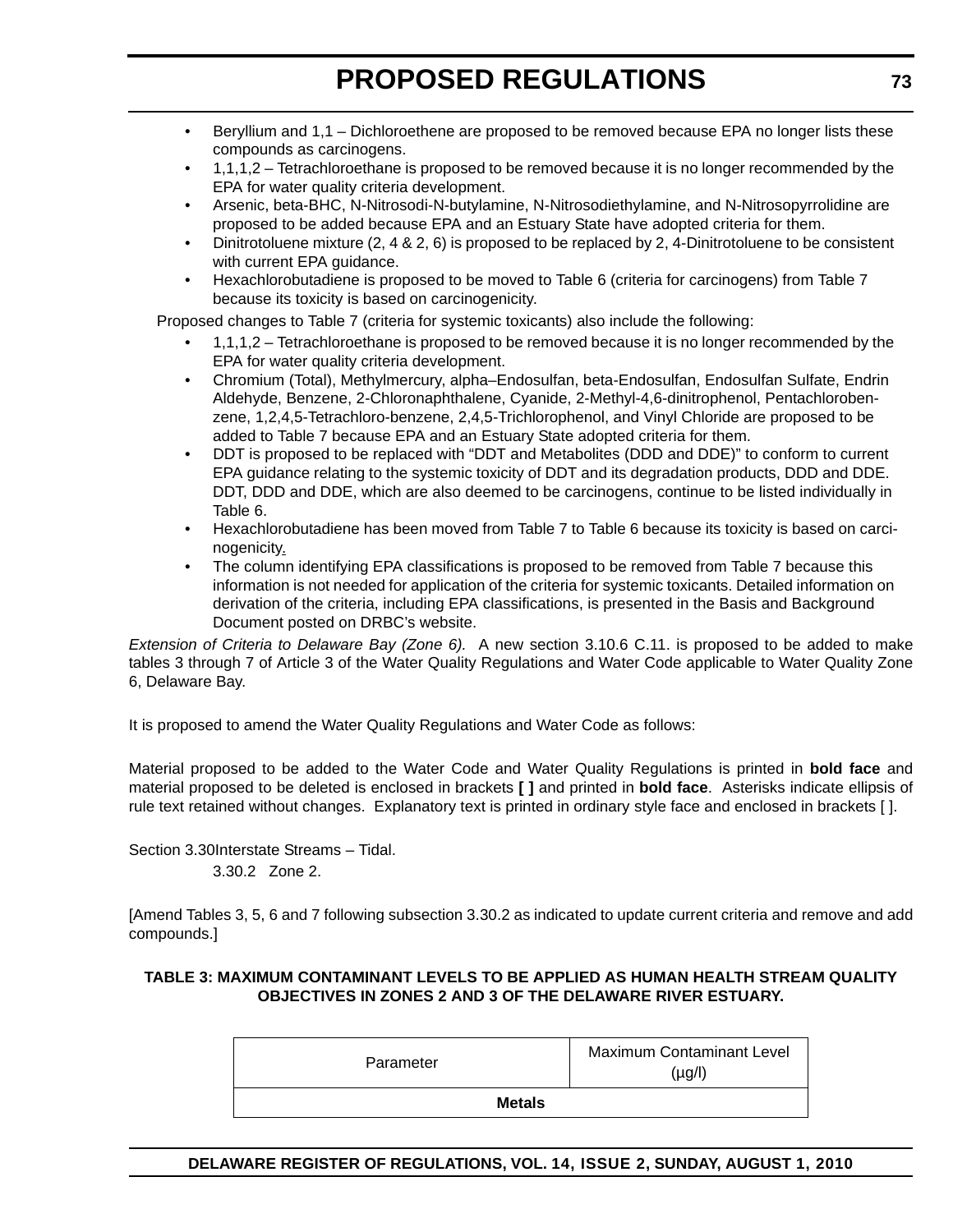| [Antimony]                                                         | [6]             |  |  |
|--------------------------------------------------------------------|-----------------|--|--|
| Arsenic                                                            | [50] 10         |  |  |
| <b>Barium</b>                                                      | [2.0 mg/l] 2000 |  |  |
| <b>Beryllium</b>                                                   | 4               |  |  |
| [Cadmium]                                                          | [5]             |  |  |
| Chromium (trivalent) [(total)]                                     | 100             |  |  |
| Copper                                                             | 1300            |  |  |
| [Nickel]                                                           | [100]           |  |  |
| Lead                                                               | 15              |  |  |
| Selenium                                                           | 50              |  |  |
| <b>Pesticides/PCBs</b>                                             |                 |  |  |
| alpha-BHC                                                          | 0.2             |  |  |
| beta-BHC                                                           | 0.2             |  |  |
| gamma - BHC (Lindane)                                              | [0.2]2          |  |  |
| 2,4-Dichloro-phenoxyacetic acid (2,4-D)                            | 70              |  |  |
| Methoxychlor                                                       | 40              |  |  |
| <b>Toxaphene</b>                                                   | 3               |  |  |
| Dioxin (2,3,7,8-TCDD)                                              | 0.00003         |  |  |
| 2,4,5<br>Trichloro-phenoxypropionic<br>acid<br>$(2,4,5-TP-Silvex)$ | 50              |  |  |
| <b>Volatile Organic Compounds (VOCs)</b>                           |                 |  |  |
| 5<br><b>Benzene</b>                                                |                 |  |  |
| <b>Carbon Tetrachloride</b>                                        | 5               |  |  |
| 1,2-Dichloroethane                                                 | 5               |  |  |
| 1,1-Dichloroethylene                                               | $\overline{7}$  |  |  |
| [1,2 - trans - Dichloroethene] 1,2 - trans -<br>Dichloroethylene   | 100             |  |  |
| Dichloromethane (methylene chloride)                               | 5               |  |  |
| [1,2 - Dichloropropane]                                            | [5]             |  |  |
| [Ethylbenzene]                                                     | $[700]$         |  |  |
| <b>Tetrachloroethylene (PCE)</b>                                   | 5               |  |  |
| <b>Toluene</b>                                                     | 1000            |  |  |
| <b>Total Trihalomethanes</b>                                       | [100] 80        |  |  |
| [1,2,4 - Trichlorobenzene]                                         | $[70]$          |  |  |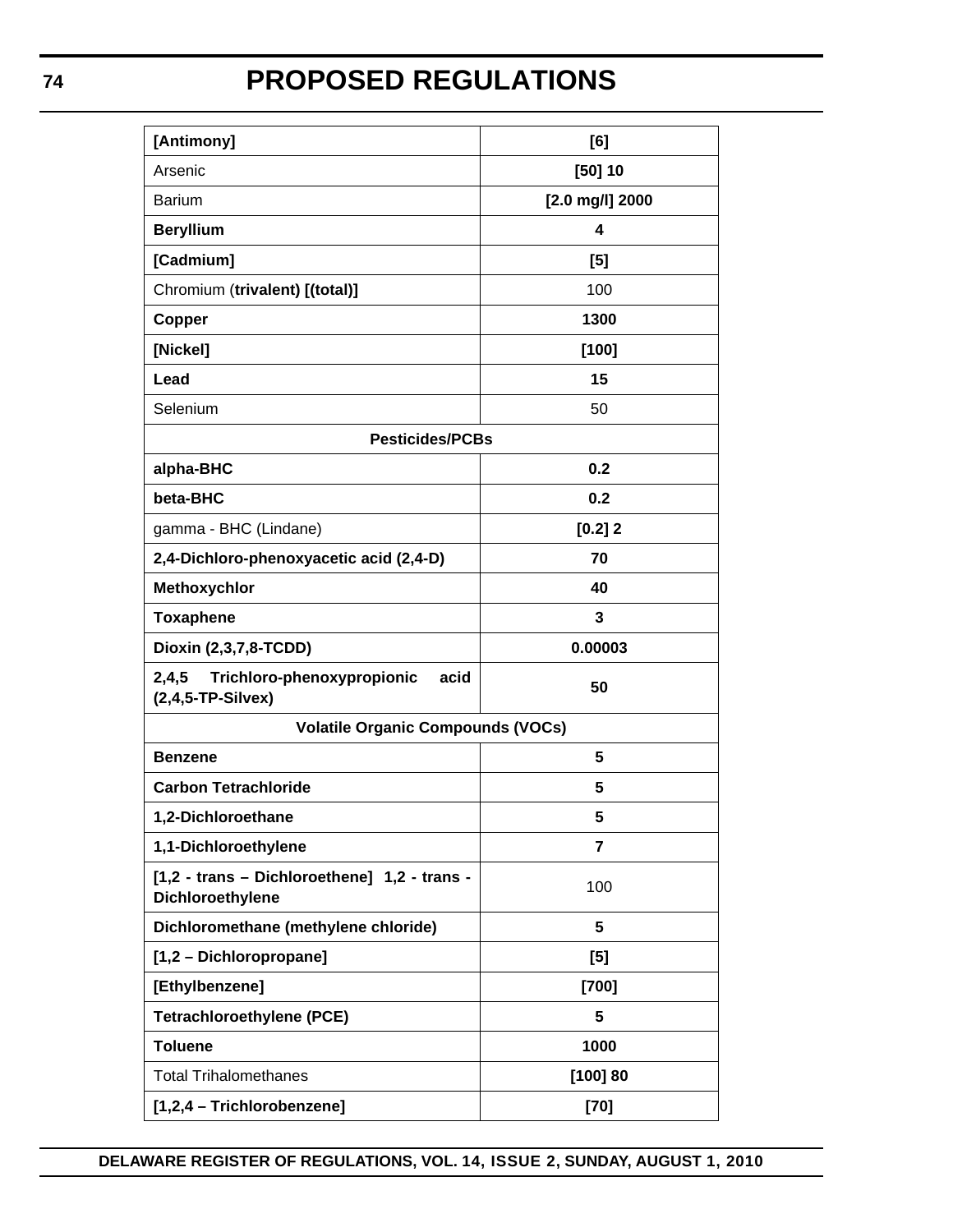| 1,1,1-Trichloroethane                          | 200                |  |  |
|------------------------------------------------|--------------------|--|--|
| 1,1,2-Trichloroethane                          | 5                  |  |  |
| Trichloroethylene                              | 5                  |  |  |
| <b>Vinyl Chloride</b>                          | $\mathbf{2}$       |  |  |
| <b>Polycyclic Aromatic Hydrocarbons (PAHs)</b> |                    |  |  |
| Benzo(a)Pyrene<br>0.2                          |                    |  |  |
| <b>Other Compounds</b>                         |                    |  |  |
| <b>Asbestos</b>                                | 7 million fibers/L |  |  |
| <b>Bis(2-Ethylhexyl) Phthalate</b>             | 6                  |  |  |
| <b>Fluoride</b>                                | 4,000              |  |  |
| <b>Nitrate</b><br>10,000                       |                    |  |  |
| Pentachlorophenol                              | 1                  |  |  |
| Dioxin (2,3,7,8-TCDD)                          | 0.00003            |  |  |

#### **TABLE 5: STREAM QUALITY OBJECTIVES FOR TOXIC POLLUTANTS FOR THE PROTECTION OF AQUATIC LIFE IN THE DELAWARE RIVER ESTUARY.**

|                                       | Freshwater Objectives (µg/l)                                                            |                                                                                         | Marine Objectives (µg/l) |             |
|---------------------------------------|-----------------------------------------------------------------------------------------|-----------------------------------------------------------------------------------------|--------------------------|-------------|
| Parameter                             | Acute                                                                                   | Chronic                                                                                 | Acute                    | Chronic     |
|                                       | Metals [(Values indicated are total recoverable;                                        | See Section 3.10.3.C.2. for form of metal)]                                             |                          |             |
| Aluminum <sup>a,b</sup>               | 750                                                                                     | 87                                                                                      | [-] NA                   | [-] NA      |
| Arsenic (trivalent) <sup>c</sup>      | [360] 340                                                                               | [190] 150                                                                               | 69                       | 36          |
| Cadmium <sup>c</sup>                  | [e <sup>(1.128*LN(Hardness)-3.828)</sup> ]<br>0.651*EXP(1.0166*<br>LN(hardness)-3.924)  | [e <sup>(0.7852*LN(Hardness)-3.49)</sup> ]<br>0.651*EXP(0.7409*<br>LN(hardness)-4.719)  | [43] 40                  | [9.3] 8.8   |
| Chromium (trivalent) <sup>c</sup>     | [e <sup>(0.8190*LN(Hardness)+3.688)</sup> ]<br>0.277*EXP(0.819*<br>LN(hardness)+3.7256) | [e <sup>(0.8190*LN(Hardness)+1.561)</sup> ]<br>0.277*EXP(0.819*<br>LN(hardness)+0.6848) | [-] NA                   | [-] NA      |
| Chromium<br>(hexavalent) <sup>c</sup> | 16                                                                                      | 11                                                                                      | 1,100                    | 50          |
| Copper <sup>c</sup>                   | [e <sup>(0.9422*LN(Hardness)-1.464)</sup> ]<br>0.908*EXP(0.9422*<br>LN(hardness)-1.7)   | [e <sup>(0.8545*LN(Hardness)-1.465)</sup> ]<br>0.908*EXP(0.8545*<br>LN(hardness)-1.702) | $[5.3]$ 4.8              | $[3.4]$ 3.1 |
| Lead <sup>c</sup>                     | [48] 38                                                                                 | [16] 5.4                                                                                | [220] 210                | [8.5] NA    |

**DELAWARE REGISTER OF REGULATIONS, VOL. 14, ISSUE 2, SUNDAY, AUGUST 1, 2010**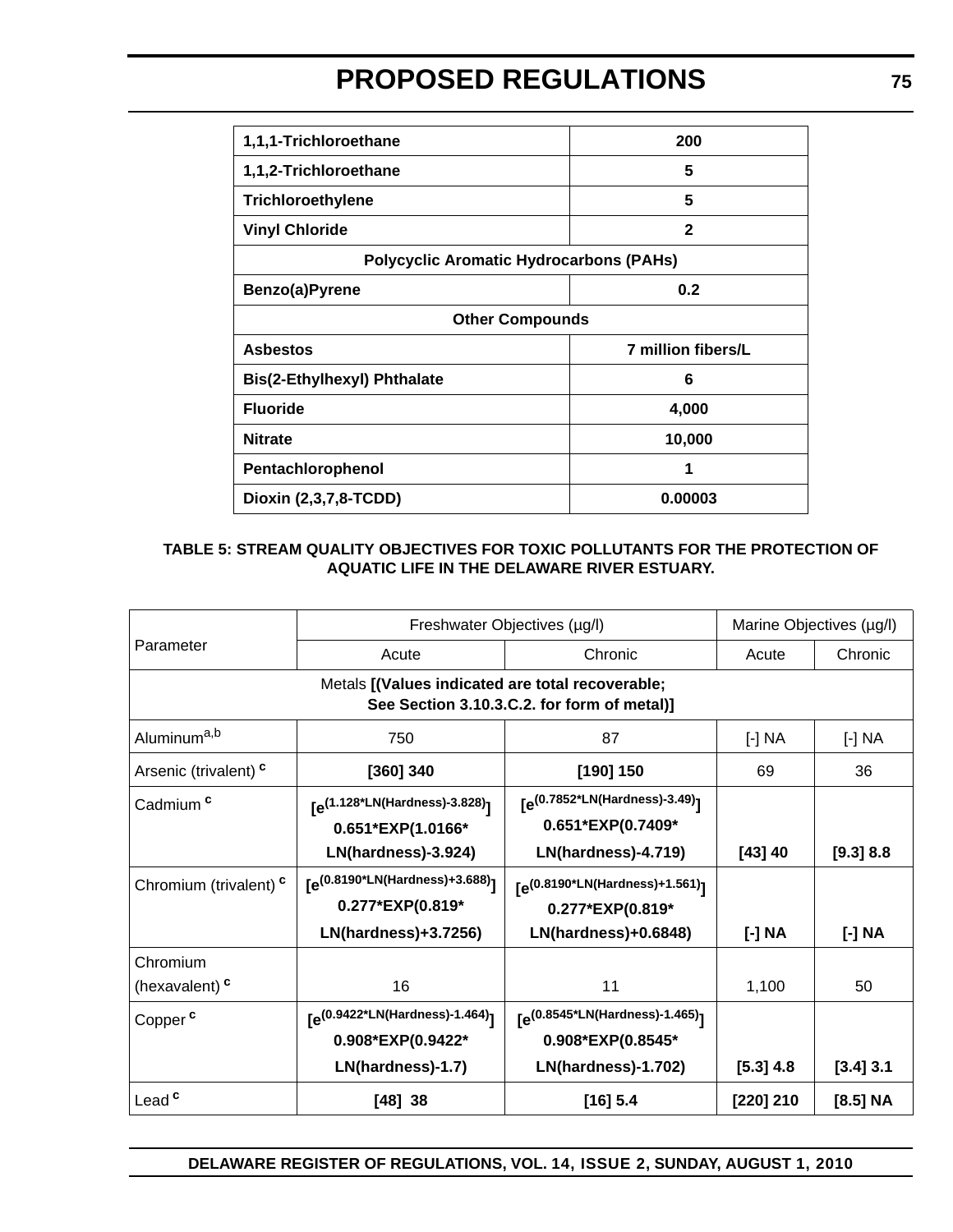| Mercury <sup>c</sup>      | [2.4] 1.4                                   | [0.012] 0.77                             | $[2.1]$ 1.8      | [0.025] 0.94 |
|---------------------------|---------------------------------------------|------------------------------------------|------------------|--------------|
| Nickel <sup>c</sup>       | [e <sup>(0.846*LN(Hardness)+3.3612)</sup> ] | $[e^{(0.846 * LN(Hardness) + 1.1645)}]$  |                  |              |
|                           | 0.846*EXP(0.846*                            | 0.846*EXP(0.846*                         |                  |              |
|                           | LN(hardness)+2.255)                         | LN(hardness)+0.0584)                     | [75] 64          | $[8.3]$ 22   |
| Selenium <sup>a</sup>     | 20                                          | 5.0                                      | $[300]$ 290      | 71           |
| Silver <sup>c</sup>       | $[e^{(1.72 * LN(Hardness) - 6.52)}]$        |                                          |                  |              |
|                           | 0.85*EXP(1.72*                              |                                          |                  |              |
|                           | LN(hardness)-6.59)                          | [-] NA                                   | $[2.3]$ 1.9      | [-] NA       |
| Zinc <sup>c</sup>         | [e <sup>(0.8473*LN(Hardness)+0.8604</sup> ] | $[e^{(0.8473 * LN(Hardness) + 0.7614)}]$ |                  |              |
|                           | 0.95*EXP(0.8473*                            | 0.95*EXP(0.8473*                         |                  |              |
|                           | LN(hardness)+0.884)                         | LN(hardness)+0.884)                      | [95] 90          | [86] 81      |
|                           |                                             | Pesticides/PCBs                          |                  |              |
| Aldrin                    | $[1.5]$ 3                                   | [-] NA                                   | $[0.65]$ 1.3     | $[-] NA$     |
| <b>BHC</b><br>gamma       |                                             |                                          |                  |              |
| (Lindane)                 | [1.0] 0.95                                  | $[0.08]$ NA                              | [0.08] 0.16      | [-] NA       |
| Chlordane                 | [1.2] 2.4                                   | 0.0043                                   | [0.045] 0.09     | 0.004        |
| Chlorpyrifos (Dursban)    | 0.083                                       | 0.041                                    | 0.011            | 0.0056       |
| DDT and metabolites       |                                             |                                          |                  |              |
| (DDE & DDD) $d$           | $[0.55]$ 1.1                                | 0.001                                    | [0.065] 0.13     | 0.001        |
| Dieldrin                  | [1.25] 0.24                                 | $[0.0019]$ 0.056                         | $[0.355]$ 0.71   | 0.0019       |
| Endosulfan <sup>e</sup>   |                                             |                                          | [0.017]          |              |
|                           | [0.11] 0.22                                 | 0.056                                    | 0.034            | 0.0087       |
| Endrin                    |                                             |                                          | [0.019]          |              |
|                           | $[0.09]$ 0.086                              | [0.0023] 0.036                           | 0.037            | 0.0023       |
| Heptachlor                | [0.26] 0.52                                 | 0.0038                                   | [0.027]<br>0.053 | 0.0036       |
| <b>Heptachlor Epoxide</b> | 0.52                                        | 0.0038                                   | 0.053            | 0.0036       |
| Parathion                 | 0.065                                       | 0.013                                    | [-] NA           | [-] NA       |
| PCBs (Total)              | 1.0                                         | 0.014                                    | 5.0              | 0.03         |
| Toxaphene                 | 0.73                                        | 0.0002                                   | 0.21             | 0.0002       |
|                           |                                             | <b>Other Compounds</b>                   |                  |              |
| Cyanide<br>(free)         |                                             |                                          |                  |              |
| $[$ (total)]              | 22                                          | 5.2                                      | $[1.0]$ 2.7      | $[-]$ 1      |
| Pentachlorophenol         | $\rho$ (1.005*pH-4.83)                      | $\rho(1.005^*$ pH-5.29)                  | 13               | 7.9          |
|                           |                                             | <b>Indicator Parameters</b>              |                  |              |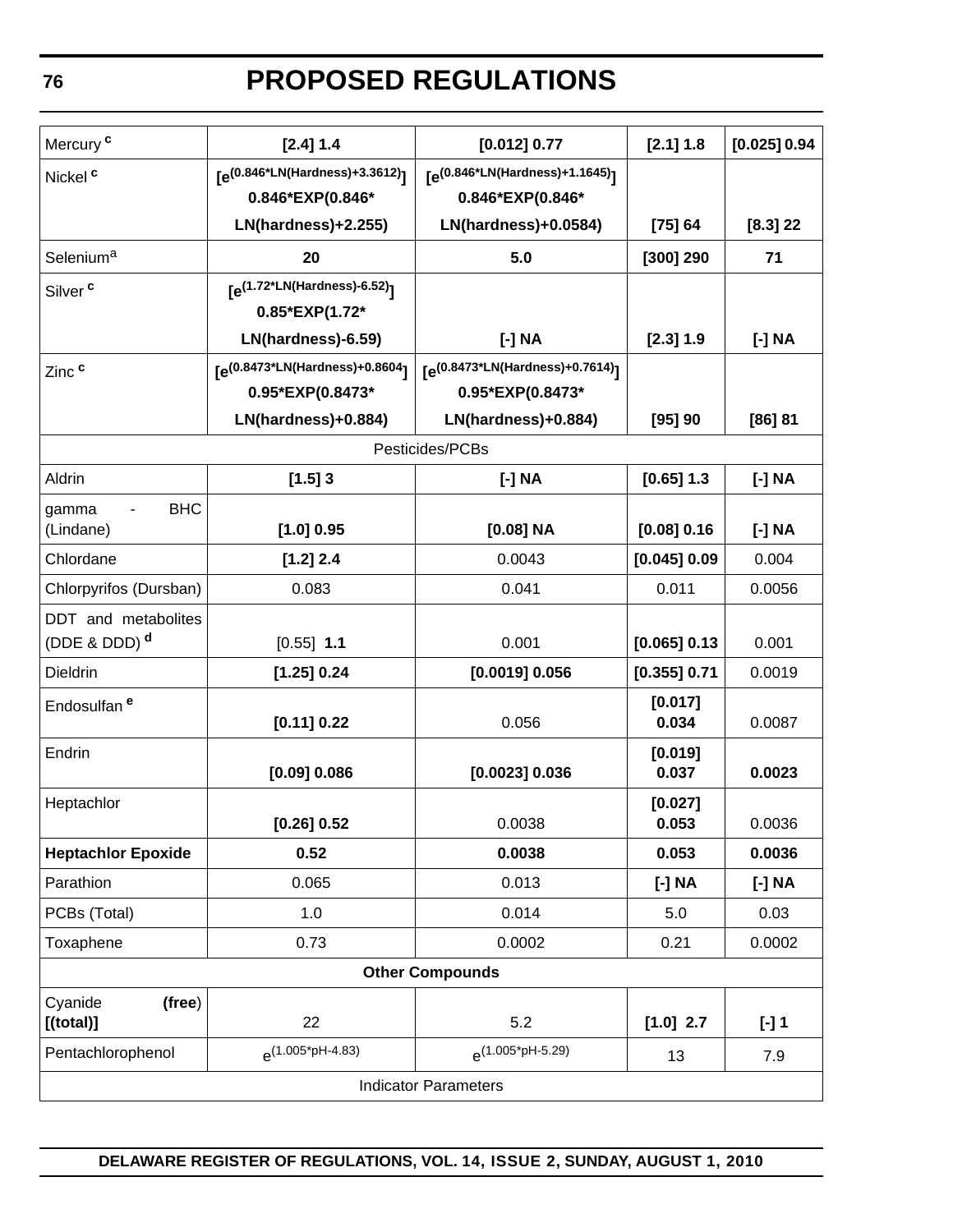| Whole<br>Toxicity | Effluent | 0.3 Toxic Units <sub>acute</sub> | 1.0 Toxic Units <sub>chronic</sub> | $0.3$ TU <sub>a</sub> | $.0$ TU $_{\rm c}$ |
|-------------------|----------|----------------------------------|------------------------------------|-----------------------|--------------------|
|                   |          |                                  |                                    |                       |                    |

Footnotes to Table 5:

a Total recoverable criteria

b Aluminum criteria listed are restricted to waters with pH between 6.5 and 9.0.

c Dissolved criteria

 $d$  Criteria apply to DDT and its metabolites (i.e., the total concentration of DDT and its metabolites should not exceed this value).

e Values were derived from data for endosulfan and are most appropriately applied to the sum of alpha-endosulfan and beta-endosulfan.

Criteria for cadmium, chromium (trivalent), copper, nickel, silver and zinc are hardness-dependent and are expressed as the dissolved form (see Section 3.10.3.C.2. on form of metal).

#### **TABLE 6: STREAM QUALITY OBJECTIVES FOR CARCINOGENS FOR THE DELAWARE RIVER ESTUARY.**

| <b>PARAMETER</b>       | EPA class   | <b>FRESHWATER OBJECTIVES</b><br>$(\mu g/l)$ |                                                | <b>MARINE</b><br><b>OBJECTIVES</b><br>$(\mu g/l)$ |  |  |
|------------------------|-------------|---------------------------------------------|------------------------------------------------|---------------------------------------------------|--|--|
|                        |             | <b>FISH &amp; WATER</b><br><b>INGESTION</b> | <b>FISH</b><br><b>INGESTION</b><br><b>ONLY</b> | <b>FISH</b><br><b>INGESTION</b><br><b>ONLY</b>    |  |  |
|                        |             | <b>Metals</b>                               |                                                |                                                   |  |  |
| <b>Arsenic</b>         | A           | 0.017                                       | 0.061                                          | 0.061                                             |  |  |
| [Beryllium]            |             | [0.00767]<br>[0.132]                        |                                                | [0.0232]                                          |  |  |
| <b>Pesticides/PCBs</b> |             |                                             |                                                |                                                   |  |  |
| Aldrin                 | <b>B2</b>   | [0.00189]<br>0.000049                       | [0.0226]<br>0.000050                           | [0.00397]<br>0.000050                             |  |  |
| alpha - BHC            | <b>B2</b>   | $[0.00391]$ 0.0026                          | [0.0132] 0.0049                                | [0.00231] 0.0049                                  |  |  |
| beta - BHC             | $\mathbf c$ | 0.0091                                      | 0.017                                          | 0.017                                             |  |  |
| Chlordane              | <b>B2</b>   | [0.000575]<br>0.00080                       | [0.000588]<br>0.00081                          | [0.000104]<br>0.00081                             |  |  |
| <b>DDD</b>             | <b>B2</b>   | [0.00423]<br>0.00031                        | [0.00436]<br>0.00031                           | [0.000765]<br>0.00031                             |  |  |
| <b>DDE</b>             | <b>B2</b>   | [0.00554]<br>0.00022                        | [0.00585]<br>0.00022                           | [0.00103]<br>0.00022                              |  |  |
| <b>DDT</b>             | <b>B2</b>   | [0.000588]<br>0.00022                       | [0.000591]<br>0.00022                          | [0.000104]<br>0.00022                             |  |  |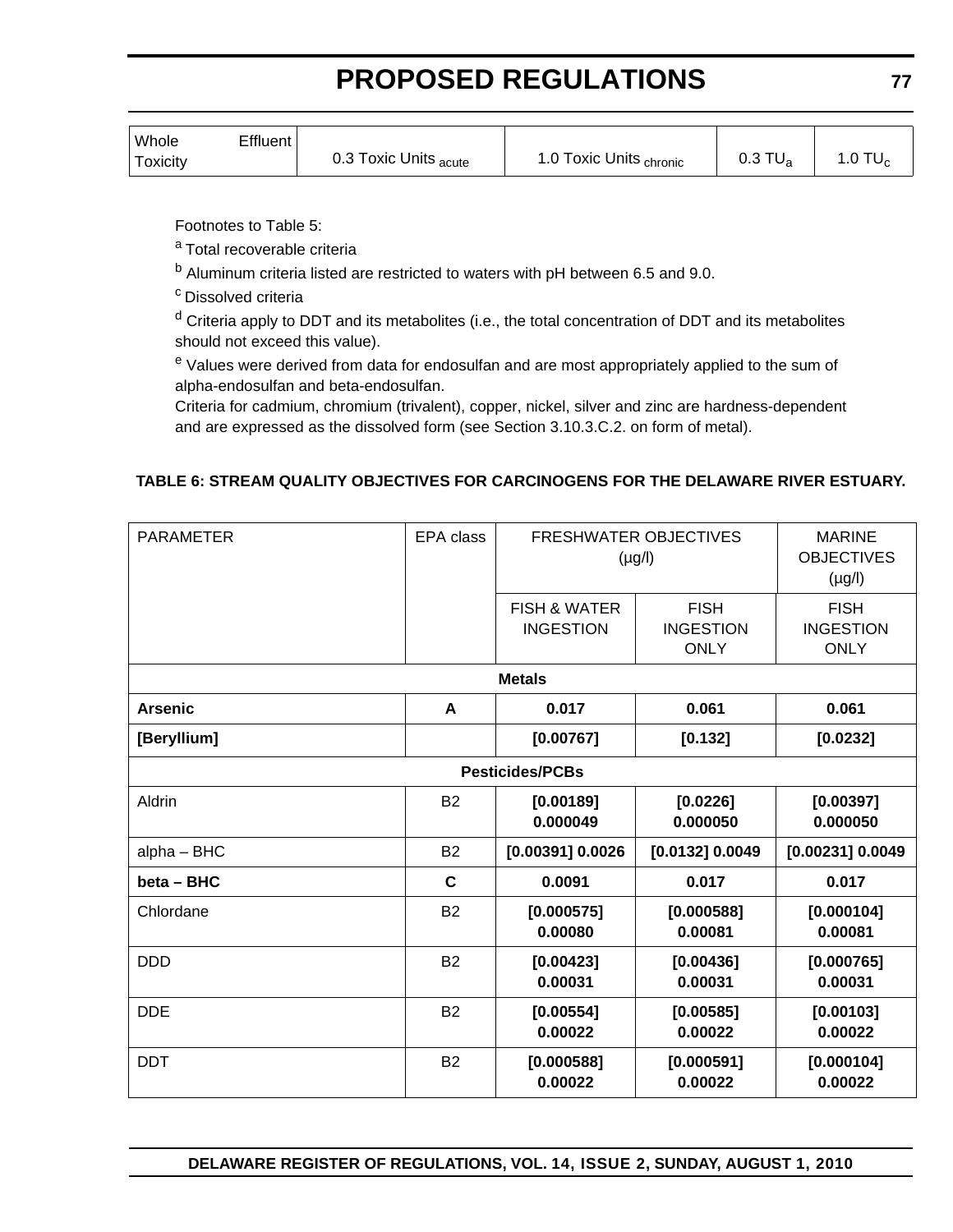| <b>Dieldrin</b>                            | <b>B2</b>      | [0.000135]<br>0.000052                         | [0.000144]<br>0.000054 | [0.0000253]<br>0.000054 |  |
|--------------------------------------------|----------------|------------------------------------------------|------------------------|-------------------------|--|
| Heptachlor                                 | <b>B2</b>      | [0.000208]<br>0.000079                         | [0.000214]<br>0.000079 | [0.0000375]<br>0.000079 |  |
| <b>Heptachlor Epoxide</b>                  | <b>B2</b>      | [0.000198]<br>0.000039                         | [0.000208]<br>0.000039 | [0.0000366]<br>0.000039 |  |
| PCBs (Total)                               | <b>B2</b>      | 0.0000444                                      | 0.0000448              | 0.0000079               |  |
| Toxaphene                                  | <b>B2</b>      | [0.000730]<br>0.00028                          | [0.000747]<br>0.00028  | [0.000131]<br>0.00028   |  |
|                                            |                | <b>Volatile Organic Compounds (VOCs)</b>       |                        |                         |  |
| Acrylonitrile                              | <b>B1</b>      | [0.0591] 0.051                                 | [0.665] 0.25           | [0.117] 0.25            |  |
| <b>Benzene</b>                             | A              | [1.19] 0.61                                    | [71.3] 14              | $[12.5]$ 14             |  |
| Benzidine                                  | A              | [0.000118]<br>0.000086                         | [0.000535]<br>0.00020  | [0.000094]<br>0.00020   |  |
| Bromoform                                  | <b>B2</b>      | $[4.31]$ 4.3                                   | $[164.0]$ 140          | $[28.9]$ 140            |  |
| Bromodichloromethane                       | B <sub>2</sub> | $[0.559]$ 0.55                                 | $[55.7]$ 17            | $[9.78]$ 17             |  |
| Carbon Tetrachloride                       | <b>B2</b>      | [0.254] 0.23                                   | [4.42] 1.6             | $[0.776]$ 1.6           |  |
| Chlorodibromomethane                       | $\mathsf{C}$   | [0.411] 0.40                                   | $[27.8]$ 13            | $[4.88]$ 13             |  |
| Chloroform                                 | B <sub>2</sub> | $[5.67]$ 5.7                                   | $[471.0]$ 470          | $[82.7]$ 470            |  |
| 3,3 - Dichlorobenzidine                    | <b>B2</b>      | $[0.0386]$ 0.021                               | [0.0767] 0.028         | [0.0135] 0.028          |  |
| 1,2 - Dichloroethane                       | B <sub>2</sub> | $[0.383]$ 0.38                                 | $[98.6]$ 37            | [17.3] 37               |  |
| [1,1 - Dichloroethene]                     | $\mathsf{C}$   | [0.0573]                                       | [3.20]                 | [0.562]                 |  |
| 1,2 - Dichloropropane                      | <b>B2</b>      | 0.50                                           | 15                     | 15                      |  |
| 1,3 - Dichloropropene                      | <b>B2</b>      | [87.0] 0.34                                    | $[14.1]$ 21            | $[2.48]$ 21             |  |
| Dichloromethane (Methylene<br>chloride)    | <b>B2</b>      | $[4.65]$ 5                                     | $[1,580]$ 590          | [277] 590               |  |
| [Tetrachloroethene]<br>Tetrachloroethylene | <b>B2</b>      | [0.80] 0.69                                    | $[8.85]$ 3.3           | $[1.55]$ 3.3            |  |
| [1,1,1,2 - Tetrachloroethane]              | $\mathsf{C}$   | [1.29]                                         | [29.3]                 | [5.15]                  |  |
| 1,1,2,2 - Tetrachloroethane                | $\mathsf{C}$   | [0.172] 0.17                                   | $[10.8]$ 4.0           | $[1.89]$ 4.0            |  |
| 1,1,2 - Trichloroethane                    | $\mathsf{C}$   | [0.605] 0.59                                   | $[41.6]$ 16            | $[7.31]$ 16             |  |
| [Trichloroethene]<br>Trichloroethylene     | <b>B2</b>      | $[2.70]$ 2.5                                   | $[80.7]$ 30            | [14.2]30                |  |
| Vinyl Chloride                             | A              | $[2.00]$ 0.025                                 | $[525.0]$ 2.4          | $[92.9]$ 2.4            |  |
|                                            |                | <b>Polycyclic Aromatic Hydrocarbons (PAHs)</b> |                        |                         |  |
| Benz[a]anthracene                          | <b>B2</b>      | $[0.00171]$ 0.0038                             | [0.00177] 0.18         | [0.00031] 0.18          |  |

**DELAWARE REGISTER OF REGULATIONS, VOL. 14, ISSUE 2, SUNDAY, AUGUST 1, 2010**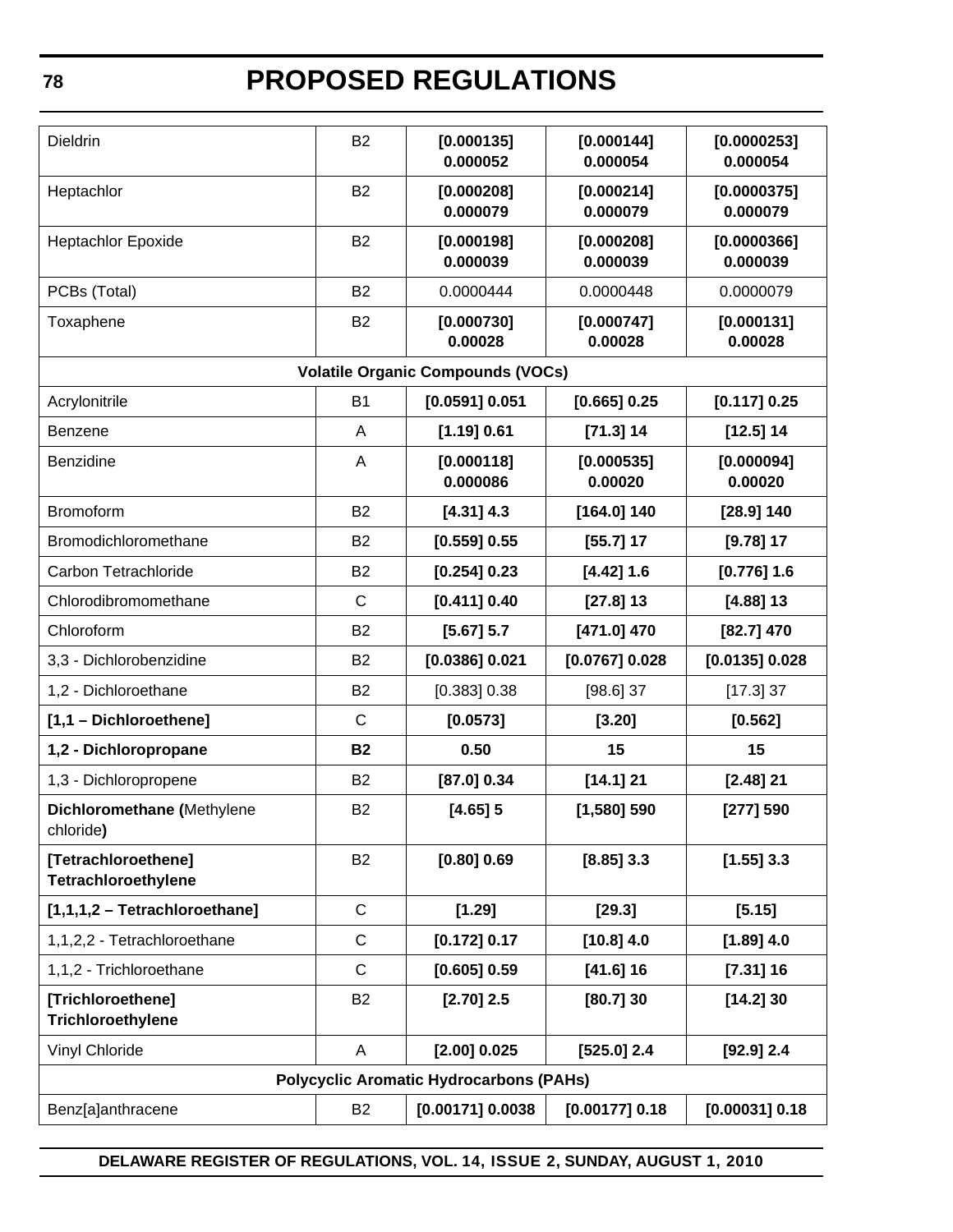| Benzo[b]fluoranthene                 | <b>B2</b>      | $[0.000455]$ 0.038                    | $[0.000460]$ 0.18                      | [0.000081]0.18                         |
|--------------------------------------|----------------|---------------------------------------|----------------------------------------|----------------------------------------|
| Benzo[k]fluoranthene                 | <b>B2</b>      | $[0.000280]$ 0.38                     | $[0.000282]$ 1.8                       | $[0.000049]$ 1.8                       |
| Benzo[a]pyrene                       | B <sub>2</sub> | [0.0000644]<br>0.0038                 | [0.0000653]<br>0.018                   | [0.0000115]<br>0.018                   |
| Chrysene                             | <b>B2</b>      | $[0.0214]$ 3.8                        | $[0.0224]$ 18                          | $[0.00394]$ 18                         |
| Dibenz[a,h]anthracene                | <b>B2</b>      | [0.0000552]<br>0.0038                 | [0.0000559]<br>0.018                   | [0.0000098]<br>0.018                   |
| Indeno[1,2,3-cd]pyrene               | <b>B2</b>      | [0.0000576]<br>0.038                  | $[0.0000576]$ 0.18                     | $[0.0000101]$ 0.18                     |
|                                      |                | <b>Other Compounds</b>                |                                        |                                        |
| Bis (2-chloroethyl) ether            | <b>B2</b>      | [0.0311] 0.03                         | [1.42] 0.53                            | $[0.249]$ 0.53                         |
| Bis (2-ethylhexyl) phthalate         | B <sub>2</sub> | $[1.76]$ 1.2                          | $[5.92]$ 2.2                           | $[1.04]$ 2.2                           |
| [Dinitrotoluene mixture (2,4 & 2,6)] |                |                                       |                                        |                                        |
| 2,4 - Dinitrotoluene                 | <b>B2</b>      | [17.3] 0.11                           | $[1420]$ 3.4                           | $[249]$ 3.4                            |
| 1,2 - Diphenylhydrazine              | <b>B2</b>      | [0.0405] 0.036                        | [0.541] 0.2                            | [0.095] 0.2                            |
| Hexachlorobenzene                    | B <sub>2</sub> | [0.000748]<br>0.00028                 | [0.000775]<br>0.00029                  | [0.000136]<br>0.00029                  |
| Hexachlorobutadiene                  | $\mathsf{C}$   | [0.445] 0.44                          | $[49.7]$ 18                            | $[8.72]$ 18                            |
| Hexachloroethane                     | $\mathsf{C}$   | [1.95] 1.4                            | $[8.85]$ 3.3                           | $[1.56]$ 3.3                           |
| Isophorone                           | <b>B2</b>      | $[36.3]$ 35                           | [2590] 960                             | $[455]$ 960                            |
| N-Nitrosodi-N-butylamine             | <b>B2</b>      | 0.0063                                | 14                                     | 14                                     |
| N-Nitrosodi-N-methylamine            | <b>B2</b>      | [0.000686]<br>0.00069                 | $[8.12]$ 3.0                           | $[1.43]$ 3.0                           |
| N-Nitrosodiethylamine                | <b>B2</b>      | 0.0008                                | 1.24                                   | 1.24                                   |
| N-Nitrosodi-N-phenylamine            | B <sub>2</sub> | $[4.95]$ 3.3                          | [16.2] 6                               | [2.84]6                                |
| N-Nitrosodi-N-propylamine            | <b>B2</b>      | $[0.00498]$ 0.0050                    | [1.51] 0.51                            | [0.265] 0.51                           |
| N-Nitrosopyrrolidine                 | <b>B2</b>      | 0.016                                 | 34                                     | 34                                     |
| Pentachlorophenol                    | <b>B2</b>      | [0.282] 0.27                          | $[8.16]$ 3.0                           | [1.43]3.0                              |
| Dioxin (2,3,7,8 - TCDD)              | <b>NA</b>      | $[1.3 \times 10^{-8}]$<br>0.000000005 | $[1.4 \times 10^{-8}]$<br>0.0000000051 | $[2.4 \times 10^{-9}]$<br>0.0000000051 |
| 2,4,6 - Trichlorophenol              | <b>B2</b>      | [2.14] 1.4                            | $[6.53]$ 2.4                           | $[1.15]$ 2.4                           |

#### **TABLE 7: STREAM QUALITY OBJECTIVES FOR SYSTEMIC TOXICANTS FOR THE DELAWARE RIVER ESTUARY**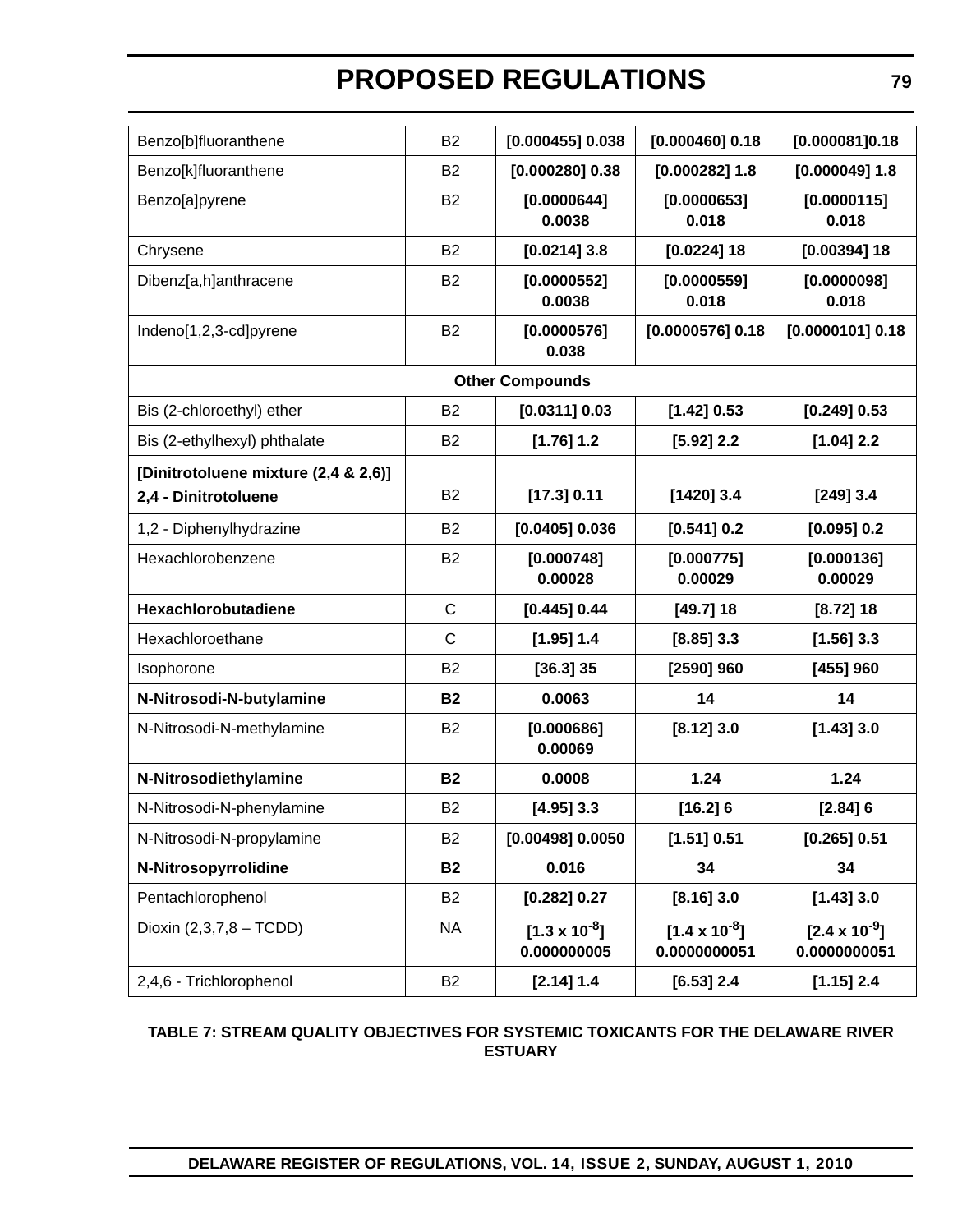|                                             |                | <b>FRESHWATER</b>                           | <b>MARINE</b>                                  |                                                |
|---------------------------------------------|----------------|---------------------------------------------|------------------------------------------------|------------------------------------------------|
| <b>PARAMETER</b>                            | [EPA<br>Class] |                                             | OBJECTIVES (µg/l)                              |                                                |
|                                             |                | <b>FISH &amp; WATER</b><br><b>INGESTION</b> | <b>FISH</b><br><b>INGESTION</b><br><b>ONLY</b> | <b>FISH</b><br><b>INGESTION</b><br><b>ONLY</b> |
|                                             |                | <b>Metals</b>                               |                                                |                                                |
| Antimony                                    |                | $[14.0]$ 5.6                                | $[4,310]$ 640                                  | [757] 640                                      |
| Arsenic                                     | [A]            | $[9.19]$ *                                  | $[73.4]$ NA                                    | $[12.9]$ NA                                    |
| Beryllium                                   | [B2]           | $[165]$ *                                   | $[2,830]$ 42                                   | $[498]$ 42                                     |
| Cadmium                                     |                | $[14.5]$ 3.4                                | $[84.1]$ 16                                    | $[14.8]$ 16                                    |
| Chromium (trivalent)                        |                | $[33,000]$ *                                | [673,000]<br>380,000                           | [118,000]<br>380,000                           |
| [Hexavalent] Chromium<br>(hexavalent)       | [A]            | $[166]$ 92<br>$[3,370]$ NA                  |                                                | [591] NA                                       |
| <b>Chromium (Total)</b>                     |                | 750<br><b>NA</b>                            |                                                | 750                                            |
| Mercury                                     |                | [0.144] 0.050                               | [0.144] 0.051                                  | [0.144] 0.051                                  |
| <b>Methylmercury</b>                        |                | 0.3 mg/kg fish<br>tissue                    | 0.3 mg/kg fish<br>tissue                       | 0.3 mg/kg fish<br>tissue                       |
| Nickel                                      |                | [607] 500                                   | $[4,580]$ 1,700                                | [805] 1,700                                    |
| Selenium                                    |                | [100] 170                                   | $[2,020]$ 4,200                                | $[355]$ 4,200                                  |
| Silver                                      |                | [175] 170                                   | [108,000]<br>40,000                            | $[18,900]$ 40,000                              |
| Thallium                                    |                | [1.70] 0.24                                 | [6.20] 0.47                                    | [1.10] 0.47                                    |
| Zinc                                        |                | [9110] 7,400                                | [68700] 26,000                                 | [12100] 26,000                                 |
|                                             |                | <b>Pesticides/PCBs</b>                      |                                                |                                                |
| Aldrin                                      | [B2]           | [0.96] 0.025                                | [11.5] 0.025                                   | [2.03] 0.025                                   |
| gamma - BHC (Lindane)                       |                | [7.38] 0.98                                 | $[24.9]$ 1.8                                   | [4.37] 1.8                                     |
| Chlordane                                   | [B2]           | [0.0448] 0.14                               | [0.0458] 0.14                                  | [0.00805] 0.14                                 |
| <b>DDT and Metabolites (DDD and</b><br>DDE) | [B2]           | [0.100] 0.037                               | [0.100] 0.037                                  | [0.0176] 0.037                                 |
| Dieldrin                                    | [B2]           | [0.108] 0.041                               | [0.115] 0.043                                  | [0.020] 0.043                                  |
| [Endosulfan]                                |                | [111]                                       | $[239]$                                        | [42.0]                                         |
| alpha-Endosulfan                            |                | 62                                          | 89                                             | 89                                             |

**DELAWARE REGISTER OF REGULATIONS, VOL. 14, ISSUE 2, SUNDAY, AUGUST 1, 2010**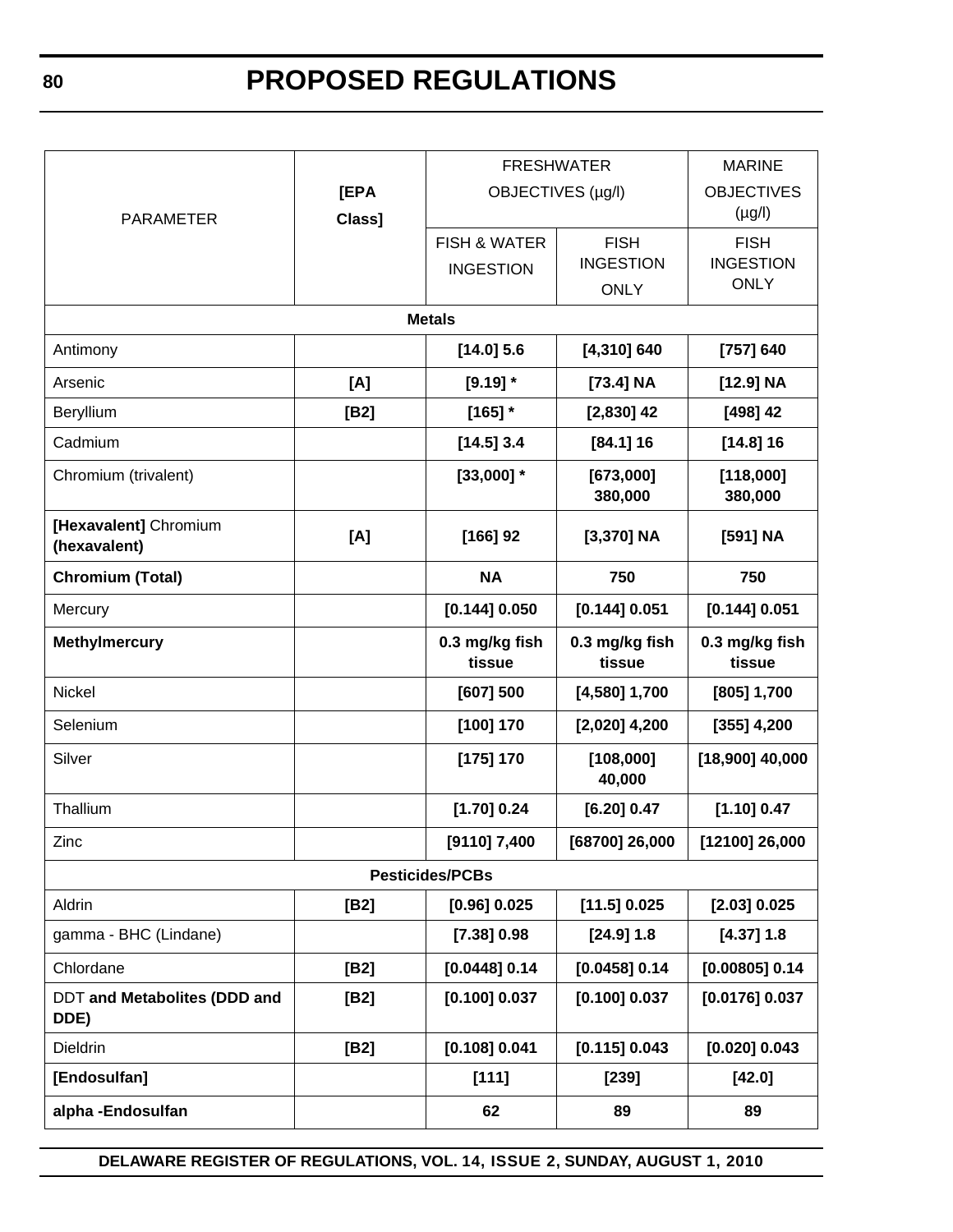| <b>Beta-Endosulfan</b>                                           |      | 62                                             | 89                   | 89                   |
|------------------------------------------------------------------|------|------------------------------------------------|----------------------|----------------------|
| <b>Endosulfan Sulfate</b>                                        |      | 62                                             | 89                   | 89                   |
| Endrin                                                           | [D]  | [0.755] 0.059                                  | [0.814] 0.060        | [0.143] 0.060        |
| <b>Endrin Aldehyde</b>                                           |      | 0.29                                           | 0.30                 | 0.30                 |
| Heptachlor                                                       | [B2] | [0.337] 0.18                                   | [0.344] 0.18         | [0.060] 0.18         |
| <b>Heptachlor Epoxide</b>                                        | [B2] | [0.0234] 0.0046                                | $[0.0246]$ 0.0046    | [0.00433]<br>0.0046  |
| <b>Total PCBs</b>                                                | [B2] | 0.00839                                        | 0.00849              | 0.00149              |
|                                                                  |      | <b>Volatile Organic Compounds (VOCs)</b>       |                      |                      |
| Acrolein                                                         |      | [320] 6.1                                      | $[780]$ 9.3          | [137] 9.3            |
| <b>Benzene</b>                                                   |      | $\star$                                        | 3,100                | 3,100                |
| Bromoform                                                        | [B2] | [682] 650                                      | $[25,900]$ 9,600     | [4, 560]9, 600       |
| Bromodichloromethane                                             | [B2] | [693] 680                                      | $[69,000]$ NA        | $[12, 100]$ NA       |
| Dibromochloromethane                                             | [C]  | [690] 680                                      | $[46,600]$ 21,000    | $[8, 190]$ 21,000    |
| Carbon Tetrachloride                                             | [B2] | $[23.1]$ *                                     | [402] 150            | $[70.6]$ 150         |
| Chloroform                                                       | [B2] | [346] 68                                       | $[28,700]$ 2,100     | $[5,050]$ 2,100      |
| Chlorobenzene                                                    | [D]  | [677] 130                                      | $[20,900]$ 1,600     | $[3,670]$ 1,600      |
| [1,1 - Dichloroethene]                                           | [C]  | $[309]$ $*$                                    | $[17,300]$ 7,100     | $[3,040]$ 7,100      |
| 1,1 - Dichloroethylene                                           |      |                                                |                      |                      |
| [1,2 - trans - Dichloroethene]<br>1,2 - trans - Dichloroethylene |      | [696] 140                                      | [136,000]<br>10,000  | $[23,900]$ 10,000    |
| 1,3 - Dichloropropene                                            | [B2] | [10.4] 1,000                                   | $[1,690]$ 63,000     | [297] 63,000         |
| Ethylbenzene                                                     |      | $[3, 120]$ 530                                 | $[28,700]$ 2,100     | $[5,050]$ 2,100      |
| Methyl Bromide                                                   |      | $[49.0]$ 47                                    | [N/A] 1,500          | [N/A] 1,500          |
| Methylene Chloride                                               | [B2] | $[2,090]$ *                                    | [710,000]<br>260,000 | [125,000]<br>260,000 |
| 1,1,2 - Trichloroethane                                          | [C]  | $[138]$ *                                      | $[9,490]$ 3,600      | $[1,670]$ 3,600      |
| [Tetrachloroethene]                                              |      | $[318]$ $*$                                    | $[3,520]$ 1,300      | [618] 1,300          |
| Tetrachloroethylene                                              |      |                                                |                      |                      |
| $[1,1,1,2$ - Tetrachloroethane]                                  | [C]  | [1,000]                                        | [22, 400]            | [3,940]              |
| Toluene                                                          |      | $[6,760]$ 1,300                                | [201,000]<br>15,000  | $[35,400]$ 15,000    |
|                                                                  |      | <b>Polycyclic Aromatic Hydrocarbons (PAHs)</b> |                      |                      |
| Anthracene                                                       | [D]  | $[4, 110]$ 8,300                               | $[6,760]$ 40,000     | $[1,190]$ 40,000     |

**DELAWARE REGISTER OF REGULATIONS, VOL. 14, ISSUE 2, SUNDAY, AUGUST 1, 2010**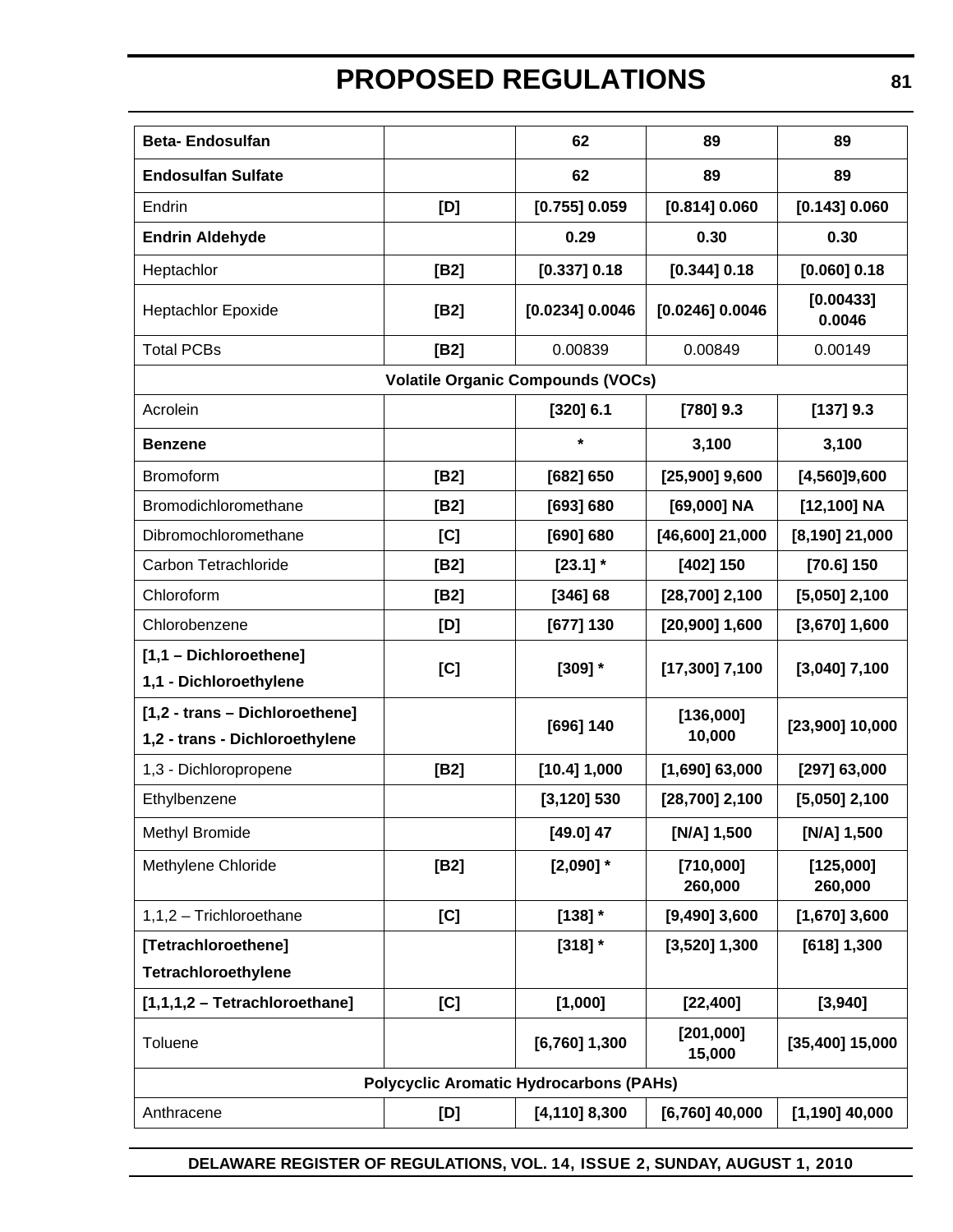| Fluoranthene                  |      | [296] 130              | [375] 140                | $[65.8]$ 140           |
|-------------------------------|------|------------------------|--------------------------|------------------------|
| Fluorene                      | [D]  | [730] 1,100            | $[1,530]$ 5,300          | $[268]$ 5,300          |
| Pyrene                        | [D]  | [228] 830              | $[291]$ 4,000            | $[51.1]$ 4,000         |
|                               |      | <b>Other Compounds</b> |                          |                        |
| Acenaphthene                  |      | $[1,180]$ 670          | $[2,670]$ 990            | [469] 990              |
| Benzidine                     | [A]  | $[81.8]$ 59            | [369] 140                | $[64.9]$ 140           |
| Bis (2-chloroisopropyl) ether |      | $[1,390]$ 1,400        | [174,000]<br>65,000      | $[30,600]$ 65,000      |
| Bis (2-ethylhexyl) phthalate  | [B2] | $[492]$ *              | $[1,660]$ 620            | [291] 620              |
| Butylbenzyl phthalate         | [C]  | $[298]$ 1,500          | $[520]$ 1,900            | $[91.4]$ 1,900         |
| 2 - Chloronaphthalene         |      | 1,000                  | 1,600                    | 1,600                  |
| 2 - Chlorophenol              |      | [122] 81               | [402] 150                | $[70.6]$ 150           |
| Cyanide                       |      | 140                    | 140                      | 140                    |
| Dibutyl Phthalate             | [D]  | $[2,710]$ 2,000        | $[12, 100]$ 4,500        | $[2, 130]$ 4,500       |
| 1,2 - Dichlorobenzene         | [D]  | $[2,670]$ 420          | $[17,400]$ 1,300         | $[3,060]$ 1,300        |
| 1,3 - Dichlorobenzene         | [D]  | [414] 420              | $[3,510]$ 1,300          | [617] 1,300            |
| 1,4 - Dichlorobenzene         |      | [419] 63               | $[3,870]$ 190            | [677] 190              |
| 2,4 - Dichlorophenol          |      | [92.7] 77              | [794] 290                | [139] 290              |
| Diethyl Phthalate             | [D]  | $[22,600]$ 17,000      | [118,000]<br>44,000      | $[20,700]$ 44,000      |
| Dimethyl Phthalate            | [D]  | [313,000]<br>270,000   | [2,990,000]<br>1,100,000 | [526,000]<br>1,100,000 |
| 2,4 - Dimethylphenol          |      | [536] 380              | $[2,300]$ 850            | [403] 850              |
| 2,4 - Dinitrophenol           |      | [70] 69                | $[14,300]$ 5,300         | $[2,500]$ 5,300        |
| 2,4 - Dinitrotoluene          |      | [69.2] 68              | $[5670]$ 2,100           | $[996]$ 2,100          |
| Hexachlorobenzene             | [B2] | [0.958] 0.35           | [0.991] 0.36             | [0.174] 0.36           |
| [Hexachlorobutadiene]         | [C]  | [69.4]                 | [7,750]                  | [1,360]                |
| Hexachlorocyclopentadiene     |      | $[242]$ 40             | $[17,400]$ 1,100         | $[3,050]$ 1,100        |
| Hexachloroethane              | [C]  | [27.3] 20              | [124]46                  | $[21.7]$ 46            |
| Isophorone                    | [C]  | $[6,900]$ 6,700        | [492,000]<br>180,000     | [86, 400]<br>180,000   |
| 2-Methyl-4,6-dinitrophenol    |      | 13                     | 280                      | 280                    |
| Nitrobenzene                  | [D]  | $[17.3]$ 17            | $[1,860]$ 690            | [327] 690              |

**DELAWARE REGISTER OF REGULATIONS, VOL. 14, ISSUE 2, SUNDAY, AUGUST 1, 2010**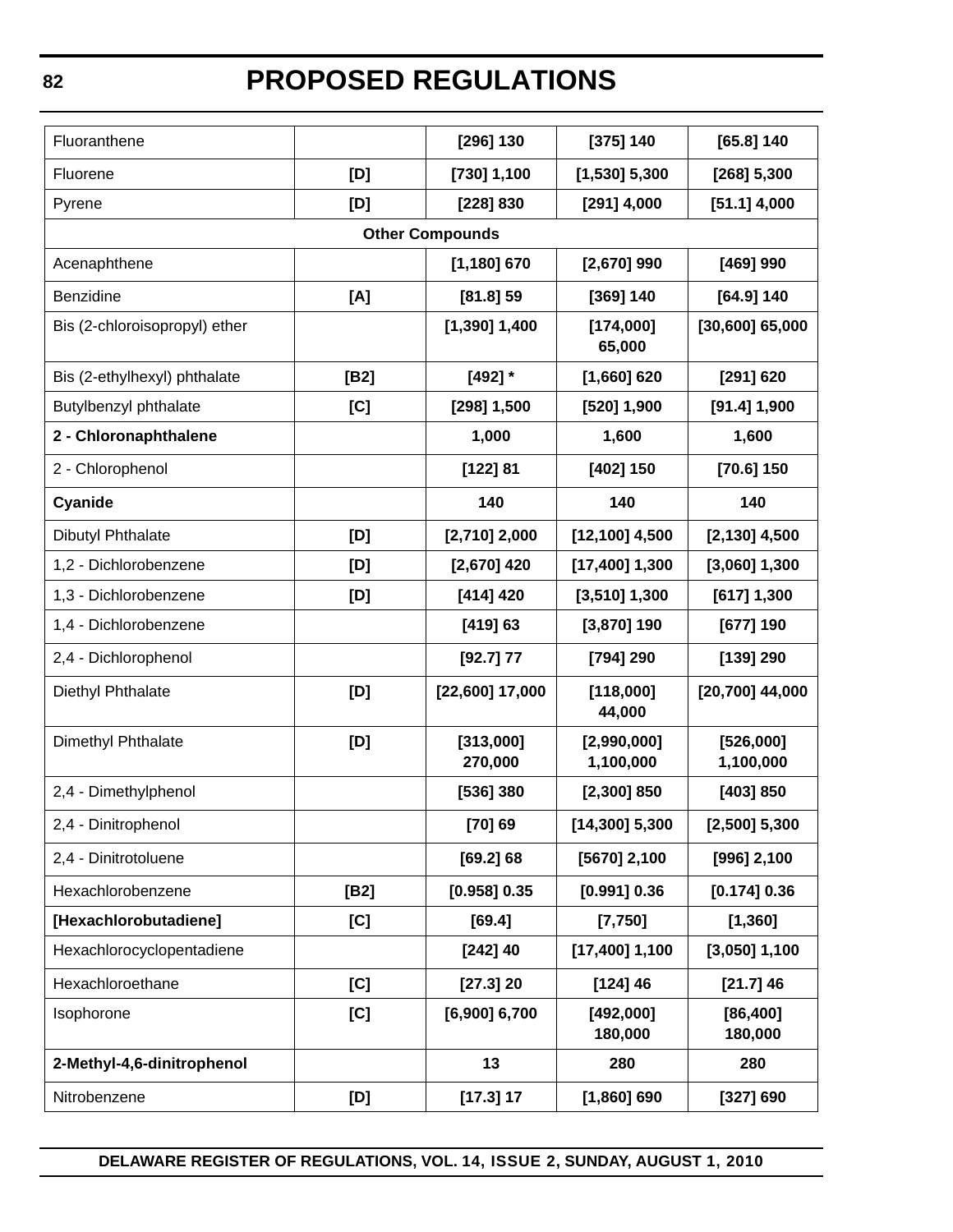<span id="page-20-0"></span>

| Pentachlorobenzene         |     | 1.4               | 1.5                    | 1.5                  |
|----------------------------|-----|-------------------|------------------------|----------------------|
| Pentachlorophenol          |     | $[1,010]$ *       | $[29,400]$ 11,000      | $[5,160]$ 11,000     |
| Phenol                     |     | $[20,900]$ 10,000 | [4,620,000]<br>860,000 | [811,000]<br>860,000 |
| 1,2,4,5-Tetrachlorobenzene |     | 0.97              | 1.1                    | 1.1                  |
| 1,2,4 - Trichlorobenzene   | [D] | [255] 35          | [945] 70               | [166] 70             |
| 2,4,5-Trichlorophenol      |     | 1,800             | 3,600                  | 3,600                |
| <b>Vinyl Chloride</b>      |     | $\star$           | 10,000                 | 10,000               |

\* The MCL for this compound applies in Zones 2 and 3 and is listed in Table 3. Objectives for "Fish Ingestion Only" listed for this compound apply in Zones 4, 5, and 6.

3.30.6 Zone 6.

[Add the following text immediately following sub-section 3.30.6 C.10. and preceding sub-section 3.30.6 D.]

11. Toxic Pollutants.

Table 4.

a. Applicable criteria to protect the taste and odor of ingested water and fish are presented in

b. Applicable freshwater stream quality objectives for the protection of aquatic life are presented

in Table 5.

c. Applicable freshwater stream quality objectives for the protection of human health are presented in Tables 6 and 7.

Dated: July 8, 2010 PAMELA M. BUSH, ESQ., Commission Secretary

#### **[DEPARTMENT OF EDUCATION](http://www.doe.k12.de.us/) PROFESSIONAL STANDARDS BOARD**

Statutory Authority: 14 Delaware Code, Section 1205(b) (14 **Del.C.** §1205(b)) 14 **DE Admin. Code** 1521

#### **[1521 Elementary Teacher](#page-3-0)**

#### **Educational Impact Analysis Pursuant To 14 Del.C. Section 122(D)**

#### **A. Type of Regulatory Action Requested**

Amendment to Existing Regulation

#### **B. Synopsis of Subject Matter of Regulation**

The Professional Standards Board, acting in cooperation and collaboration with the Department of Education, seeks the consent of the State Board of Education to amend regulation 14 **DE Admin. Code** 1521 Elementary Teacher. It is necessary to amend this regulation in order to facilitate proper and current formatting trends. There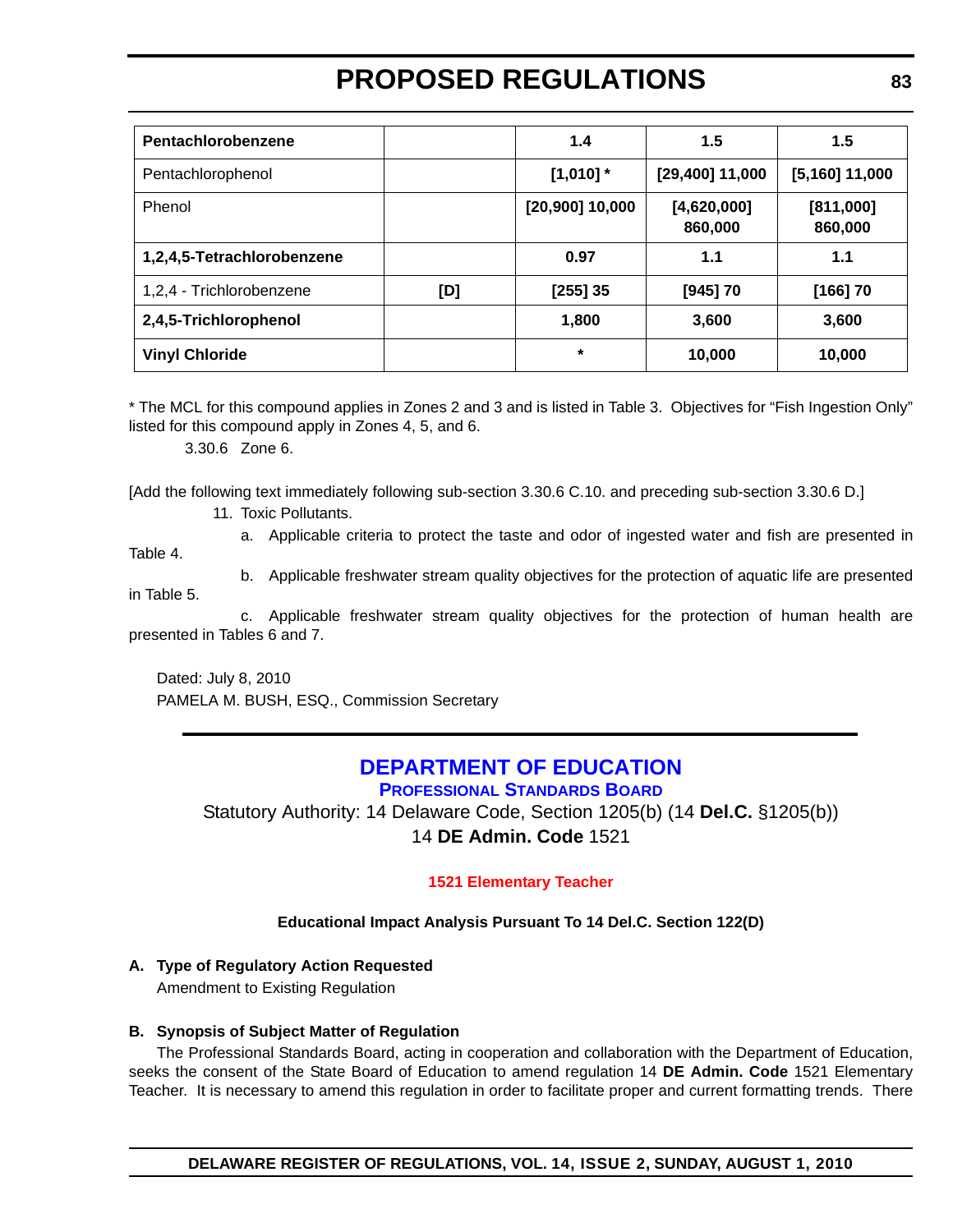are no changes in certification requirements. This regulation sets forth the requirements for an Elementary Teacher.

Persons wishing to present their views regarding this matter may do so in writing by the close of business on Friday, September 3, 2010 to Mr. Charlie Michels, Executive Director, Delaware Professional Standards Board, The Townsend Building, 401 Federal Street, Dover, Delaware 19901. Copies of this regulation are available from the above address or may be viewed at the Professional Standards Board Business Office.

#### **C. Impact Criteria**

1. Will the amended regulation help improve student achievement as measured against state achievement standards? The amended regulation addresses student achievement by establishing standards for the issuance of a standard certificate to educators who have acquired the prescribed knowledge, skill and/or education to practice in a particular area, to teach a particular subject or to instruct a particular category of students to help ensure that students are instructed by educators who are highly qualified.

2. Will the amended regulation help ensure that all students receive an equitable education? The amended regulation helps to ensure that all teachers employed to teach students meet high standards and have acquired the prescribed knowledge, skill and/or education to practice in a particular area, to teach a particular subject or to instruct a particular category of students.

3. Will the amended regulation help to ensure that all students' health and safety are adequately protected? The amended regulation addresses educator certification, not students' health and safety.

4. Will the amended regulation help to ensure that all students' legal rights are respected? The amended regulation addresses educator certification, not students' legal rights.

5. Will the amended regulation preserve the necessary authority and flexibility of decision-makers at the local board and school level? The amended regulation will preserve the necessary authority and flexibility of decision makers at the local board and school level.

6. Will the amended regulation place unnecessary reporting or administrative requirements or mandates upon decision makers at the local board and school levels? The amended regulation will not place unnecessary reporting or administrative requirements or mandates upon decision makers at the local board and school levels.

7. Will decision making authority and accountability for addressing the subject to be regulated be placed in the same entity? The decision-making authority and accountability for addressing the subject to be regulated rests with the Professional Standards Board, in collaboration with the Department of Education, and with the consent of the State Board of Education.

8. Will the amended regulation be consistent with and not an impediment to the implementation of other state educational policies, in particular to state educational policies addressing achievement in the core academic subjects of mathematics, science, language arts and social studies? The amended regulation will be consistent with, and not an impediment to, the implementation of other state educational policies, in particular to state educational policies addressing achievement in the core academic subjects of mathematics, science, language arts and social studies.

9. Is there a less burdensome method for addressing the purpose of the amended regulation? 14 **Del.C.** requires that we promulgate this regulation.

10. What is the cost to the state and to the local school boards of compliance with the adopted regulation? There is no additional cost to local school boards for compliance with the regulation.

#### **1521 Elementary Teacher**

#### **1.0 Content**

1.1 This regulation shall apply to the requirements for a Standard Certificate, pursuant to 14 **Del.C.** §1220(a), for Elementary Teacher (Grades K to 6).

**7 DE Reg. 775 (12/1/03) 7 DE Reg. 1747 (6/1/04)**

**DELAWARE REGISTER OF REGULATIONS, VOL. 14, ISSUE 2, SUNDAY, AUGUST 1, 2010**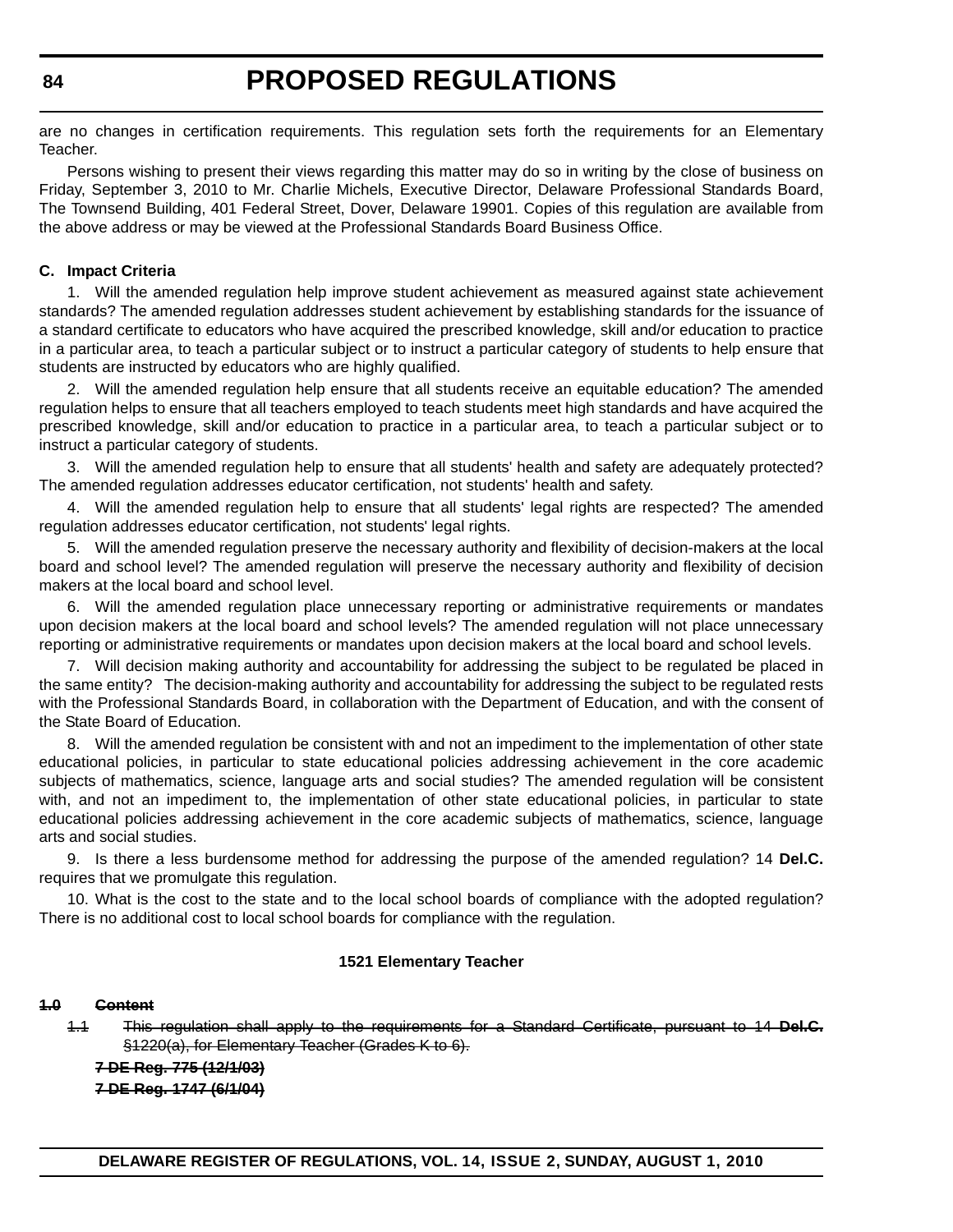#### **2.0 Definitions**

The following words and terms, when used in this regulation, shall have the following meaning unless the context clearly indicates otherwise:

**"Certification"** means the issuance of a certificate, which may occur regardless of a recipient's assignment or employment status.

**"Department"** means the Delaware Department of Education.

**"Educator"** means a person licensed and certified by the State under 14 **Del.C.** §1202 to engage in the practice of instruction, administration or other related professional support services in Delaware public schools, including charter schools, pursuant to rules and regulations promulgated by the Standards Board and approved by the State Board. The term 'educator' does not include substitute teachers.

**"Examination of Content Knowledge"** means a standardized test which measures knowledge in a specific content area, such as PRAXIS™ II.

**"Fifteen (15) Credits or Their Equivalent in Professional Development"** means college credits or an equivalent number of hours, with one (1) credit equating to fifteen (15) hours, taken either as part of a degree program or apart from it, from a regionally accredited college or university or a professional development provider approved by the employing school district or charter school.

**"Immorality"** means conduct which is inconsistent with the rules and principles of morality expected of an educator and may reasonably be found to impair an educator's effectiveness by reason of his or her unfitness.

**"License"** means a credential which authorizes the holder to engage in the practice for which the license is issued.

**"Major or its Equivalent"** means a minimum of thirty (30) semester hours of course work in a particular content area.

**"NASDTEC"** means The National Association of State Directors of Teacher Education and Certification. The organization represents professional standards boards, commissions and departments of education in all 50 states, the District of Columbia, the Department of Defense Dependent Schools, the U.S. Territories, New Zealand, and British Columbia, which are responsible for the preparation, licensure, and discipline of educational personnel.

**"NCATE"** means The National Council for Accreditation of Teacher Education, a national accrediting body for schools, colleges, and departments of education authorized by the U.S. Department of Education.

**"Standard Certificate"** means a credential issued to certify that an educator has the prescribed knowledge, skill or education to practice in a particular area, teach a particular subject, or teach a category of students.

**"Standards Board"** means the Professional Standards Board established pursuant to 14 **Del.C.** §1201.

**"State Board"** means the State Board of Education of the State pursuant to 14 **Del.C.** §104.

**"Valid and Current License or Certificate from Another State"** means a current full or permanent certificate or license issued by another state. It does not include temporary, emergency or expired certificates or licenses issued from another state.

**7 DE Reg. 775 (12/1/03) 7 DE Reg. 1747 (6/1/04) 10 DE Reg. 100 (7/1/06)**

#### **3.0 Standard Certificate**

The Department shall issue a Standard Certificate as an Elementary Teacher to an educator who holds a valid Delaware Initial, Continuing, or Advanced License; or a Limited Standard, Standard or Professional Status Certificate issued by the Department prior to August 31, 2003 who has met the following requirements: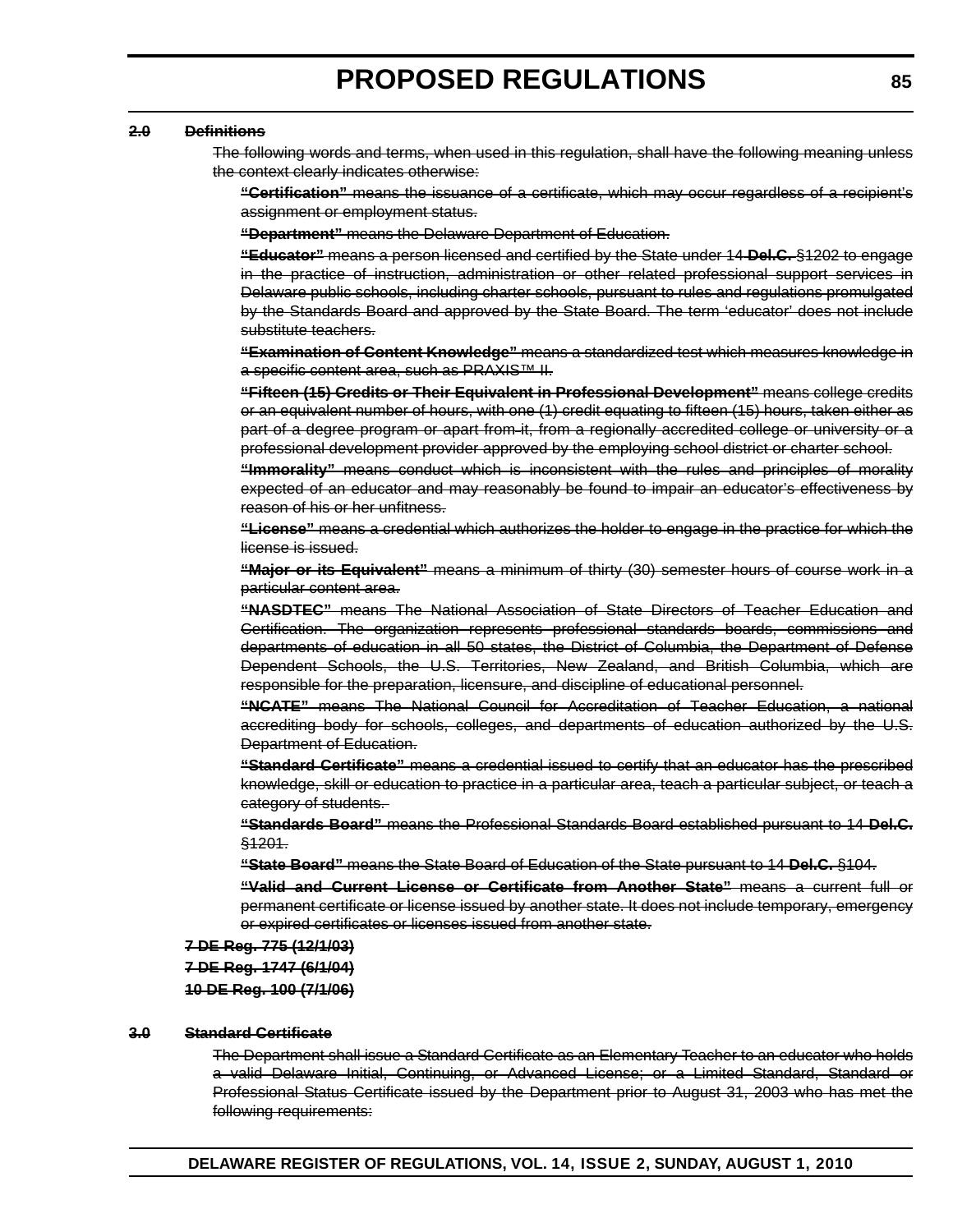- 3.1 Acquired the prescribed knowledge, skill or education to practice in a particular area, to teach a particular subject or to instruct a particular category of students by:
	- 3.1.1 Obtaining National Board for Professional Teaching Standards certification in the area, subject, or category for which a Standard Certificate is requested; or
	- 3.1.2 Graduating from an NCATE specialty organization recognized educator preparation program or from a state approved educator preparation program, where the state approval body employed the appropriate NASDTEC or NCATE specialty organization standards, offered by a regionally accredited college or university, with a major or its equivalent in Elementary Education; or
	- 3.1.3 Satisfactorily completing the Alternative Routes for Licensure and Certification Program, the Special Institute for Licensure and Certification, or such other alternative educator preparation programs as the Secretary may approve; or
	- 3.1.4 Holding a bachelor's degree from a regionally accredited college or university in any content area and for applicants applying after June 30, 2006 for their first Standard Certificate, satisfactory completion of fifteen (15) credits or their equivalent in professional development related to their area of certification, of which at least six (6) credits or their equivalent must focus on pedagogy, selected by the applicant with the approval of the employing school district or charter school which is submitted to the Department; and
- 3.2 For applicants applying after December 31, 2005, where a Praxis™ II examination in the area of the Standard Certificate requested is applicable and available, achieving a passing score as established by the Standards Board, in consultation with the Department and with the concurrence of the State Board, on the examination; or
- 3.3 Meeting the requirements for licensure and holding a valid and current license or certificate from another state in Elementary Education;
	- 3.3.1 The Department shall not act on an application for certification if the applicant is under official investigation by any state or local authority with the power to issue educator licenses or certifications, where the alleged conduct involves allegations of immorality, misconduct in office, incompetence, willful neglect of duty, disloyalty or falsification of credentials, until the applicant provides evidence of the investigation's resolution; or
- 3.4 Meeting the requirements for a Meritorious New Teacher Candidate Designation adopted pursuant to 14 **Del.C** §1203.

### **7 DE Reg. 775 (12/1/03)**

### **7 DE Reg. 1747 (6/1/04)**

#### **4.0 Multiple Certificates**

Educators may hold certificates in more than one area.

**7 DE Reg. 775 (12/1/03)**

#### **10 DE Reg. 100 (7/1/06)**

#### **5.0 Application Requirements**

An applicant for a Standard Certificate shall submit:

- 5.1 Official transcripts; and
- 5.2 Official scores on the Praxis II examination if applicable and available; or
- 5.3 Evidence of passage of the National Board for Professional Teaching Standards Certificate, if applicable; or
- 5.4 An official copy of the out of state license or certification, if applicable.
- 5.5 If applied for simultaneously with application for an Initial License, the applicant shall provide all required documentation for that application in addition to the documentation cited above.

#### **10 DE Reg. 100 (7/1/06)**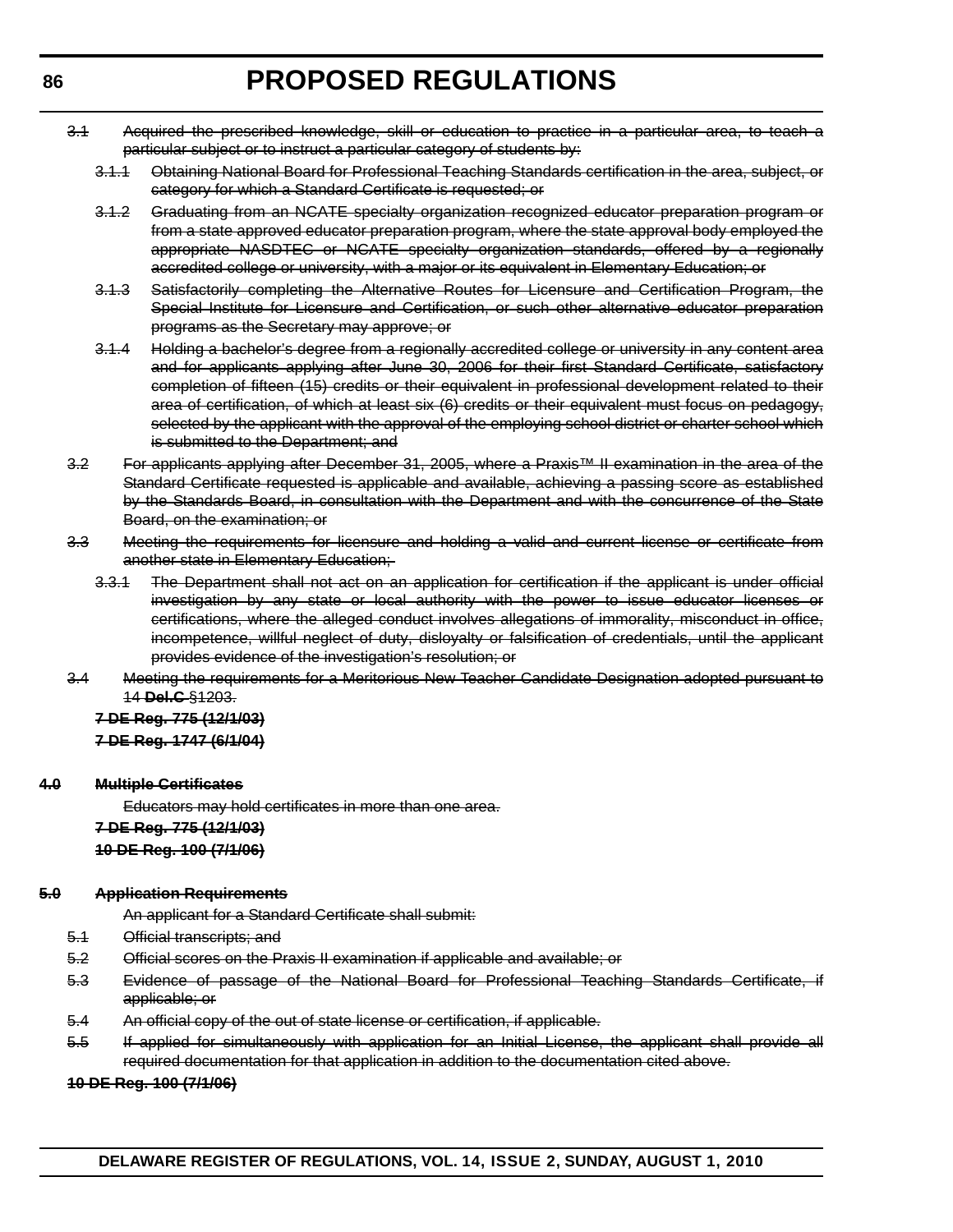#### **6.0 Application Procedures for License Holders**

If an applicant holds a valid Initial, Continuing, or Advanced Delaware License; or a Limited Standard, Standard or Professional Status Certificate issued prior to August 31, 2003 and is requesting additional Standard Certificates, only that documentation necessary to demonstrate acquisition of the prescribed knowledge, skill or education required for the additional Standard Certificate requested is required.

#### **10 DE Reg. 100 (7/1/06)**

#### **7.0 Effect of Regulation**

This regulation shall apply to all requests for issuance of a Standard Certificate, except as specifically addressed herein. Educators holding a Professional Status Certificate or a Standard Certificate issued on or before August 31, 2003 shall be issued a Continuing License upon the expiration of their current Professional Status Certificate or Standard Certificate. The Standard Certificate for each area in which they held a Professional Status Certificate or a Standard Certificate shall be listed on the Continuing License or the Advanced License. The Department shall also recognize a Limited Standard Certificate issued prior to August 31, 2003, provided that the educator successfully completes the requirements set forth in the prescription letter received with the Limited Standard Certificate. Requirements must be completed by the expiration date of the Limited Standard Certificate, but in no case later than December 31, 2008.

#### **10 DE Reg. 100 (7/1/06)**

#### **8.0 Validity of a Standard Certificate**

A Standard Certificate is valid regardless of the assignment or employment status of the holder of a certificate or certificates, and is not subject to renewal. It shall be revoked in the event the educator's Initial, Continuing, or Advanced License or Limited Standard, Standard, or Professional Status Certificate is revoked in accordance with 14 **DE Admin. Code** 1514. An educator whose license or certificate is revoked is entitled to a full and fair hearing before the Professional Standards Board. Hearings shall be conducted in accordance with the Standards Board's Hearing Procedures and Rules.

#### **10 DE Reg. 100 (7/1/06)**

#### **9.0 Secretary of Education Review**

The Secretary of Education may, upon the written request of the superintendent of a local school district or charter school administrator or other employing authority, review credentials submitted in application for a Standard Certificate on an individual basis and grant a Standard Certificate to an applicant who otherwise does not meet the requirements for a Standard Certificate, but whose effectiveness is documented by the local school district or charter school administrator or other employing authority.

#### **7 DE Reg. 775 (12/1/03)**

#### **7 DE Reg. 1747 (6/1/04)**

#### **10 DE Reg. 100 (7/1/06)**

**Renumbered effective 6/1/07 - see Conversion Table**

#### **1.0 Content**

- 1.1 This regulation shall apply to the issuance of a Standard Certificate, pursuant to 14 **Del.C.** §1220(a), for Elementary Teacher. This certification is required for grades K to 6.
- 1.2 Except as otherwise provided, the requirements set forth in 14 **DE Admin. Code** 1505 Standard Certificate, including any subsequent amendment or revision thereto, are incorporated herein by reference.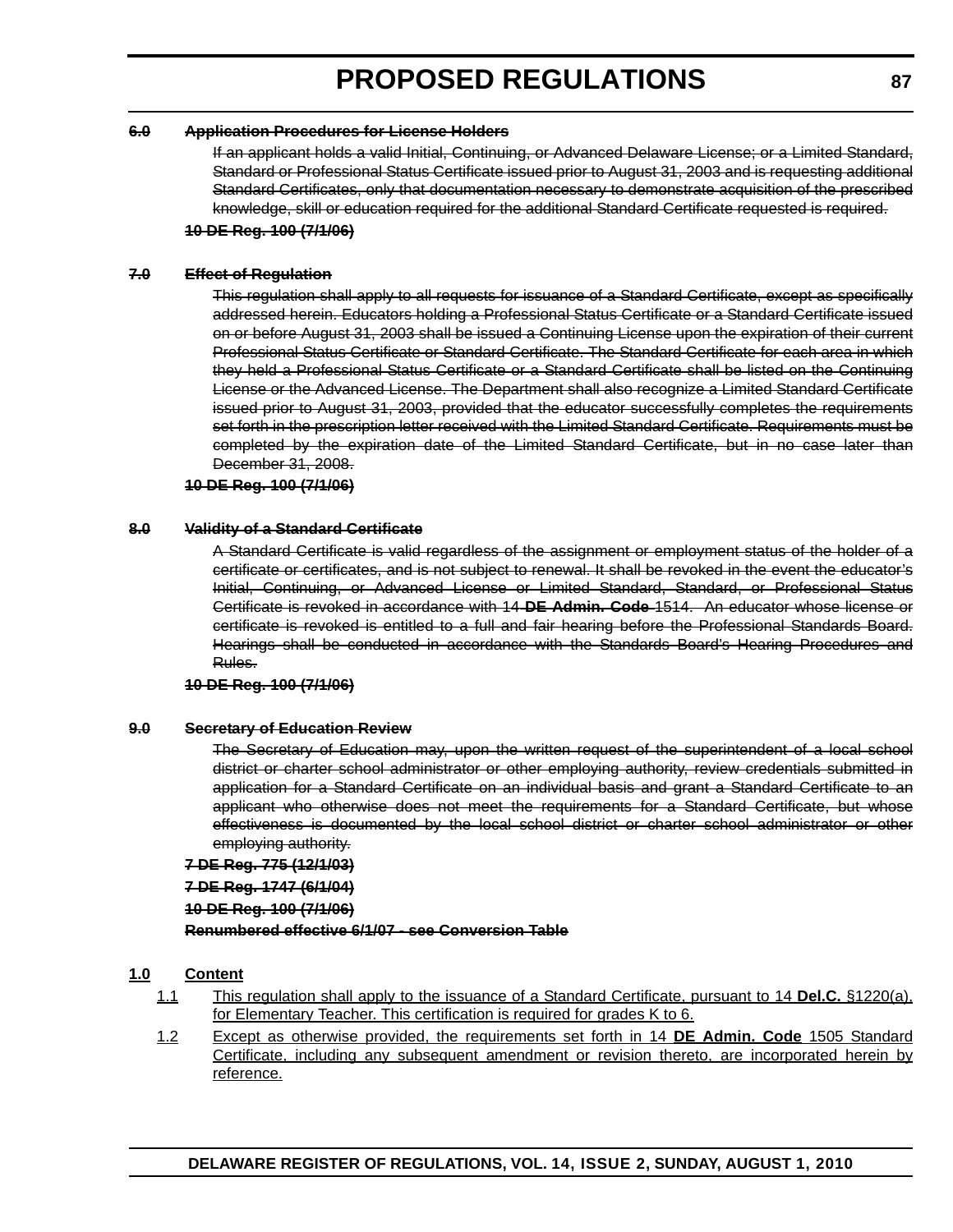#### <span id="page-25-0"></span>**2.0 Definitions**

The definitions set forth in 14 **DE Admin. Code** 1505 Standard Certificate, including any subsequent amendment or revision thereto, are incorporated herein by reference.

#### **3.0 Standard Certificate**

- 3.1 In accordance with 14 **Del.C.** §1220(a), the Department shall issue a Standard Certificate as an Elementary Teacher to an educator who has met the following:
	- 3.1.1 Holds a valid Delaware Initial, Continuing, or Advanced License; or a Standard or Professional Status Certificate issued by the Department prior to August 31, 2003; and,
	- 3.1.2 Has met the requirements as set forth in 14 **DE Admin. Code** 1505 Standard Certificate, including any subsequent amendment or revision thereto.

### **[DEPARTMENT OF HEALTH AND SOCIAL SERVICES](http://www.dhss.delaware.gov/dhss/dmma/)**

**DIVISION OF MEDICAID AND MEDICAL ASSISTANCE**

Statutory Authority: 31 Delaware Code, Chapter 5, Section 512 (16 **Del.C.**, Ch. 5, §512)

#### **[Combining §1915\(c\) Home and Community-Based Services Waivers](#page-3-0)**

#### **PUBLIC NOTICE**

In compliance with the State's Administrative Procedures Act (APA - Title 29, Chapter 101 of the **Delaware Code**) and under the authority of Title 31 of the **Delaware Code**, Chapter 5, Section 512, and, in compliance with State Notice procedures as set forth in the Federal Register, September 27, 1994, the Delaware Health and Social Services (DHSS) / Division of Medicaid and Medical Assistance (DMMA) intends to submit an amendment to the Elderly and Disabled Waiver that combines three existing §1915(c) Home and Community-Based Services (HCBS) waivers into one HCBS waiver.

Any person who wishes to make written suggestions, compilations of data, testimony, briefs or other written materials concerning this waiver must submit same to Sharon L. Summers, Planning & Policy Development Unit, Division of Medicaid and Medical Assistance, 1901 North DuPont Highway, P.O. Box 906, New Castle, Delaware 19720-0906 or by fax to (302) 255-4454 by August 31, 2010. A copy of the waiver amendment is available upon request by contacting Lisa Bond, Division of Services for Aging and Adults with Physical Disabilities (DSAAPD) at (302) 255-9358.

The action concerning the determination of whether to adopt the proposed regulation will be based upon the results of Department and Division staff analysis and the consideration of the comments and written materials filed by other interested persons.

#### **SUMMARY OF PROPOSAL**

The proposed provides notice to the public that the Division of Medicaid and Medical Assistance (DMMA) intends to submit to the Centers for Medicare and Medicaid Services (CMS) an amendment to the Elderly and Disabled (E & D) §1915(c) Home and Community-Based Services (HCBS) Waiver that combines three existing HCBS waivers into one waiver.

#### **Statutory Authority**

- Social Security Act §1915(c), *Provisions Respecting Inapplicability and Waiver of Certain Requirements of this Title*
- 42 CFR §435.217, *Individuals receiving home and community-based services*
- 42 CFR §441, Subpart G, *Home and Community-Based Services Waiver Requirements*

#### **DELAWARE REGISTER OF REGULATIONS, VOL. 14, ISSUE 2, SUNDAY, AUGUST 1, 2010**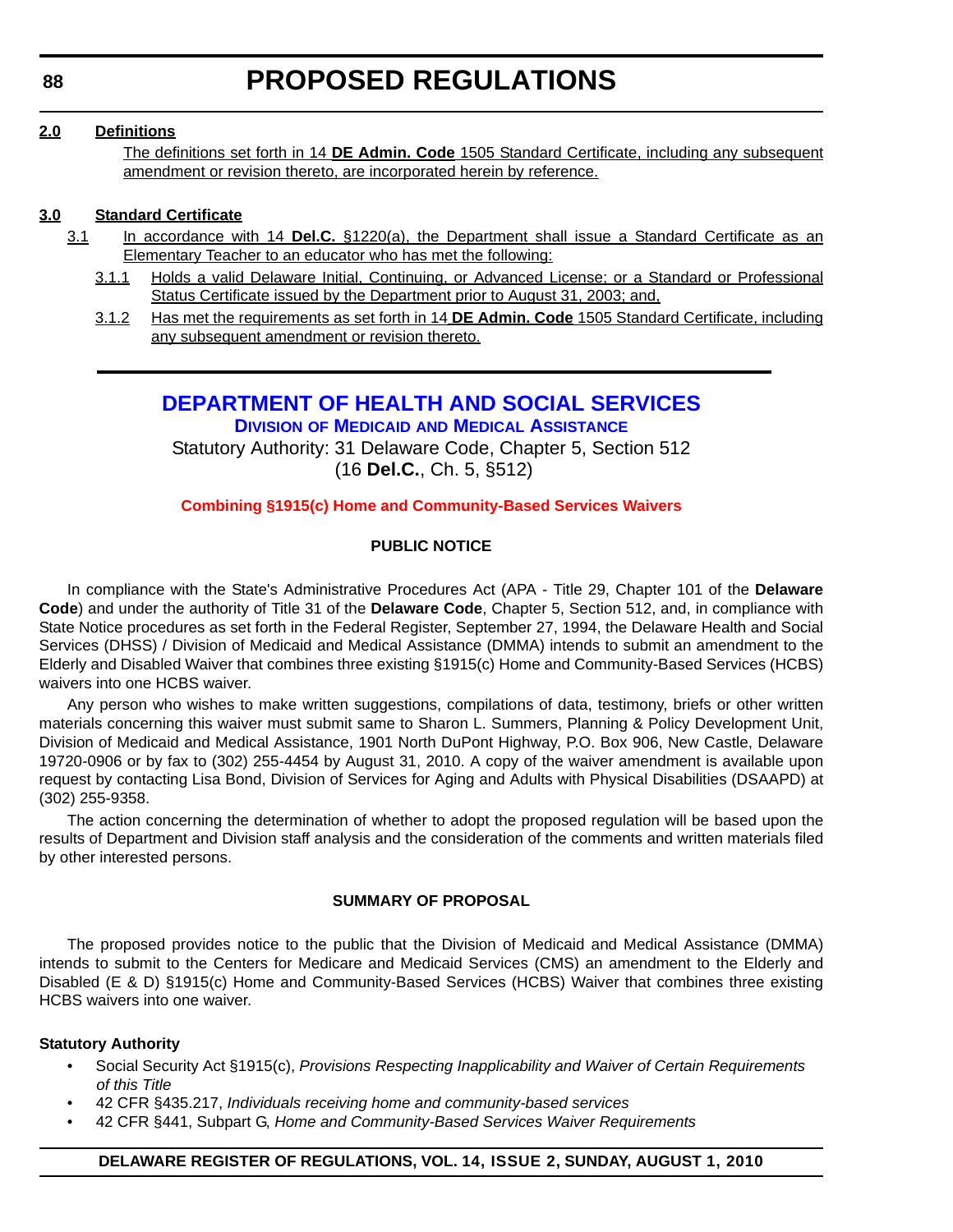#### **Background**

The Medicaid Home and Community-Based Services (HCBS) waiver program is authorized in accordance with §1915(c) of the Social Security Act. The program permits a State to furnish an array of home and community-based services that assist Medicaid beneficiaries to live in the community and avoid institutionalization. The State has broad discretion to design its waiver program to address the needs of the waiver's target population. Waiver services complement and/or supplement the services that are available to participants through the Medicaid State plan and other federal, state and local public programs as well as the supports that families and communities provide.

#### **Summary of Proposal**

The State of Delaware is requesting approval for an amendment to the Elderly and Disabled (E & D) Medicaid Waiver under authority of §1915(c) of the Social Security Act. The purpose of this amendment is to: 1) Consolidate three existing home and community-based waivers into one waiver; 2) Add participant direction opportunities to the E & D Waiver; 3) Make changes to personal care and respite service definitions and planned service units; 4) Make changes in the budget to reflect the waiver consolidation and service adjustments; 5) Update data sources used as part of the Quality Improvement Strategy; 6) Make miscellaneous adjustments to the narrative.

Specifically, the provisions of the proposed amendment:

#### **1) Consolidate three existing home and community-based waivers into one waiver.**

Currently, the Division of Services for Aging and Adults with Physical Disabilities (DSAAPD) administers and operates three waiver programs: the Elderly & Disabled (E & D) Waiver, the Assisted Living (AL) Waiver, and the Acquired Brain Injury (ABI) Waiver. Because many current services and service providers are shared across waivers, the consolidation of the three waiver programs into a single waiver will result in numerous efficiencies. The administration and operation of a single waiver, for example, will cut down on redundant administrative activities related to provider enrollment and monitoring, records management, reporting, financial tracking, and other functions. In addition, the streamlining will simplify choices for participants, and will allow for easier access to waiver services. Services currently provided as part of the AL and ABI waiver will be incorporated into the E & D waiver as part of this amendment. The AL and ABI Waiver will be discontinued, but this change will not result in the loss of service to persons currently receiving services under the AL or ABI Waiver, nor will it result in a loss of service to participants in the E & D Waiver. In recognition of the inclusion of participants currently served under the ABI waiver, the amendment specifies persons with acquired brain injury as part of the service population for the E & D waiver.

#### **2. Add participant direction opportunities to the E & D Waiver.**

This amendment includes the option for individuals who receive personal care services to choose between service delivery methods. Specifically, individuals can choose: a) participant-directed personal care services; b) agency-managed personal care services; or c) both participant-directed and agency-managed personal care services. Individuals who chose to direct their personal care services will have the full range of employer authority for personal care. As common-law employers, they will be able to hire, fire, train, schedule and direct the work of their personal care attendants. Participants will have the option of hiring relatives to serve as their personal care attendants, including, with certain safeguards in place, legally-responsible relatives. The state will contract with one or more vendors to provide Support for Participant Direction as an administrative function to assist participants in managing their responsibilities as employers. Support for Participant Direction vendor(s) will provide financial management services and information and assistance in support of participant direction (support brokerage).

#### **3. Make changes to personal care and respite service definitions and planned service units.**

Currently, except for a small number of respite care hours delivered in long-term care facilities, respite and personal care services under the E & D Waiver are virtually identical. Personal care and respite care (except, as noted above, respite care in long-term care facilities) are supportive services provided in the home of waiver participants. All providers of home-based respite care also provide personal care under the E & D Waiver. With this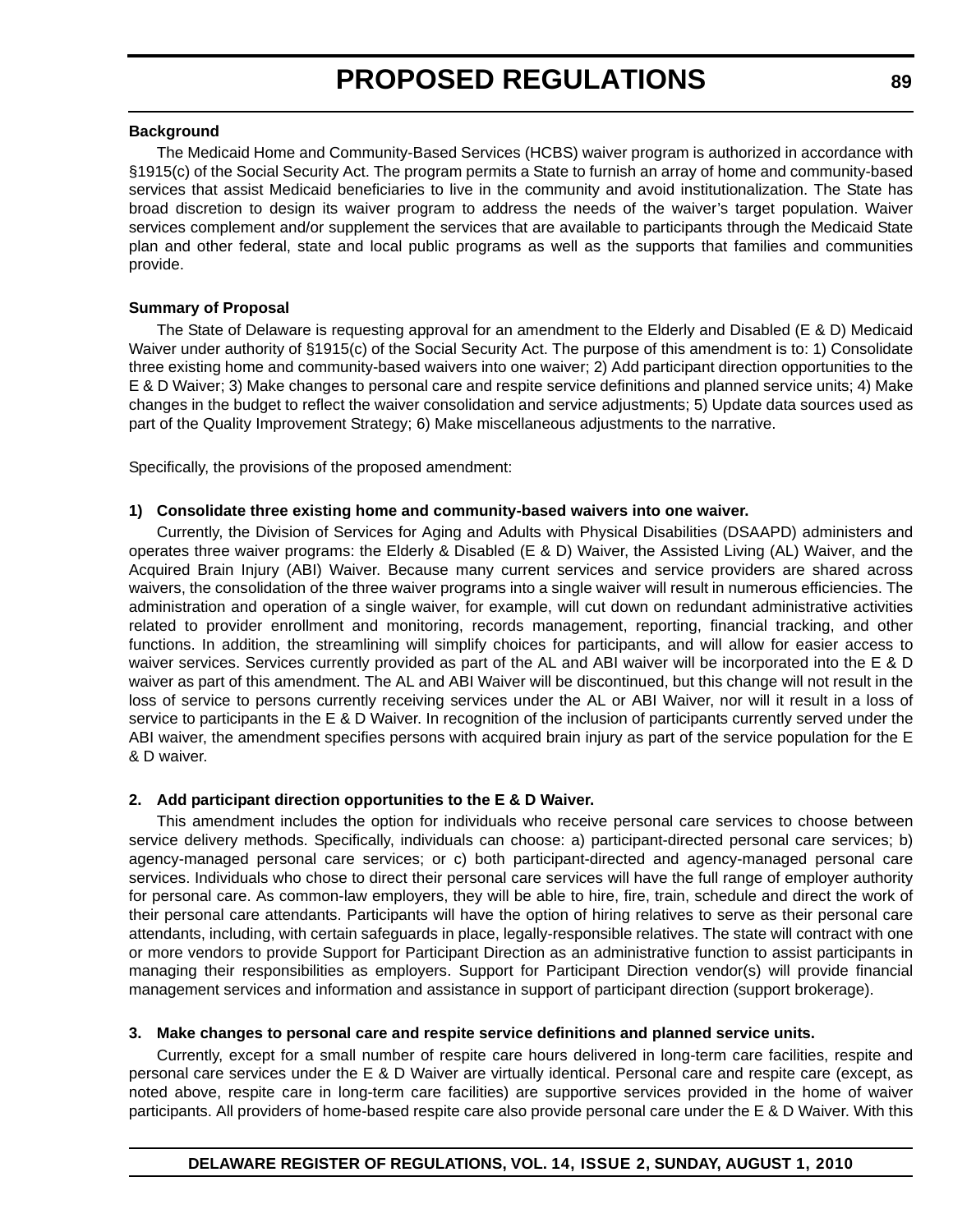amendment, personal care and respite services will continue to be available, but with certain changes. First, respite services will be available only in long-term care facilities (assisted living facilities and nursing homes) to provide temporary and short-term relief for caregivers. The financial resources that are currently used to provide inhome respite hours will be used instead to expand the availability of personal care hours. It is expected that this change will be virtually seamless for participants, since the current respite service providers also provide personal care services. It is expected that this consolidation of in-home care service hours will be simpler for participants to understand, and more efficient for agency staff to manage. Second, the waiver amendment will increase the number and type of entities that can provide personal care services. Personal care will be available as a participant-directed service provided by individual personal care attendants, as described above, or as a providermanaged service. Currently, only home health agencies can provide personal care services under the E & D Waiver. The amendment will allow Personal Assistance Services Agencies (PASA), licensed by the State of Delaware, in addition to home health agencies, to deliver provider-managed personal care under the waiver. It is expected that the addition of personal care attendants and licensed PASA agencies as waiver providers will afford participants more choice in providers for personal care services.

#### **4. Make changes in the budget to reflect the waiver consolidation and service adjustments.**

Factor D: Cost estimates for Year 1 are adjusted to reflect the most recent claims data for the E & D Waiver. Changes in Years 2-5 are made to account for the addition of services and participants from the ABI and AL Waivers (cognitive services, day habilitation, and assisted living). In addition, service amounts for respite services are reduced and those for personal care are increased as a result of service definition changes, as described above. Service unit costs for personal care services are adjusted to account for the inclusion of personal care attendants and PASA agencies as service providers. (Unit costs for personal care attendants and PASA agencies are projected to be lower than costs for home health agencies, currently the sole provider type for personal care services.) Year 2 costs are calculated to account for the fact that new services and participants will be introduced five months into the year. (Year 2 of the renewal period begins on 7/1/10 and the amendment will take effect on 12/ 1/10.) Service costs are calculated at the full annual amount beginning in Year 3. Factors D', G, and G': Adjustments to Factors D', G, and G' estimates are made based on utilization data for the combined waiver populations (E & D, AL, and ABI Waiver participants). Average length of stay: Adjustments are made to the average length of stay for each of the waiver years. The new figures are derived by weighting average utilization data from the three Waiver populations (E & D, AL, and ABI) and accounting for the partial-year enrollment of AL and ABI Waiver participants during Year 2.

#### **5. Update data sources used as part of the Quality Improvement Strategy.**

DSAAPD, in coordination with the Division of Medicaid and Medical Assistance (DMMA), has had the opportunity to refine its quality improvement strategy for the E & D Waiver, and in the process has developed new data collection and remediation tools, including the Initial Level of Care Review Tool, the Critical Event or Incident Report, and the Provider and Payment Oversight Report. In some cases, these new tools replace less effective data collection and reporting methods. For some performance measures, the collection and/or aggregation and analysis of data is changed from monthly to quarterly to reflect adjustments to the quality improvement strategy. These updates are included in the quality improvement sections of the affected appendices.

#### **6. Make miscellaneous adjustments to the narrative.**

A change was made to clarify language and create consistency within the document related to the number and type of participant contacts made by DSAAPD staff each year. Throughout the narrative, reference is made to the provider relations agent. Recently, the provider relations agent for Delaware underwent a corporate name change and is now known as HP Enterprise Services. This change was made throughout the document.

The waiver will be administered by the Division of Medicaid and Medical Assistance (DMMA), the State Medicaid agency, and operated by the Division of Services for Aging and Adults with Physical Disabilities (DSAAPD). The proposed waiver period is July 1, 2009 through June 30, 2014.

The provisions of this waiver are subject to approval by the Centers for Medicare and Medicaid Services (CMS).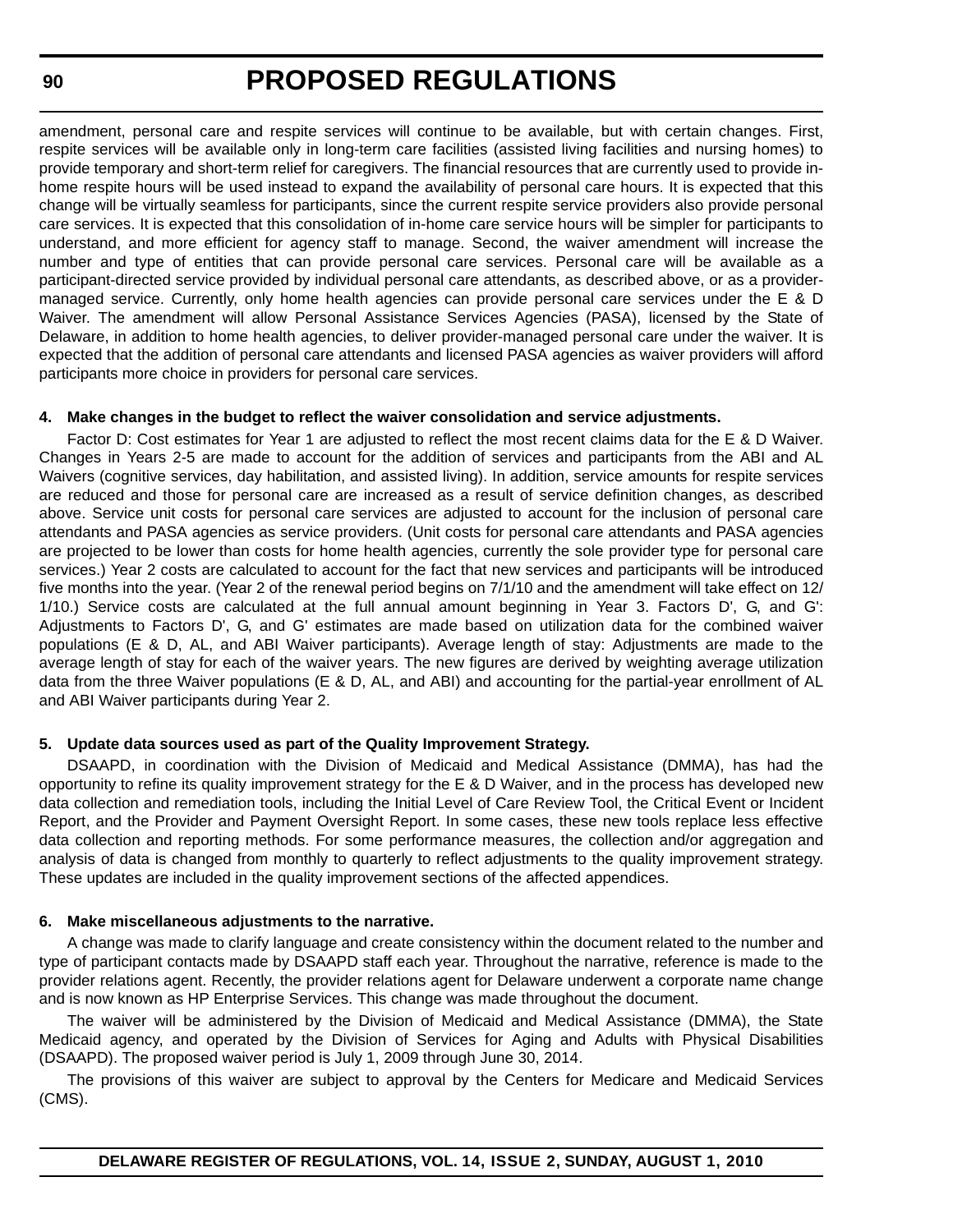#### <span id="page-28-0"></span>**Fiscal Impact Statement**

There is no increase in cost on the General Fund. Demonstrations must be "budget neutral" over the life of the project, meaning they cannot be expected to cost the Federal government more than it would cost without the waiver.

**\* Please Note: The application is available in PDF format at the following link: 1915(c).pdf**

### **DIVISION [OF SOCIAL SERVICES](http://www.dhss.delaware.gov/dhss/dss/)** Statutory Authority: 31 Delaware Code, Chapter 5, §512 (31 **Del.C.**, Ch. 5, §512)

#### **[DSSM: 3000 Technical Eligibility for Cash Assistance and 4000 Finanicial Responsibility](#page-3-0)**

#### **PUBLIC NOTICE**

In compliance with the State's Administrative Procedures Act (APA - Title 29, Chapter 101 of the **Delaware Code**) and under the authority of Title 31 of the **Delaware Code**, Chapter 5, Section 512, Delaware Health and Social Services (DHSS) / Division of Social Services is proposing to amend policies in the Division of Social Services Manual (DSSM) regarding the General Assistance (GA) and Temporary Assistance for Needy Families (TANF) programs.

Any person who wishes to make written suggestions, compilations of data, testimony, briefs or other written materials concerning the proposed new regulations must submit same to Sharon L. Summers, Policy, Program & Development Unit, Division of Social Services, 1901 North DuPont Highway, P.O. Box 906, New Castle, Delaware 19720-0906 or by fax to (302) 255-4425 by Tuesday, August 31, 2010.

The action concerning the determination of whether to adopt the proposed regulation will be based upon the results of Department and Division staff analysis and the consideration of the comments and written materials filed by other interested persons.

#### **SUMMARY OF PROPOSED CHANGES**

The proposal described below amends policies in the Division of Social Services Manual (DSSM) regarding Delaware's General Assistance (GA) and Temporary Assistance for Needy Families (TANF) programs. The impact of the proposed changes will be that children living in the home of a non-relative custodian or legal guardian will be technically eligible for the TANF program. These children will no longer be eligible to receive benefits through the GA program.

#### **Statutory Authority**

- 42 U.S.C. § 601(a)(1), Purpose, Increase flexibility of States
- 31 **Del.C.** §503(d), Eligibility for assistance; amount; method of payment Aid to Families with Dependent Children;
- 31 **Del.C.** §505(1), Categories of Assistance Aid to Families with Dependent Children;
- 31 **Del.C.** §505(2), Categories of Assistance General Assistance;
- 31 **Del.C.** §512(1), Administration;
- 10 **Del.C.** §901(3), (6) and (12), Definitions Care, Custody and Control; Custodian; Family

#### **Summary of Proposed Changes**

Children in the care of a non-relative adult will no longer receive cash assistance through the General Assistance program. These children will be eligible for cash assistance through the TANF program. The TANF program establishes additional expectations for the caregivers in these families including parenting classes,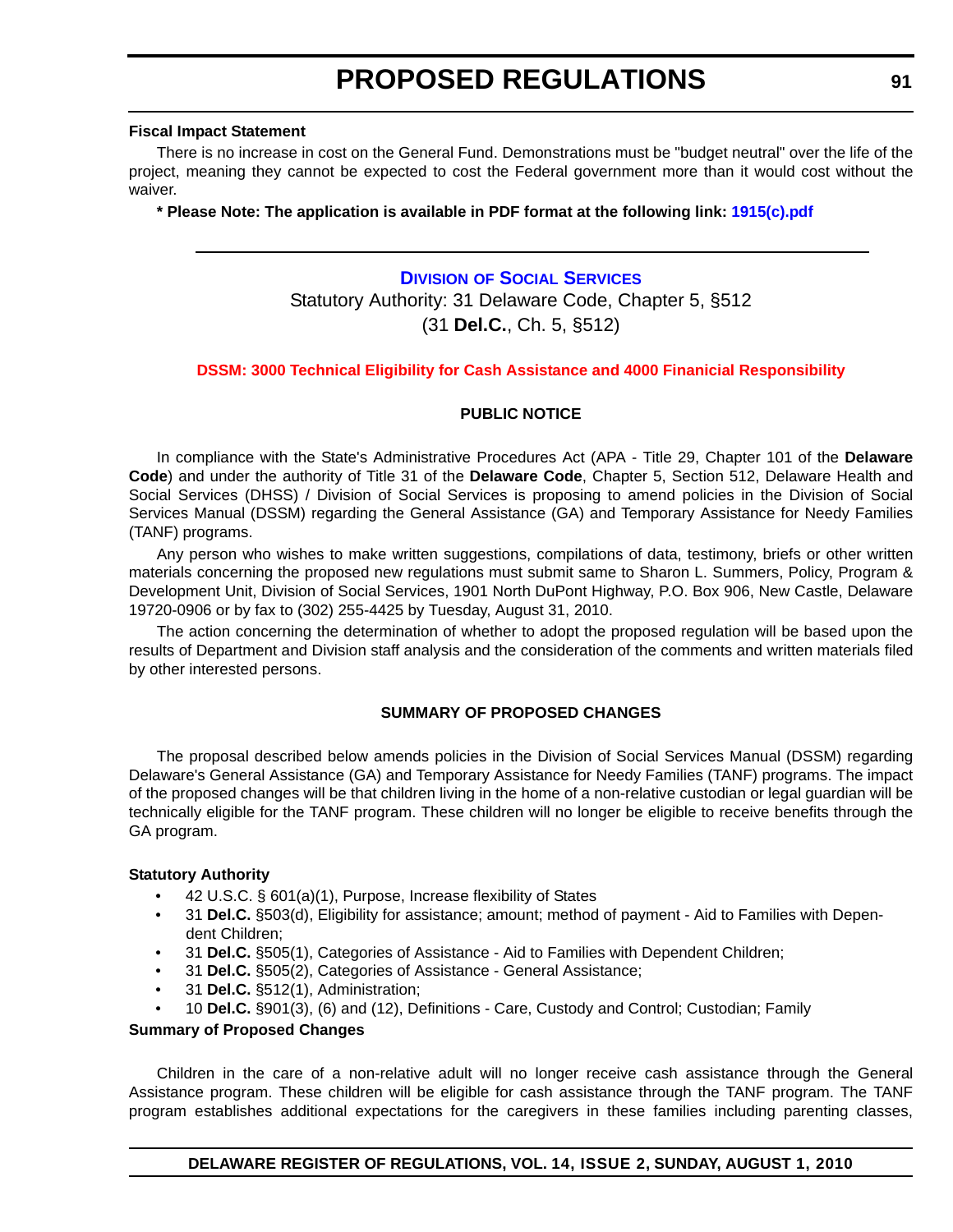<span id="page-29-0"></span>cooperation with child support, child immunizations, and child school attendance requirements. Caretakers in these families may also access the work support programs available to needy caretakers. This change supports the goals of both family self-sufficiency and increased family functioning.

The proposed changes affect the following policy sections:

DSSM: 3000, *Temporary Assistance for Needy Families (TANF) - Definition;*

3000.4, *TANF and State Only Foster Care3004, Specified Relationship;*

3004.1, *Living in the Home;*

3010, *Participation and Cooperation in Developing CMR;*

3018, *General Assistance (GA);*

3021, *Unrelated Children;*

3022, *Ineligibility Due to Family Cap;*

3027, *Age as a Condition of Eligibility;*

3027.2, Minor Parents;

3028.1, Mandatory Composition of Assistance Units;

3028.2, Optional Composition of Assistance Units;

4001, Family Budget Group;

4001.1, Examples to Illustrate Rules Regarding Budget Groups;

4004.3, Earned Income Disregards in GA;

4007.1, Standards of Need/Payment Standard - GA; and

4009, Determining Financial Eligibility and Grant Amounts in GA.

#### **DSS PROPOSED REGULATIONS #10-33 REVISIONS:**

**\*Please Note: Due to the size of the proposed regulation, it is not being published here. A copy of the regulation is available at:**

**[DSSM: 3000 Technical Eligibility for Cash Assistance and 4000 Finanicial Responsibility](http://regulations.delaware.gov/register/august2010/proposed/14 DE Reg 91 08-01-10.htm)**

### **[DEPARTMENT OF INSURANCE](http://www.delawareinsurance.gov/)**

Statutory Authority: 18 Delaware Code, Sections 311 & 7105 (18 **Del.C.** §§311, 7105) 18 **DE Admin. Code** 1404

#### **[1404 Long-Term Care Insurance](#page-3-0)**

#### **PUBLIC NOTICE**

INSURANCE COMMISSIONER KAREN WELDIN STEWART, CIR-ML hereby gives notice of intent to adopt amendments to Department of Insurance Regulation 1404 relating to long-term care insurance. The docket number for this proposed amendment is 1377.

The purpose of the proposed amendment to regulation 1404 is to regulate recission of long-term care insurance policies and update the existing regulation 1404. The text of the proposed amendment is reproduced in the August 2010 edition of the *Delaware Register of Regulations*. The text can also be viewed at the Delaware Insurance Commissioner's website at: http://www.delawareinsurance.gov/departments/documents/ProposedRegs/ ProposedRegs.shtml.

The Department of Insurance does not plan to hold a public hearing on the proposed changes. Any person can file written comments, suggestions, briefs, compilations of data or other materials concerning the proposed amendments. Any written submission in response to this notice and relevant to the proposed changes must be

#### **DELAWARE REGISTER OF REGULATIONS, VOL. 14, ISSUE 2, SUNDAY, AUGUST 1, 2010**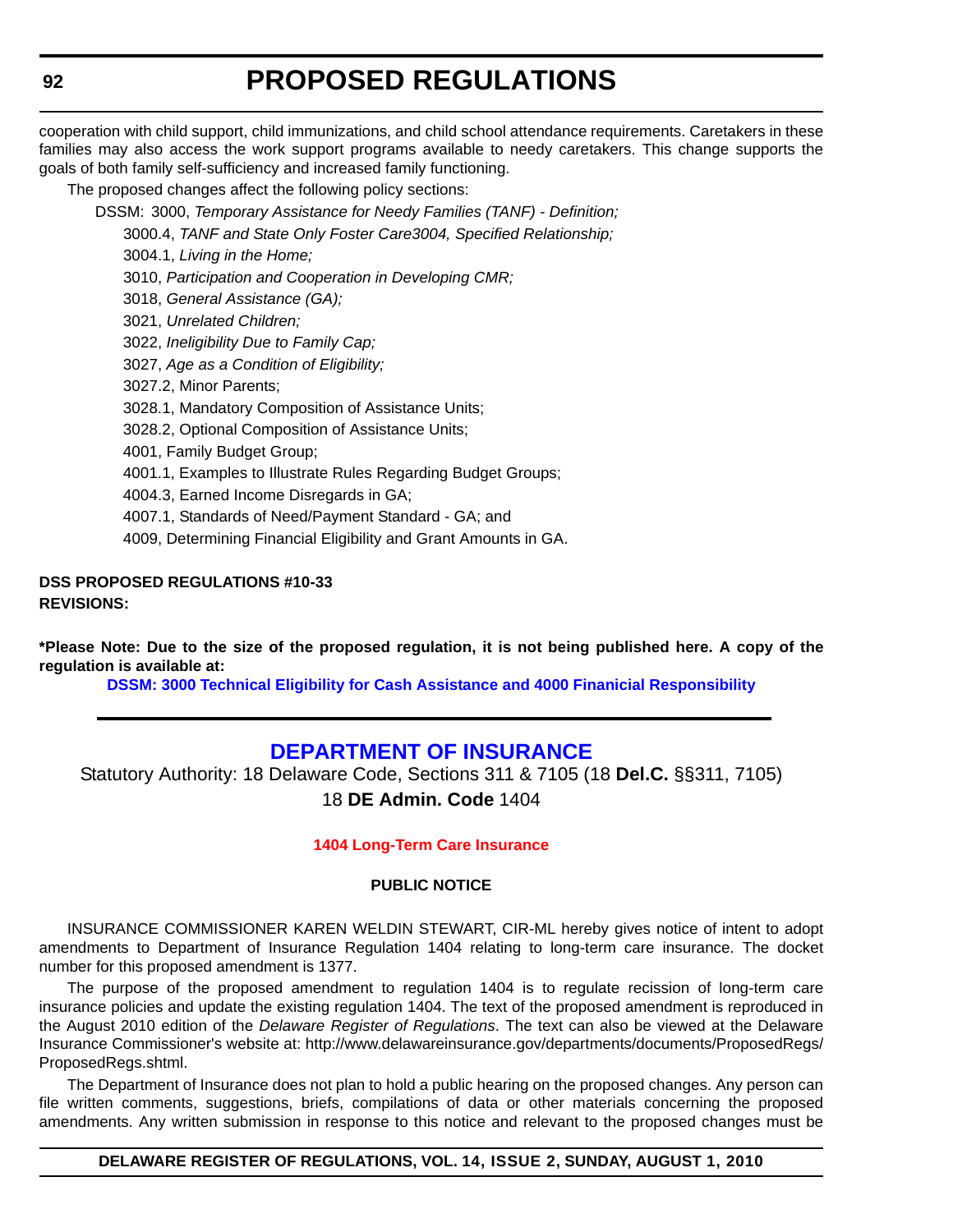<span id="page-30-0"></span>received by the Department of Insurance no later than 4:00 p.m., Tuesday September 7, 2010, and should be addressed to Mitch Crane, Esquire, Delaware Department of Insurance, 841 Silver Lake Boulevard, Dover, DE 19904, or sent by fax to 302.736.7979 or email to mitch.crane@state.de.us.

#### **\*Please Note: Due to the size of the proposed regulation, it is not being published here. A copy of the regulation is available at:**

**[1404 Long-Term Care Insurance](http://regulations.delaware.gov/register/august2010/proposed/14 DE Reg 92 08-01-10.htm)**

### **[DEPARTMENT OF JUSTICE](http://attorneygeneral.delaware.gov/)**

**FRAUD AND CONSUMER PROTECTION UNIT**

Statutory Authority: 6 Delaware Code, Section 2432A(h) (6 **Del.C.**, §2432A(h))

#### **[102 Debt Management Services](#page-3-0)**

#### **PUBLIC NOTICE**

The Attorney General in accordance with 6 **Del.C.** §2432(h) has proposed to adopt changes in the rules and regulations implementing the Delaware Uniform Debt Management Act in 6 **Del.C.** Ch. 24A (the "Act").

Rule 3.1.1 updates the phone number for the Consumer Protection Unit.

The change to Rule 4.2.4 insures that applicants will include relevant information about their insurance coverage.

New Rule 4.2.8.1 describes required content in an educational program.

New Rule 4.2.13 outlines the process for handling applications that do not initially meet the legal requirements by providing for closing a file administratively.

New Rule 5.3.8 provides for an affidavit with a renewal application to update the criminal history previously provided.

The changes in Rule 7.0 clarifies that administrative enforcement procedures are available under the Act for actions involving all providers of debt management services in Delaware and not just those that are licensed. A provider has 10 Days from the receipt of a preliminary order to request a hearing as provided in the law.

A public hearing will be held at 10:00 A.M. on September 9, 2010 in the Attorney General's conference on the 6th floor of the Carvel State Office Building, 820 N. French Street, Wilmington, De 19801, where members of the public can offer comments. Anyone wishing to receive a copy of the proposed rules and regulations may obtain a copy from the Consumer Protection Unit of the Department of Justice at Carvel State Office Building, 5th floor, 820 N. French Street, Wilmington, DE 19801. Persons wishing to submit written comments may forward these to the Director of the Consumer Protection Unit at the above address. The final date to receive written comments will be at the public hearing.

#### **102 Debt Management Services**

#### **1.0 Definitions**

1.1 The following terms are defined in 6 **Del.C.** §2402A and have the same meaning when used in these rules.

> **"affiliate" "agreement" "bank" "business address" "certified counselor"**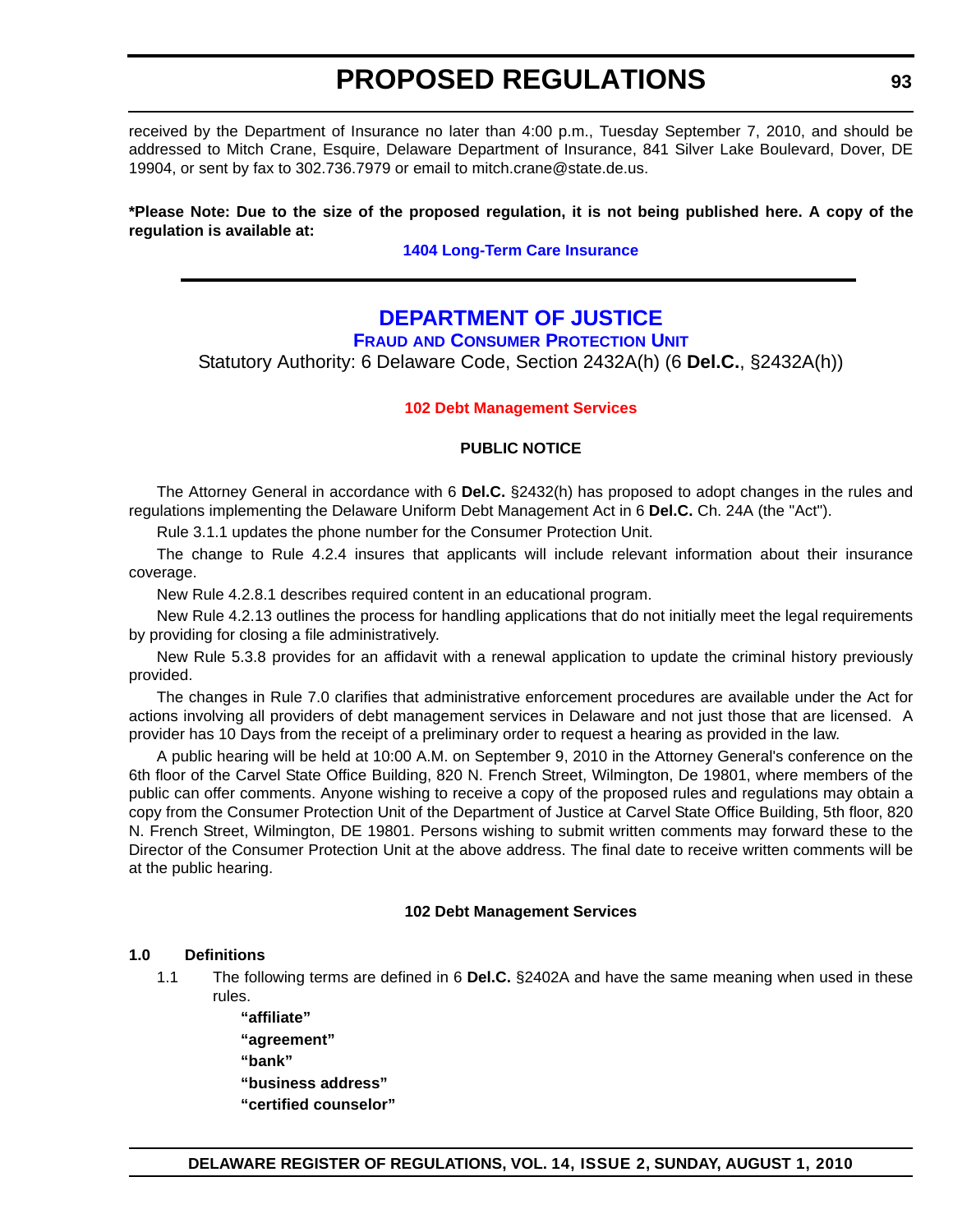- **"Attorney General"**
- **"Concessions"**

**"Day"**

**"Debt-management services"**

**"Entity"**

**"Good faith"**

**"Person"**

**"Plan"**

**"Principal amount of debt"**

- **"Provider"**
- **"Record"**

**"Settlement fee"**

- **"Sign"**
- "**State"**

**"Trust account"**

- 1.2 The following terms used herein mean:
	- 1.2.1 **"Accreditation"** means certified as meeting a prescribed standard.
		- 1.2.2 **"Administrative Procedures Act"** or "APA" means 29 **Del.C.** Chapter 101.
		- 1.2.3 **"Consumer Protection Unit"** or "Consumer Protection Division" means the section of the Department of Justice established under 29 **Del.C.** §2517.
		- 1.2.4 **"Debt Management Services"** as defined in 6 **Del.C.** §2402(9) include, but are not limited to, debt negotiation and settlement.
		- 1.2.5 **"Delaware Uniform Debt Management Services Act"** or "Act" means the provisions in Chapter 24A of Title 6 of the **Delaware Code**.
		- 1.2.6 **"Director"** means the Deputy Attorney General assigned as head of the Consumer Protection Unit.
		- 1.2.7 **"Hearing Officer"** means an attorney assigned to conduct an administrative hearing.

#### **2.0 Applicability**

- 2.1 A provider of debt management services is not required to be licensed under the Delaware Uniform Debt Management Services Act if the provider:
	- 2.1.1 has no reason to know the individual receiving services by agreement resides in Delaware; or
	- 2.1.2 receives no compensation from the individual receiving services or a creditor of that individual.
- 2.2 Debt management services do not include:
	- 2.2.1 legal services provided by an attorney authorized to practice law in Delaware and in an attorneyclient relationship or
		- 2.2.1.1 The exclusion for legal services applies only when there is an attorney-client relationship. If an out of State firm is providing legal services in association with a licensed Delaware attorney, the Delaware attorney must be identified in the debt management agreement which shall include the Delaware attorney's address and phone number.
	- 2.2.2 accounting services provided by a certified public accountant licensed to provide accounting services in Delaware and in an accountant-client relationship.
	- 2.2.3 services provided within the scope of the business or profession by
		- 2.2.3.1 a judicial officer; or person acting under court or administrative order;
		- 2.2.3.2 an assignee for the benefit of creditors;
		- 2.2.3.3 a bank or government regulated bank affiliate;
		- 2.2.3.4 a title insurer, an escrow company, or a person providing bill paying services if the provision of debt-management services is incidental to the bill-paying services.

#### **DELAWARE REGISTER OF REGULATIONS, VOL. 14, ISSUE 2, SUNDAY, AUGUST 1, 2010**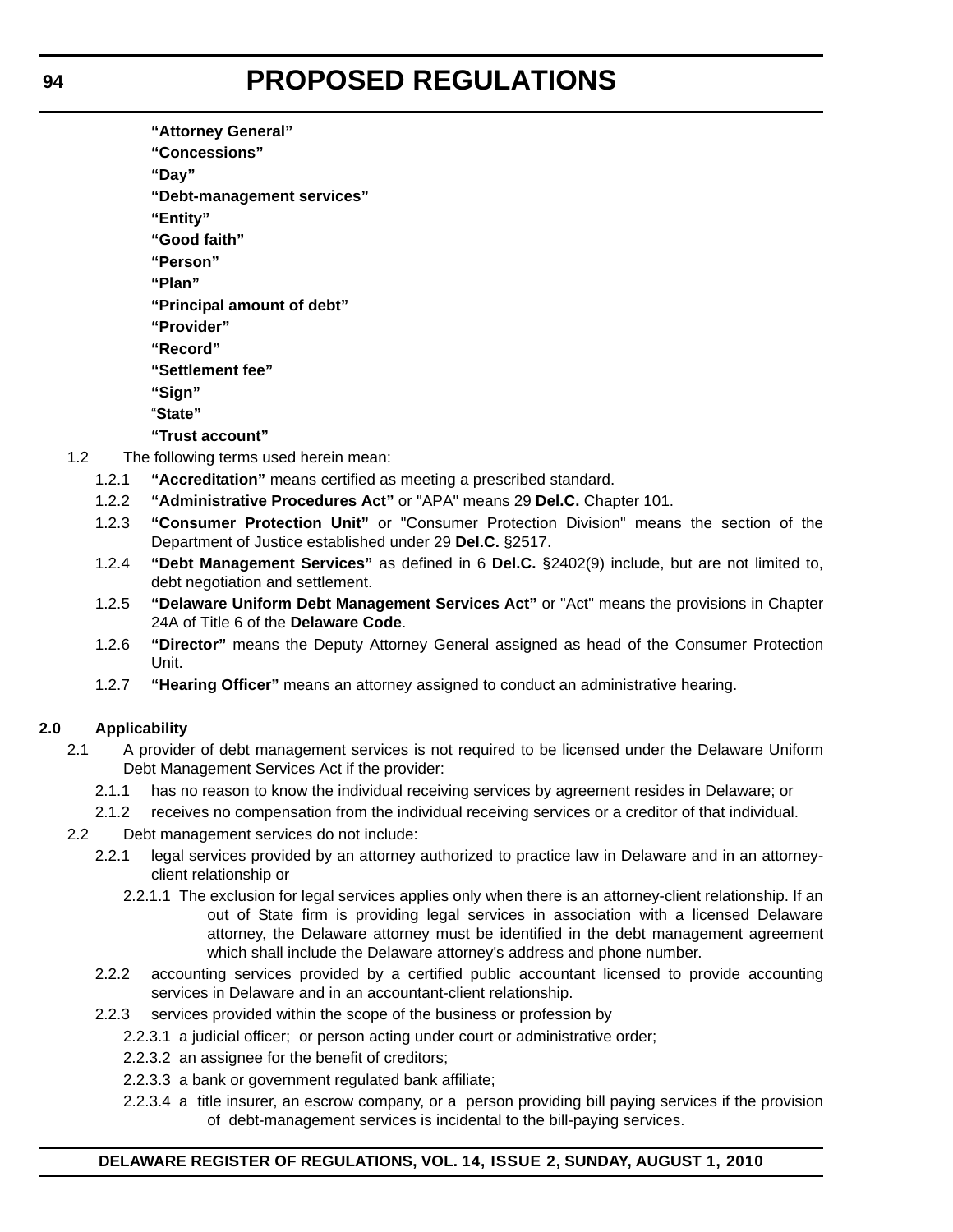2.3 The person forming an agreement to provide debt management services and any person to whom the account is then transferred are providers subject to the provisions of the Act.

#### **11 DE Reg. 1062 (02/01/08)**

#### **3.0 Administration**

- 3.1 The Consumer Protection Unit of the Fraud and Consumer Protection Division is designated by the Attorney General to administer the Delaware Uniform Debt Management Services Act in Chapter 24A of Title 6 of the **Delaware Code**.
	- 3.1.1 The address of the Consumer Protection Unit is 820 N. French St., Fifth Floor, Wilmington, DE 19801. The phone number is (302) 577-8600 or (800) 220-5454 5424 (in Delaware).
	- 3.1.2 The address for the Attorney General on the internet is http://attorneygeneral.delaware.gov
	- 3.1.3 Business hours are 8:30 to 5:00 p.m. Mondays through Fridays excluding legal State holidays as defined in 1 **Del.C.** §501.
- 3.2 Copies of the law and rules are available by contacting the office above or from the web site.
- 3.3 Applicants are required to read and comply with the law and the rules. The rules are intended to be explanatory and do not contain all of the details found in the law.

#### **11 DE Reg. 1062 (02/01/08)**

#### **4.0 Applications**

- 4.1 Applications for licensure shall be submitted on forms approved by the Director of the Consumer Protection Unit. Application forms will be mailed to an applicant upon request and are also available in person or through the web site at the addresses provided in Rule 3.1.
- 4.2 Applications must be complete before they are submitted for consideration. Incomplete applications may be denied or returned to the applicant. Applications shall include:
	- 4.2.1 An audited review by a certified accountant of the applicant's financial statements for the two years preceding the application or the period of existence, whichever is less. 6 **Del.C.** §2406A (8).
	- 4.2.2 At the applicant's expense, the results of a criminal history record check, including fingerprints, provided pursuant to the Federal Bureau of Investigation appropriation of Title II of Public Law 92- 544 (28 U.S.C. §534) and 28 C.F.R. §50.12., conducted within the last 12 months for every officer of the applicant and every employee with access to the trust account.
		- 4.2.2.1 The applicant may request sufficient fingerprint cards and authorization forms from the Consumer Protection Unit of the Delaware Attorney General's Office for the individuals needing criminal records checks. The cards can then be taken to a local law enforcement agency for fingerprinting. The completed cards and authorizations shall be returned to the Consumer Protection Unit for further processing by the Delaware Bureau of Identification.
		- 4.2.2.2 The Delaware Bureau of Identification shall be the intermediary and the Office of the Attorney General of Delaware - Consumer Protection Unit shall be the screening point for the receipt of the federal criminal history records.
		- 4.2.2.3 A license will not be denied based on the information contained in an FBI identification record until a person has a reasonable time to correct or complete the record, or has declined to do so. Procedures for obtaining a change, correction or updating an FBI identification record are set forth in 28 C.F.R. §50.12.
		- 4.2.2.4 A criminal records check obtained for the purpose of doing business in any state, that was issued within the last 12 months and based on the fingerprints of the officer or person with access to the trust account, satisfies this requirement if the criminal records check is provided by the licensing state and received by that state from a central repository.
		- 4.2.2.5 The criminal records check of an individual obtained for licensure in Delaware will be provided to another State regulator only with the express written consent of the individual.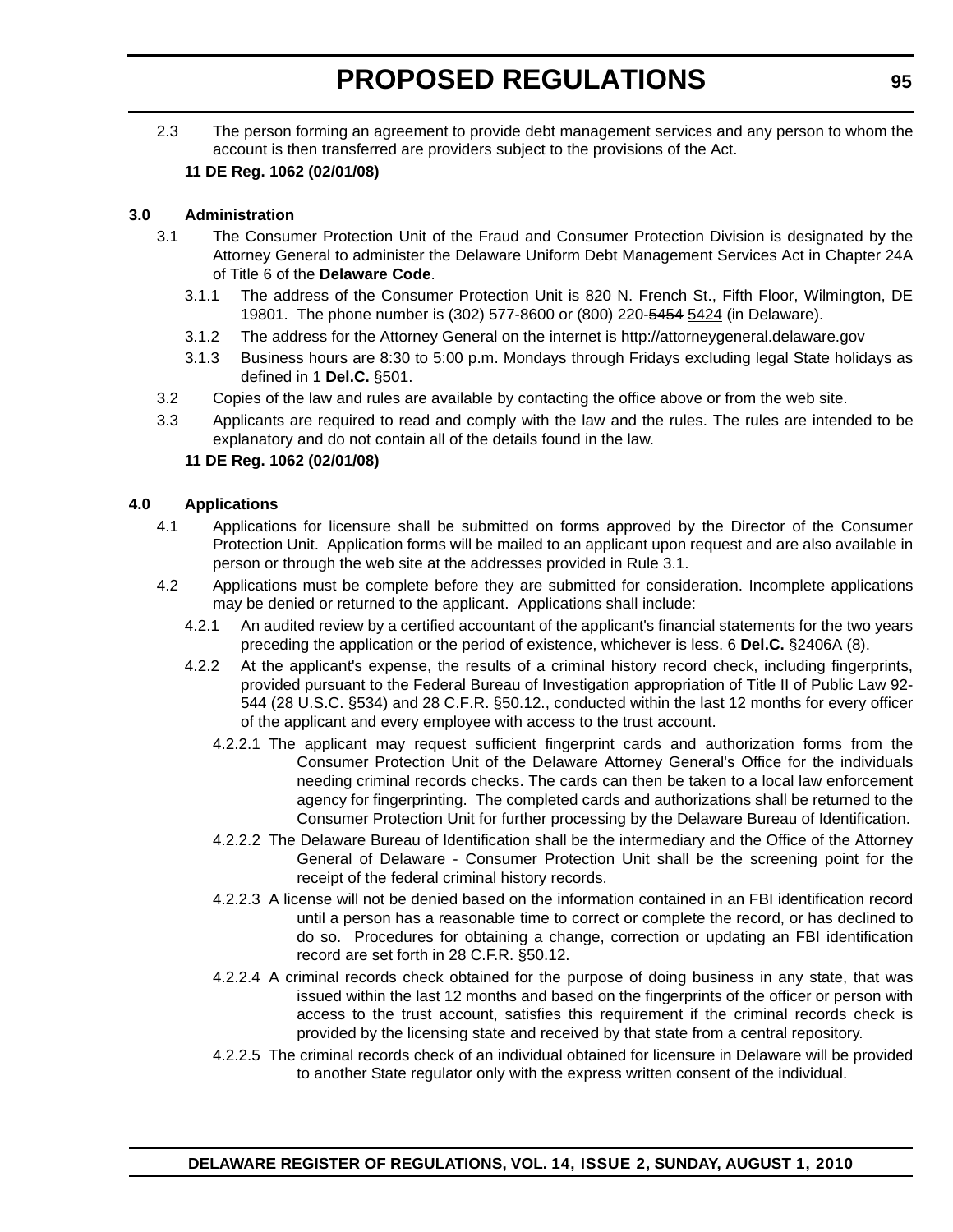- 4.2.3 A corporate surety bond on the form provided in an amount of at least \$50,000 from a surety company authorized to do business in Delaware (or an irrevocable letter of credit with the consent of the Attorney General) as provided in 6 **Del.C.** §§2405A(b)(2), 2413A, and 2414A.
	- 4.2.3.1 The amount of the bond may be required to be increased after consideration of the value of the applicant's business in Delaware and the balance of the trust account.
	- 4.2.3.2 The term of the bond is continuous.
	- 4.2.3.3 The bond shall run to the State for the benefit of the Attorney General and consumers injured by any wrongful act, omission, default, fraud or misrepresentation by the applicant.
	- 4.2.3.4 If the bond is amended, the licensee shall provide an amended copy of the original security bond to the Director of the Consumer Protection Unit of the Attorney General's Office.
	- 4.2.3.5 No cancellation of a bond by the surety shall be effective unless written notice of an intent to cancel is filed with the Director of the Consumer Protection Unit of the Attorney General's Office at least 30 days before the effective date of cancellation.
	- 4.2.3.6 A surety company that receives a claim against the bond shall immediately notify the Director of the Consumer Protection Unit of the Attorney General's Office. No payment shall be made without the approval of the Director of the Consumer Protection Unit of the Attorney General's Office.
- 4.2.4 Evidence of insurance against the risks of dishonesty, fraud, theft, and other misconduct on the part of the applicant or a director, employee, or agent of the applicant in the amount of \$250,000. The evidence shall identify any exclusions from coverage and include all endorsements related to Delaware. 6 **Del.C.** §2405A(b)(4).
	- 4.2.4.1 Insurer must be authorized to do business in the State of Delaware and be rated at least A by a nationally recognized rating organization.
	- 4.2.4.2 The deductible shall be no greater than \$5,000.
	- 4.2.4.3 The Attorney General shall be named as an interested party to receive timely notice of cancellation.
- 4.2.5 Identification of trust accounts and an irrevocable consent permitting the Attorney General and/or the designee(s) of the Attorney General to review and examine accounts. 6 **Del.C.** §§2405A(b)(3) and 2422A.
- 4.2.6 Evidence of accreditation by an independent accrediting organization approved by the Director of the Consumer Protection Unit of the Attorney General's Office that assures compliance with industry standards. A list of organizations that have been approved can be found on the website provided in Rule 3.1.2 or obtained by contacting the Consumer Protection Unit.
- 4.2.7 Documentation of counselor certifications or a statement that a counselor will become certified within 12 months of employment. Certification shall be by a bona fide third-party provider approved by the Director of the Consumer Protection Unit of the Attorney General's Office. Documentation can be in a log or other record of counselors, their certifications, and dates of certification. A list of organizations or programs that have been approved can be found on the website provided in Rule 3.1.2 or obtained by contacting the Consumer Protection Unit.
- 4.2.8 A description of the three most common educational programs provided for Delaware residents and a copy of the materials. 6 **Del.C.** §2406A(11).
	- 4.2.8.1 An educational program must include material on financial literacy, personal finance, and budgeting.
- 4.2.9 A description of the financial analysis and initial budget plan including any form or electronic model used to evaluate the financial conditions of individuals. 6 **Del.C.** §2406A(2).
- 4.2.10 A copy of each form of agreement used with Delaware residents. 6 **Del.C.** §2406A(13).
- 4.2.11 A schedule of all fees, including any recommended donations, used with Delaware residents. 6 **Del.C.** §2406A(14).
	- 4.2.11.1If a plan contemplates that creditors will reduce finance charges or fees for late payment, default, or delinquency, the provider may charge an initial fee of up to \$50 and a monthly

#### **DELAWARE REGISTER OF REGULATIONS, VOL. 14, ISSUE 2, SUNDAY, AUGUST 1, 2010**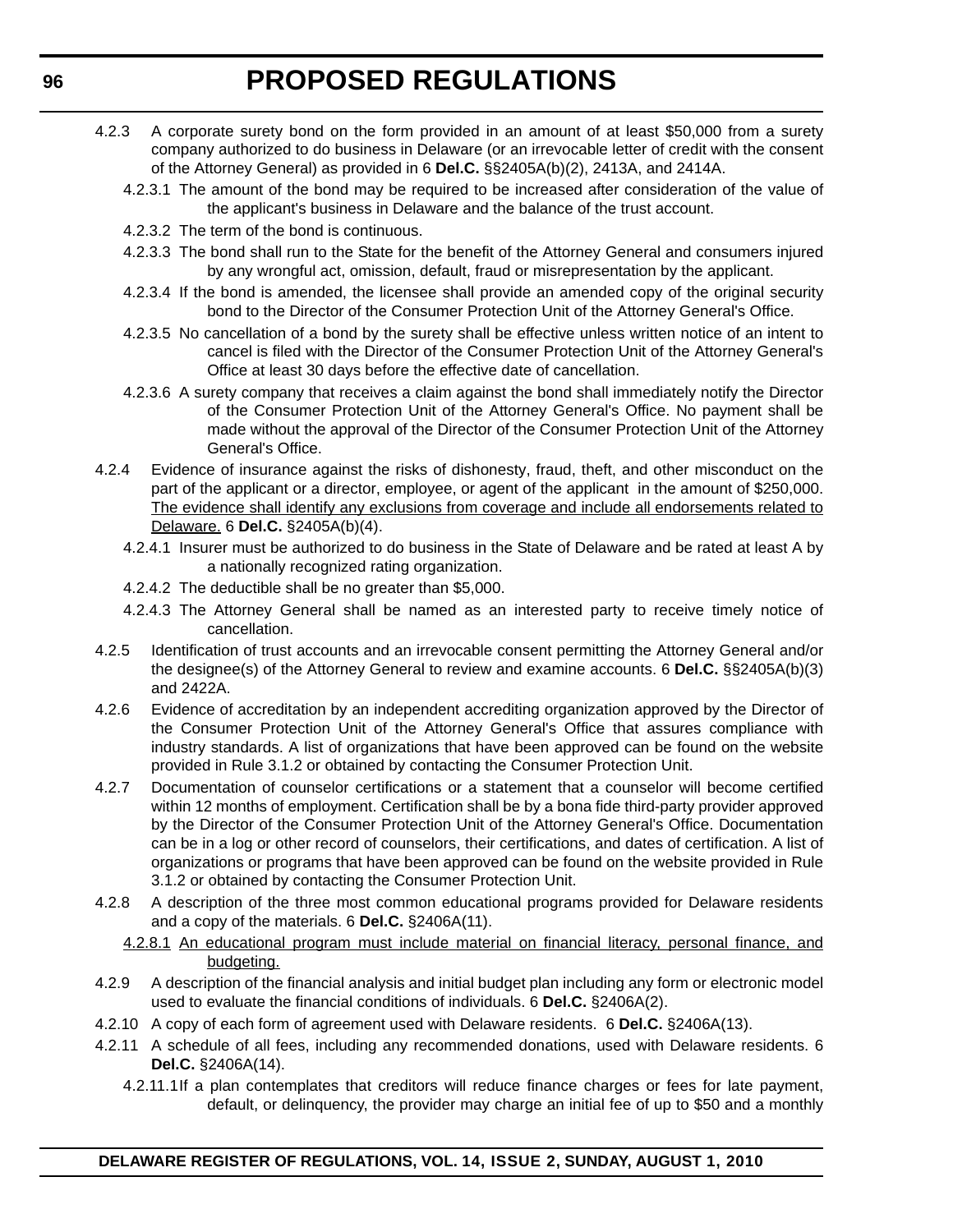service fee not to exceed \$10 times the number of creditors in the plan when the fee is assessed, but not more than \$50 in any month.

- 4.2.11.2If a plan or program contemplates settling a debt for less than the principal amount of the debt, the provider may charge a non-refundable initial fee that represents the value of obtaining a credit report and consultation.
	- 4.2.11.2.1 Each plan or program payment may include a reasonable monthly service fee and must include an amount designated for the settlement fund to pay the creditors following a negotiated settlement.
	- 4.2.11.2.2 The settlement fee, which represents the compensation for services in connection with settling a debt, paid to the provider cannot exceed 18% of the principal amount of the debt including the initial fee and monthly service fees.
	- 4.2.11.2.3 The settlement fee may be collected in installments over the expected length of the program but in no event shall the final installment be due before the conclusion of the program either by termination or by settlement of all debts included in the program.
- 4.2.12 The application fee in the amount of \$2000. 6 **Del.C.** §2405A(b)(1).
- 4.2.13 An applicant submitting an application that does not satisfy the statutory or regulatory requirements may receive one or more deficiency letters and have an opportunity to submit additional or modified information. If there is no response to a deficiency letter within 90 days of its mailing, the application is incomplete and may be administratively closed after notice to the applicant. Any new application requires a new fee as provided in 4.1.12. Nothing herein shall impair the authority of the Director to deny an erroneous or incomplete application.
- 4.3 The Director of the Consumer Protection Unit:
	- 4.3.1 will make a preliminary decision on a completed application within 120 days unless additional information is needed. In that case, the period is extended by 60 days.
	- 4.3.2 may deny a license application for any of the reasons in 6 **Del.C.** §2409A(b) including:
		- 4.3.2.1 the application contains information that is materially erroneous or incomplete;
		- 4.3.2.2 an officer, director, or owner of the applicant has been convicted of a crime, or suffered a civil judgment, involving dishonesty or the violation of state or federal securities laws;
		- 4.3.2.3 the applicant or any of its officers, directors, or owners has defaulted in the payment of money collected for others; or
		- 4.3.2.4 the Attorney General, or designee, finds that the financial responsibility experience, character, or general fitness of the applicant or its owners, directors, employees, or agents does not warrant belief that the business will be operated in compliance with this chapter.
	- 4.3.3 shall deny a license as provided in 6 **Del.C.** §2409A(c) if no fee accompanies the application or if the Board of Directors of a not-for-profit or tax exempt applicant is not independent of the applicant's employees and agents.
- 4.4 An applicant must be notified in writing of a preliminary decision to deny the application within 7 days of the decision along with the reasons for the intended action. The notification must advise the applicant of the right to a hearing.
- 4.5 An applicant may request a hearing within twenty (20) days after receipt of the preliminary decision to deny the application.
	- 4.5.1 If an applicant does not timely request a hearing, the preliminary decision is final.
	- 4.5.2 A hearing will be scheduled upon timely request by the applicant as provided in Subchapter IV of the Administrative Procedures Act.
	- 4.5.3 The Director, or an attorney designated by the Director, will serve as hearing officer after a preliminary decision to deny a license is made.

**11 DE Reg. 1062 (02/01/08)**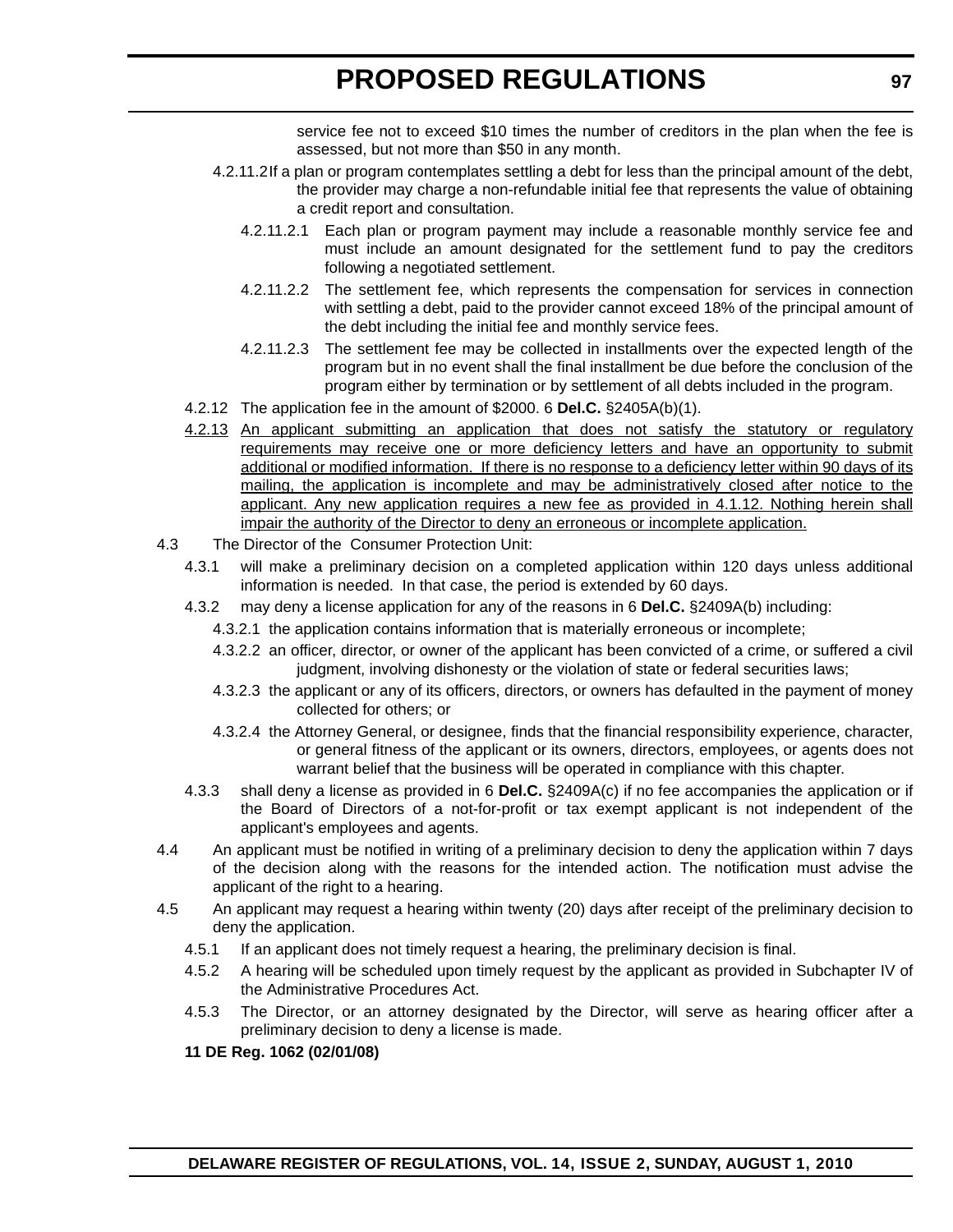#### **5.0 Renewals**

- 5.1 Licenses shall expire one year following the date of issuance unless it is renewed as provided in 6 **Del.C.** §2411A.
- 5.2 Licensees are responsible for annual renewal whether or not a notice of renewal is received from the Consumer Protection Unit.
- 5.3 Renewal applications shall be on forms approved by the Director of the Consumer Protection Unit. The following shall be included with the completed renewal application form as described in the section of the Act indicated:
	- 5.3.1 A non refundable fee of \$1000.00. 6 **Del.C.** 2411A §(b)(2).
	- 5.3.2 Evidence of accreditation by an independent accrediting organization. 6 **Del.C.** 2411A §(b)(3).
	- 5.3.3 Evidence of certification by applicants' counselors. 6 **Del.C.** 2411A §(b)(3).
	- 5.3.4 A financial statement, audited by an accountant licensed to conduct audits, for the fiscal year immediately preceding the renewal application. 6 **Del.C.** §2411A(b)(3).
	- 5.3.5 Evidence of insurance in an amount equal to the larger of \$250,000 or the highest daily balance in the required trust account with terms consistent 6 **Del.C.** §2411A (b)(5). [See Rule 4.2.4.1 through 4.2.4.4]. The balance refers to the balance attributable to clients in Delaware whose money is deposited in the trust account.
	- 5.3.6 A accounting of the total amount of money received by a licensee or its designee on behalf of individuals who resides in this State to pay creditors, and the amount distributed to each creditor in the 12 months immediately preceding the renewal application, if any. The distributions to creditors must be disclosed by licensees regardless of whether they receive payments or direct individuals to accumulate an account for debt settlement. 6 **Del.C.** §2411(a)(6).
	- 5.3.7 If known to the licensee, the gross amount of money accumulated for settlements in the 12 months immediately preceding the renewal application pursuant to programs by or on behalf of individuals who reside in this State who are parties to agreements with the licensee. 6 **Del.C.** §2411A(a)(7).
	- 5.3.8 A statement indicating the number of individuals who enrolled in debt management plans and the number of individuals who successfully completed debt management plans in the year preceding the renewal application.
	- 5.3.9 An affidavit signed by any individual who has previously provided a criminal history check that reports any changes to his or her criminal history not included in the original record.
- 5.4 Applications for renewal must be filed with the Director of the Consumer Protection Unit no fewer than 30 days or more than 60 days before the expiration.
- 5.5 If a timely and complete application for renewal is filed, a license remains in effect until the licensee is advised of a preliminary decision to deny the application along with the reasons.
- 5.6 An applicant may make a request for a hearing within twenty (20) days after receipt of a preliminary decision to deny the renewal application pursuant to Subchapter IV of the Administrative Procedures Act. If no hearing is requested, the preliminary decision is final.
- 5.7 If a timely and complete application for renewal is not received in the Consumer Protection Unit by the expiration date of the license, the license is expired and the former licensee is prohibited from conducting business which requires a license for Debt Management Services in this State. The applicant may apply for a new license.

#### **11 DE Reg. 1062 (02/01/08)**

#### **6.0 Debt Management Services**

- 6.1 Before entering into an agreement for debt management services, a licensee must provide an itemized list of goods and services and disclose all fees as required under 6 **Del.C.** §2417A.
	- 6.1.1 The list must be clear and conspicuous.
	- 6.1.2 The list must be provided in a record the consumer may retain regardless of whether an agreement is reached for services.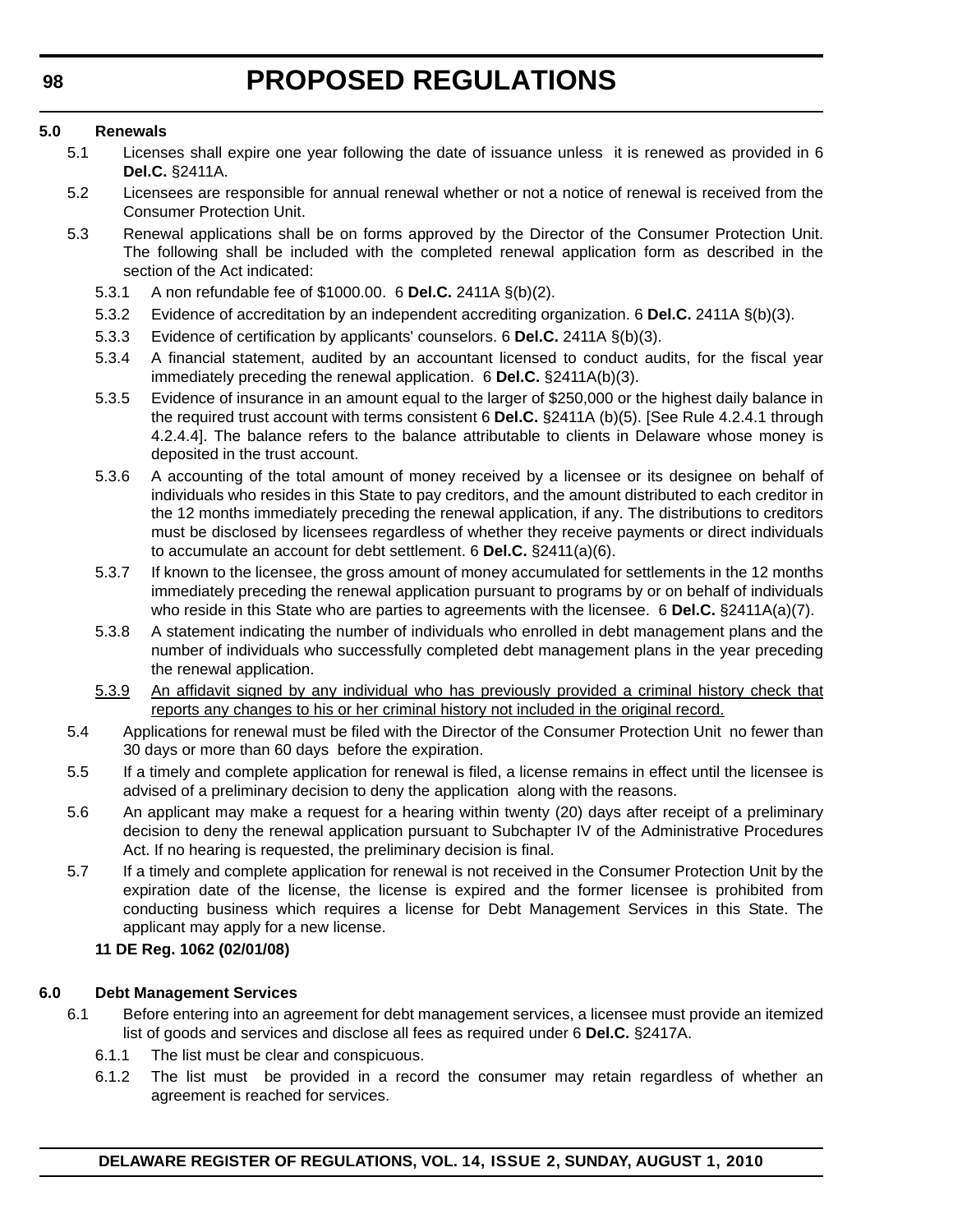- 6.2 No debt management services may be furnished until a certified counselor conducts the education and financial analysis required, and prepare a suitable plan if appropriate, as provided in 2417A(a) and the consumer is
	- 6.2.1 given a copy of the financial analysis and plan.
	- 6.2.2 informed in a record of the availability, at the consumer's option, of assistance by toll-free communication or in person to discuss the financial analysis.
	- 6.2.3 informed that some of the creditors, identified by the individual or known by the provider to be creditors of the individuals, may be unwilling to negotiate with the provider.
	- 6.2.4 given the separate disclosures required under 6 **Del.C.** §2417A(d**).**
- 6.3 A plan or program is suitable under 6 **Del.C.** §2417A(b)(3)(B) when, at a minimum, the provider determines:
	- 6.3.1 for a plan that provides for payment of principal in full, that the individual has the ability to repay the debt but only after there are concessions by creditors.
	- 6.3.2 for a program that contemplates settling the debts of an individual for less than the principal amount owed, that the individual does not have the ability to satisfy creditors out of current income in a reasonable time even if the creditors made concessions other that reduction of principal.
- 6.4 Agreements must include the provisions required under 6 **Del.C.** §2419A.
	- 6.4.1 Agreements must be accompanied by the "Notice of Right to Cancel" in bold-face type surrounded by bold black line as required under 6 **Del.C.** §2420A.
	- 6.4.2 Any agreement that does not comply with the law or rules is voidable.
	- 6.4.3 Agreements may be terminated as provided in 6 **Del.C.** §2426A**.**
	- 6.4.4 In a plan that provides for regular payments to creditors, the concessions that the provider believes may be offered by each creditor must be identified in the agreement. The concessions may include reduction in finance charge or interest, reduction or waiver of charges for late payment, default or delinquency. Concessions may also include more favorable terms on a judgment.
	- 6.4.5 An agreement may not:
		- 6.4.5.1 provide for the application of the law of a jurisdiction other that the United States and Delaware or
		- 6.4.5.2 limit or release the liability of any person for not performing the agreement or violating the law or
		- 6.4.5.3 indemnify any person for liability arising under the agreement or the law.
- 6.5 If an individual residing in Delaware is referred by a licensee to another provider of debt management services, e.g. a referral by a credit counseling company to a debt settlement company, then it is the responsibility of the referring licensee to insure that such referral is made to a provider who is licensed or exempt from licensure in Delaware. If referrals are made though links on a licensee's web page, then the page must disclose if the referral is to a provider that is not authorized to provide services in Delaware.
- 6.6 If a provider uses a third party to solicit or qualify individuals for debt management services, any fee paid by the individual to the third party is an indirect charge attributed to the provider in calculating the fees or charges permitted by the provider under the Act.
- 6.7 Advertising must comply with the provisions is 6 **Del.C.** §2430A and applies to any medium, e.g. print, broadcast, telecast, electronic, internet, or other.
	- 6.7.1 "Easily comprehensible" as used in the §2430A means that type must be large enough, and a video ad must be on the screen long enough, to be read by an individual of average eyesight. An audio ad must be spoken slowly enough to be understood by a person of average hearing.
	- 6.7.2 A mere listing of the name, address, and phone number of a provider in a directory is not advertising under this section.

#### **11 DE Reg. 1062 (02/01/08)**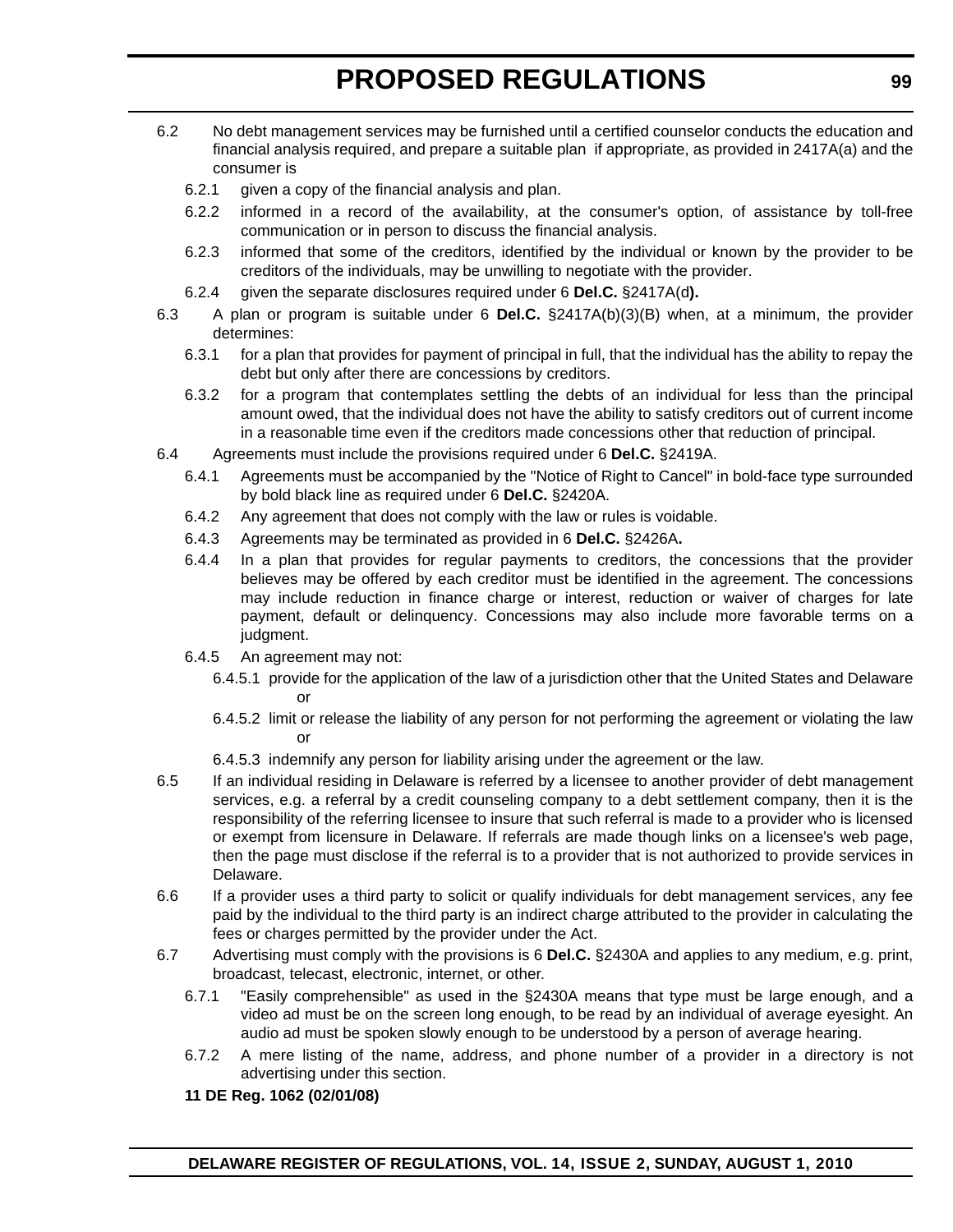#### **7.0 Complaints**

- 7.1 Any person, including employees in the Consumer Protection Unit, may file a complaint against a licensee provider in writing on a form provided by the Consumer Protection Unit.
- 7.2 The Director may refer a completed and signed complaint to the Special Investigation Unit for investigation.
	- 7.2.1 If, after review and/or investigation, there is insufficient evidence to support a finding the licensee provider is in violation of the Debt Management Services Act or the lawful rules promulgated under the Act, the Director may on his or her own accord dismiss the complaint.
	- 7.2.2 If, after review and/or investigation, there is sufficient evidence to support a finding the licensee provider is in violation of the Debt Management Services Act or the lawful rules promulgated under the Act, the Director may
		- 7.2.2.1 enter a preliminary order directed to a licensee to cease and desist from any violation, to correct a violation including providing restitution, and/or to pay a civil penalty as provided in 6 **Del.C.** §2433A;
		- 7.2.2.2 enter a preliminary order suspending or revoking the license of licensee as provided in 6 **Del.C.** §2434A;
		- 7.2.2.3 without entering a preliminary order, assign the matter to a Deputy Attorney General for preparation and prosecution of a formal complaint before a hearing officer;
		- 7.2.2.4 impose civil penalties and/or recover costs of enforcement; or
		- 7.2.2.5 proceed in any other manner permitted under the Act.
	- 7.2.3 A licensee provider has twenty (20) days from receipt of a preliminary order in which to request a hearing before a hearing officer.
		- 7.2.3.1 If no hearing is requested, the preliminary order becomes final.
		- 7.2.3.2 If a hearing is requested, the matter will be assigned to a Deputy Attorney General as provided in 7.2.2.3.
	- 7.2.4 When a hearing is requested following issuance of a preliminary order by the Director, enforcement is stayed pending a final determination by a hearing officer except in the case of an order issued with reference to 6 **Del.C.** §2433A(g)(2) or 2434A(c).
	- 7.2.5 Any requested hearing will proceed as provided under the Administrative Procedures Act.

#### **8.0 Hearings**

- 8.1 All hearings are open to the public.
- 8.2 An individual may represent himself or herself in a hearing. An artificial entity shall be represented by an attorney authorized to practice law in Delaware.
	- 8.2.1 Delaware Supreme Court Rule 72 is applicable to the admission of attorneys, who are not licensed in Delaware, *pro hac vice* before administrative agencies.
- 8.3 Testimony shall be under oath or affirmation.
- 8.4 The hearing officer shall preserve the record of the hearing including the pleadings and documentary evidence.
- 8.5 The hearing shall be recorded verbatim by a court reporter. The expense of preparing any transcript for any purpose, including an appeal, shall be borne by the person requesting it.
- 8.6 The Delaware Uniform Rules of Evidence will provide a reference for the hearing officer. However, the hearing officer may admit any evidence that reasonable and prudent individuals would commonly accept in the conduct of their affairs and give probative effect that evidence. Evidence may not be excluded solely on the ground that it is hearsay, but a decision may not be based solely on hearsay.

#### **9.0 Summary suspension.**

9.1 The Director of Consumer Protection, by designation of the Attorney General, may order a summary suspension of a license effective the date specified in the order as provided in 6 **Del.C.** §2434A (c).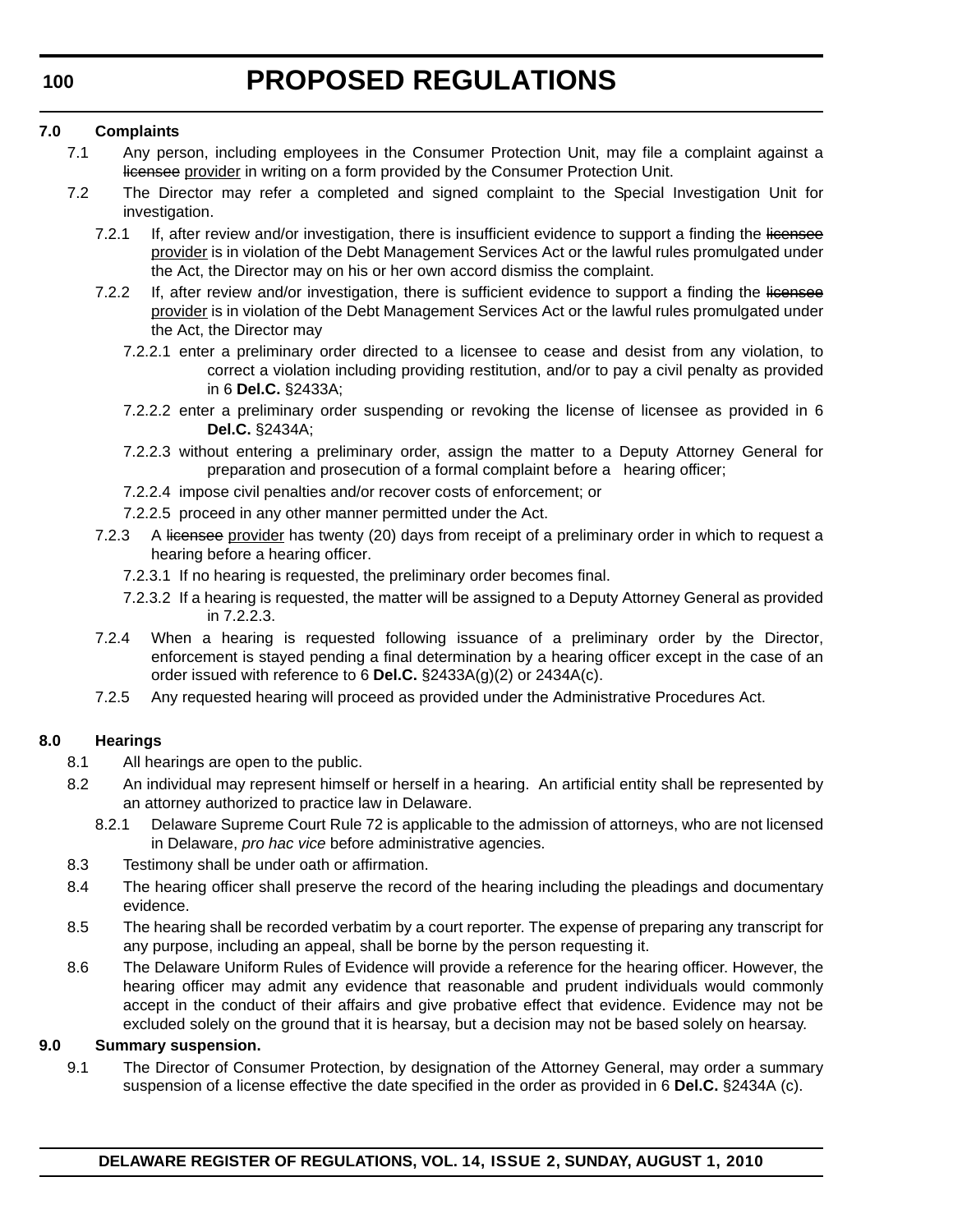#### **10.0 Appeals**

- 10.1 Judicial review of regulations is authorized under 29 **Del.C.** §10141.
- 10.2 Judicial review of case decisions is authorized under 29 **Del.C.** §10142**.**
- 10.3 There is no automatic stay of enforcement of a decision when an appeal is filed from the final order of the Director or hearing officer. The requirements for a stay of enforcement are provided in 29 **Del.C.** §10144**.**

#### **11.0 Trust Account**

- 11.1 All money provided to a licensee pursuant to a plan for distribution to creditors shall be deposited in a trust account within two (2) business days after receipt and distributed to creditors within eight (8) days.
- 11.2 The licensee shall maintain separate records for each individual.
- 11.3 Each trust account shall be reconciled at least once each month. The balance must at all time equal the sum of the balances of each individual's account.
- 11.4 If the agreement is terminated or the plan fails, the licensee shall return the funds remaining in the trust account, less fees permitted under the Act, to the individual client.
- 11.5 A licensee shall notify the Director of the Consumer Protection Unit of the Attorney General's Office before a trust account is moved and shall provide the name, address, and telephone number of the new bank along with the new account number.
- 11.6 A provider may not co-mingle funds of others with those being held in trust for participants of debt management plans. Interest payable on the account must be credited to the individual depositors and not to the provider except that such interest may be used to pay the fees of the financial institution related to the trust account.
- 11.7 A licensee shall comply with all provisions related to the trust account required by 6 **Del.C.** §2422A. **11 DE Reg. 1062 (02/01/08)**

#### **12.0 Examinations**

- 12.1 An on-site examination of assets, securities, books, accounts, papers, and records of a licensee or affiliate can be conducted by an examiner designated by the Director with or without notice during regular business hours. The records shall document the information in 6 **Del.C.** §2427A including at least the following:
	- 12.1.1 A file for each consumer containing the preliminary financial analysis prepared for the consumer, the original agreement, the consumer's total income along with the debt balance, the monthly payment due each creditor, and copies of the periodic statements provided to the consumer.
	- 12.1.2 An activity record for each consumer including the account number, name, address, date of the agreement, total indebtedness, monthly receipts including the date of receipt, any fees charged, amounts disbursed to creditors including the payment date, and the estimated term of the agreement. The record shall also include any action taken to recover unpaid fees that may be owed by a consumer who has cancelled an agreement.
	- 12.1.3 In the case of a settlement with a creditor for less that the principal amount due, the record shall include the terms of the settlement, the amount owed at the time of an agreement, the amount of the settlement, and the calculation of a settlement fee.
	- 12.1.4 An alphabetical index of names, addresses, account numbers, date of agreement, and total indebtedness.
- 12.2 Any person who is connected or associated with the licensee may be examined, under oath, as to the facts and circumstances of any matter under examination.
- 12.3 A licensee shall pay all reasonably incurred fees, costs, and expenses directly related to an examination including travel expenses, lodging expenses, and a per diem for examiners. Payment shall be made within 10 days after receipt of a statement from the Director.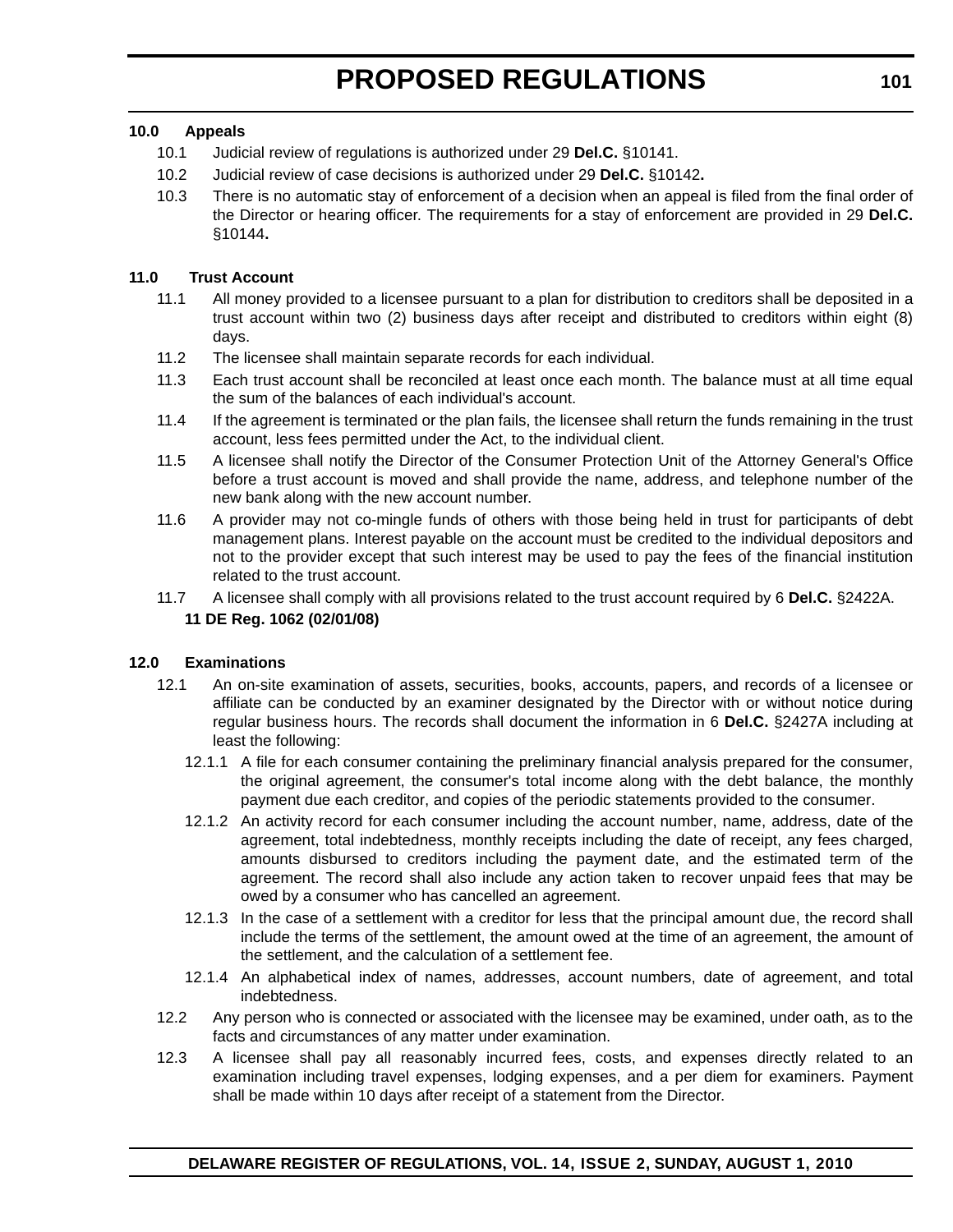#### <span id="page-39-0"></span>**102**

12.4 The Director may accept the report of a responsible supervisory agency from another state in lieu of an on-site examination.

#### **13.0 Miscellaneous**

- 13.1 Computation of time. In computing any period of time prescribed in or allowed by these Rules, the day of the act, event or default from which the designated period of time begins to run shall not be included. The last day of the period so computed shall be included unless it is a Saturday, Sunday or State legal holiday, in which event the period runs until the end of the next day that is not a Saturday, Sunday or State legal holiday. If service is made by mail, three days shall be added to the prescribed period for response.
- 13.2 A list of licensees is available upon request to the Consumer Protection Unit or online at the address in Rule 3.0.
- 13.3 A licensee shall notify the Director of the Consumer Protection Unit within 30 days of receipt of a notice of civil litigation filed by or on behalf of an individual who was residing in Delaware at the time an agreement for services was signed or at the time the notice was served.
- 13.4 A licensee shall notify the Director of the Consumer Protection Unit within 10 days after a change of information specified in 6 **Del.C.** §§2405A or 2406A.

#### **10 DE Reg. 1309 (02/01/07)**

### **[DEPARTMENT OF STATE](http://dpr.delaware.gov/default.shtml)**

**DIVISION OF PROFESSIONAL REGULATION**

**2700 Board of Professional Land Surveyors**

Statutory Authority: 24 Delaware Code, Section 2706 (24 **Del.C.** §2706(a)) 24 **DE Admin. Code** 2700

#### **[2700 Board of Registration for Professional Land Surveyors](#page-3-0)**

#### **PUBLIC NOTICE**

The Delaware Board of Professional Land Surveyors, pursuant to 24 **Del.C.** §2706(a)(1), proposes to revise Rule 12. The proposed revisions to Rule 12 are intended to revise the minimum technical standards for licensees, including changes to what are currently known as Mortgage Inspection Plans (MIPs), and clarify an issue regarding license reciprocity. This rule was previously advertised for revision in September of 2009. Following the public hearing on September 17, 2009, so many substantial changes were suggested and incorporated that the Board is publishing these revision for comment.

The Board will hold a public hearing on the proposed rule change on August 24, 2010 at 08:30 a.m., Second Floor Conference Room A, Cannon Building, 861 Silver Lake Blvd., Dover, DE 19904. Written comments should be sent to David Mangler, Executive Director of the Delaware Board of Professional Land Surveyors, Cannon Building, 861 Silver Lake Blvd., Dover, DE 19904.

**\*Please Note: Due to the size of the proposed regulation, it is not being published here. A copy of the regulation is available at:**

**[2700 Board of Registration for Professional Land Surveyors](http://regulations.delaware.gov/register/august2010/proposed/14 DE Reg 102 08-01-10.htm)**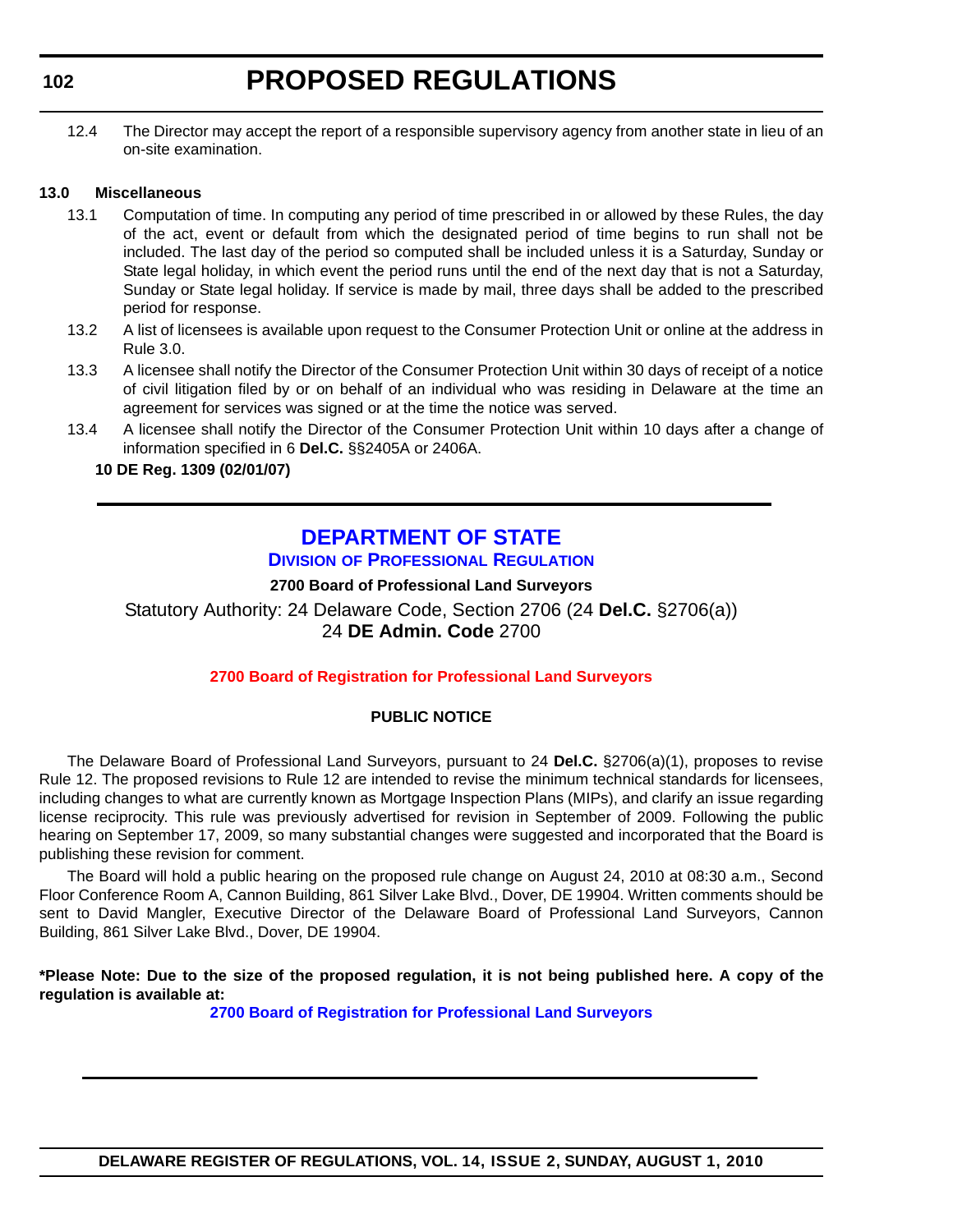#### **Symbol Key**

<span id="page-40-0"></span>Arial type indicates the text existing prior to the regulation being promulgated. Underlined text indicates new text added at the time of the proposed action. Language which is stricken through indicates text being deleted. **[Bracketed Bold language]** indicates text added at the time the final order was issued. **[Bracketed stricken through]** indicates language deleted at the time the final order was issued.

#### **Final Regulations**

The opportunity for public comment shall be held open for a minimum of 30 days after the proposal is published in the *Register of Regulations*. At the conclusion of all hearings and after receipt within the time allowed of all written materials, upon all the testimonial and written evidence and information submitted, together with summaries of the evidence and information by subordinates, the agency shall determine whether a regulation should be adopted, amended or repealed and shall issue its conclusion in an order which shall include: (1) A brief summary of the evidence and information submitted; (2) A brief summary of its findings of fact with respect to the evidence and information, except where a rule of procedure is being adopted or amended; (3) A decision to adopt, amend or repeal a regulation or to take no action and the decision shall be supported by its findings on the evidence and information received; (4) The exact text and citation of such regulation adopted, amended or repealed; (5) The effective date of the order; (6) Any other findings or conclusions required by the law under which the agency has authority to act; and (7) The signature of at least a quorum of the agency members.

The effective date of an order which adopts, amends or repeals a regulation shall be not less than 10 days from the date the order adopting, amending or repealing a regulation has been published in its final form in the *Register of Regulations*, unless such adoption, amendment or repeal qualifies as an emergency under §10119.

### **[DEPARTMENT OF EDUCATION](http://www.doe.k12.de.us/)**

**OFFICE OF THE SECRETARY** Statutory Authority: 14 Delaware Code, Section 122 (14 **Del.C.** §122) 14 **DE Admin. Code** 920

#### **[920 Educational Programs for English Language Learners \(ELLs\)](#page-3-0)**

#### **REGULATORY IMPLEMENTING ORDER**

#### **I. Summary of the Evidence and Information Submitted**

The Secretary of Education intends to amend 14 **DE Admin. Code** 920 Educational Programs for English Language Learners (ELLs) by replacing Delaware Student Testing Program (DSTP) with Delaware Comprehensive Assessment System (DCAS). This regulation was reviewed as part of the 5 year review cycle.

Notice of the proposed regulation was published in the *News Journal* and the *Delaware State News* on June 2, 2010, in the form hereto attached as Exhibit "A". Comments were received from Governor's Advisory Council for Exceptional Citizens and the State Council for Persons with Disabilities endorsing the amendments.

#### **II. Findings of Facts**

The Secretary finds that it is appropriate to amend 14 **DE Admin. Code** 920 Educational Programs for English Language Learners (ELLS) in order to provide language that is consistent with the new state assessment system.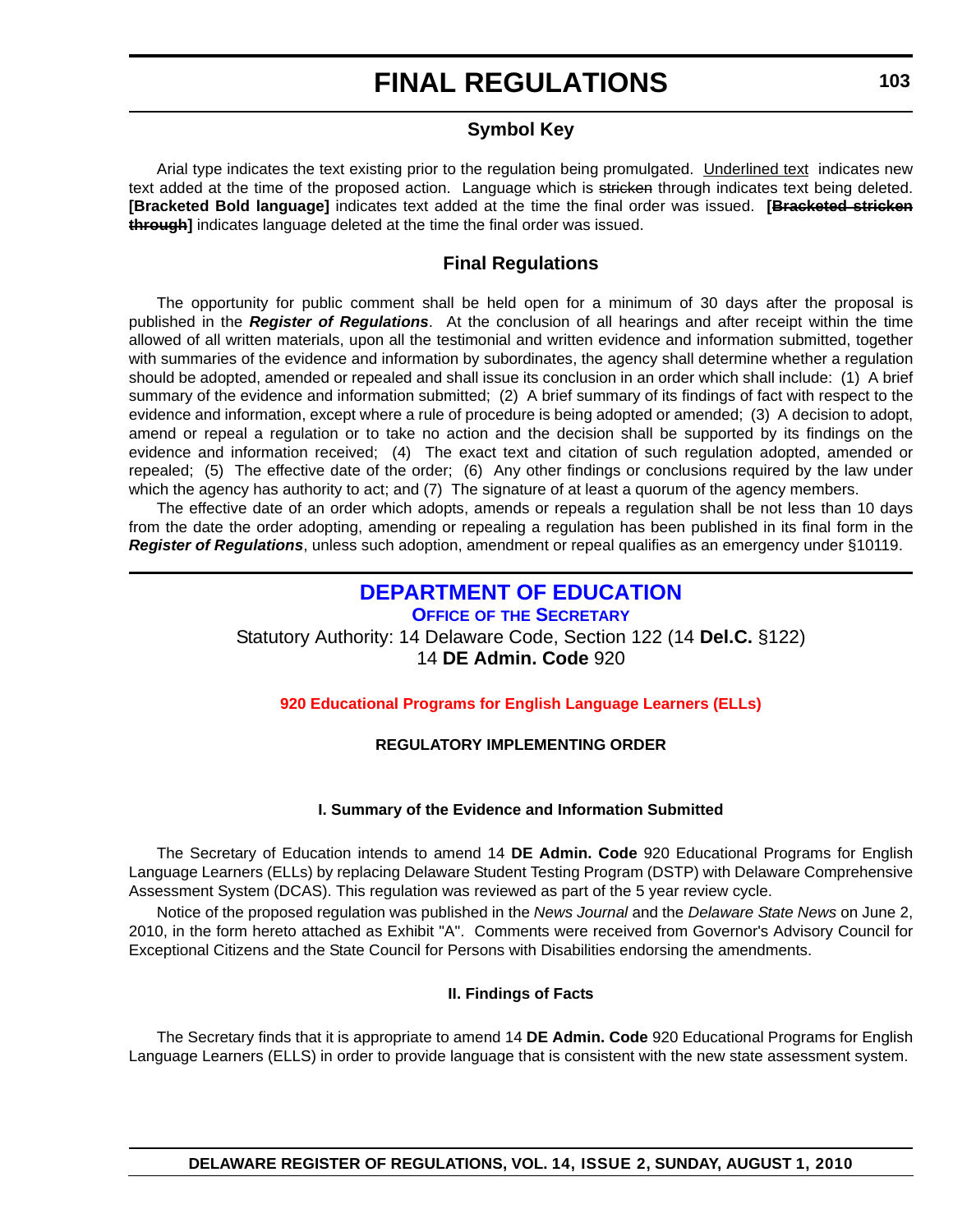#### **104**

### **FINAL REGULATIONS**

#### **III. Decision to Amend the Regulation**

For the foregoing reasons, the Secretary concludes that it is appropriate to amend 14 **DE Admin. Code** 920 Educational Programs for English Language Learners (ELLS). Therefore, pursuant to 14 **Del.C.** §122, 14 **DE Admin. Code** 920 Educational Programs for English Language Learners (ELLS) attached hereto as Exhibit "B" is hereby amended. Pursuant to the provision of 14 **Del.C.** §122(e), 14 **DE Admin. Code** 920 Educational Programs for English Language Learners (ELLS) hereby amended shall be in effect for a period of five years from the effective date of this order as set forth in Section V. below.

#### **IV. Text and Citation**

The text of 14 **DE Admin. Code** 920 Educational Programs for English Language Learners (ELLS) amended hereby shall be in the form attached hereto as Exhibit "B", and said regulation shall be cited as 14 **DE Admin. Code** 920 Educational Programs for English Language Learners (ELLS) in the Administrative Code of Regulations for the Department of Education.

#### **V. Effective Date of Order**

The actions hereinabove referred to were taken by the Secretary pursuant to 14 **Del.C.** §122 on July 20, 2010. The effective date of this Order shall be ten (10) days from the date this Order is published in the *Delaware Register of Regulations*.

**IT IS SO ORDERED** the 20th day of July 2010.

#### **DEPARTMENT OF EDUCATION**

Lillian M. Lowery, Ed.D., Secretary of Education

Approved this 20<sup>th</sup> day of July 2010

#### **920 Educational Programs for English Language Learners (ELLs)**

This regulation shall apply to any district or charter school applying for or receiving funds to provide services or programs for English Language Learners (ELLs).

#### **1.0 Definitions**

The following words and terms, when used in this regulation shall have the following meaning unless the context clearly indicates otherwise:

**"Bilingual Programs"** Bilingual programs are programs that provide instruction using the student's native language and English across all subject areas or provide instruction in English across all subject areas with support in the native language.

"**English as a Second Language (ESL) Programs"** English as a Second Language Programs are programs providing instruction in English across all subject areas. This program takes into account the student's level of English proficiency and builds on the language skills and academic subject knowledge the student has acquired in his or her native language.

**"English Language Learners (ELLs)"** English Language Learners are students with limited English proficiency (also referred to as (LEP) Limited English Proficient Students). ELLs are individuals who, by reason of foreign birth or ancestry, speak a language other than English, and either comprehend, speak, read or write little or no English, or who have been identified as English Language Learners by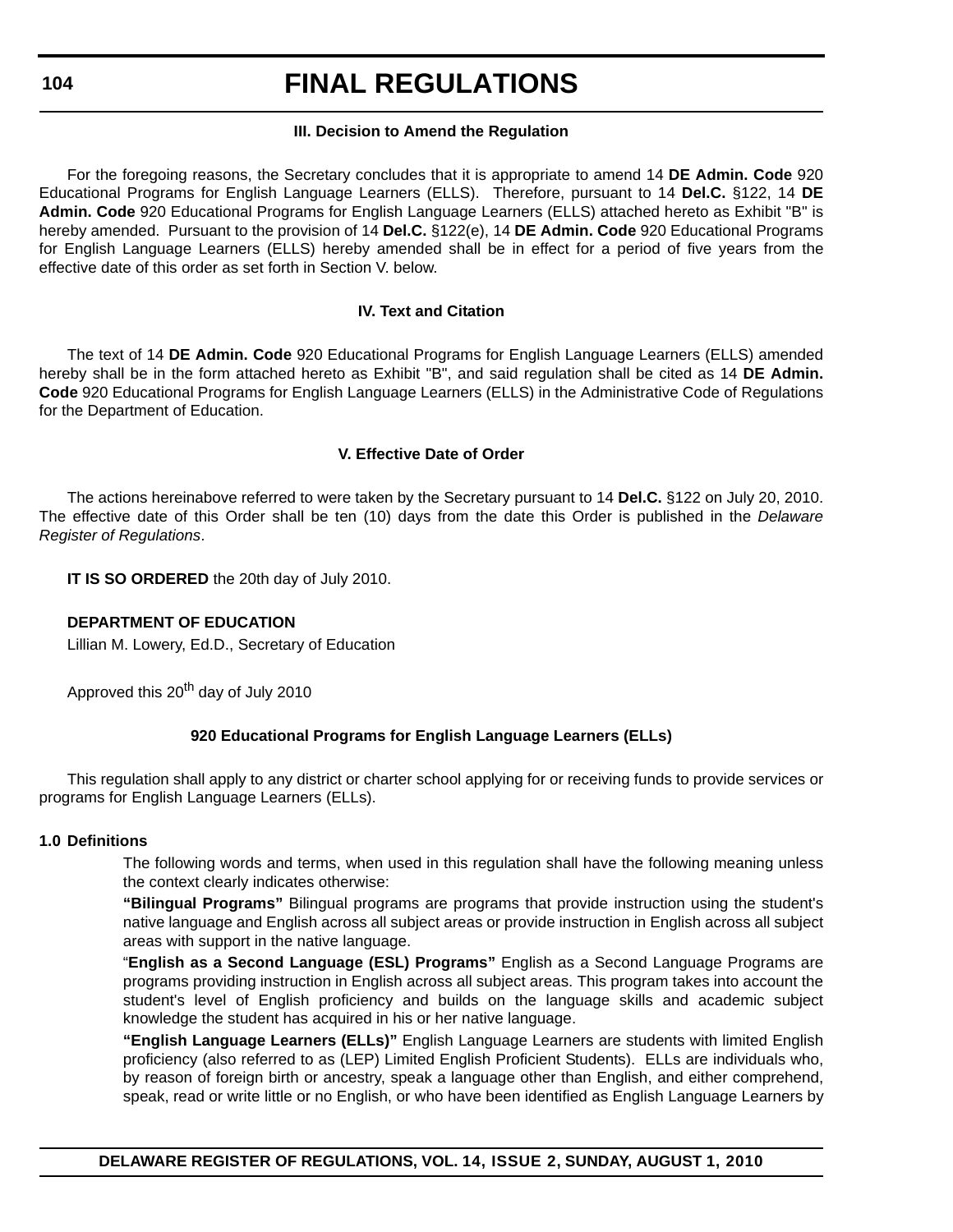a valid English language proficiency assessment approved by the Department of Education for use statewide.

#### **2.0 Home Language Survey**

- 2.1 A home language survey or the questions contained in the survey shall be administered as part of the registration process for all registering students and shall elicit from the student's parent, guardian or Relative Caregiver the student's first acquired language and the language(s) spoken in the student's home or by the student.
- 2.2 Any student for whom a language other than English is reported on the home language survey or on the registration form as the student's first acquired language or as a language used in the student's home or by the student shall be administered an English language proficiency assessment. The assessment shall be conducted as soon as practicable, but not later than twenty five (25) school days after enrollment and shall be conducted by qualified personnel trained in the administration of the assessment instrument.
	- 2.2.1 The English language proficiency assessment shall be based on the English Language Proficiency Standards for English Language Learners K to 12 and shall assess listening, speaking, reading and writing. The assessment shall be validated for this purpose and approved by the Department of Education for use statewide.
	- 2.2.2 Any student who achieves a score on the English language proficiency assessment that is lower than the eligibility cut off score in listening, speaking, reading and writing established by the Department of Education shall be identified as an ELL and shall be entitled to a program of instruction for ELLs.

#### **3.0 Programs of Instruction for ELLs**

- 3.1 Programs of instruction for ELLs shall include formal instruction in English language development; and instruction in academic subjects which is designed to provide ELLs with access to the regular curriculum. In selecting a program(s), each district shall choose programs that are research based and that have been demonstrated to be effective in the education of ELLs.
- 3.2 Programs shall be implemented consistent with the goal of prompt acquisition of full English proficiency. Programs shall include instruction in academic subjects which is equivalent in scope to the instruction that is provided to students who are not limited in English proficiency.
- 3.3 Instruction shall be delivered by individuals who meet Department of Education licensure and certification requirements and who are trained in the delivery of instruction to ELLs.
- 3.4 The student's parent, guardian or Relative Caregiver has a right to refuse placement of their child(ren) in either the Bilingual or the ESL program and also has the right to withdraw an identified student from either program. Parents, guardians or Relative Caregivers of eligible students who refuse placement of their student in either program or withdraw students from either program shall do so in writing.

#### **4.0 English Language Proficiency Assessment**

- 4.1 Every student identified as an ELL will be administered an English language proficiency assessment annually.
- 4.2 Any student who achieves a score on the annual English language proficiency assessment that is higher than the eligibility cut off score in listening, speaking, reading and writing established by the Department of Education shall be transitioned as fully English proficient and placed in a regular classroom.
	- 4.2.1 For at least two school years following the identification of the student as fully English Proficient, the district or charter school shall monitor the academic performance of the student. Students who experience academic difficulty in the regular classroom during the transition period shall, based on further assessment re enter a Bilingual or ESL program or shall be provided with additional instructional services as necessary and appropriate.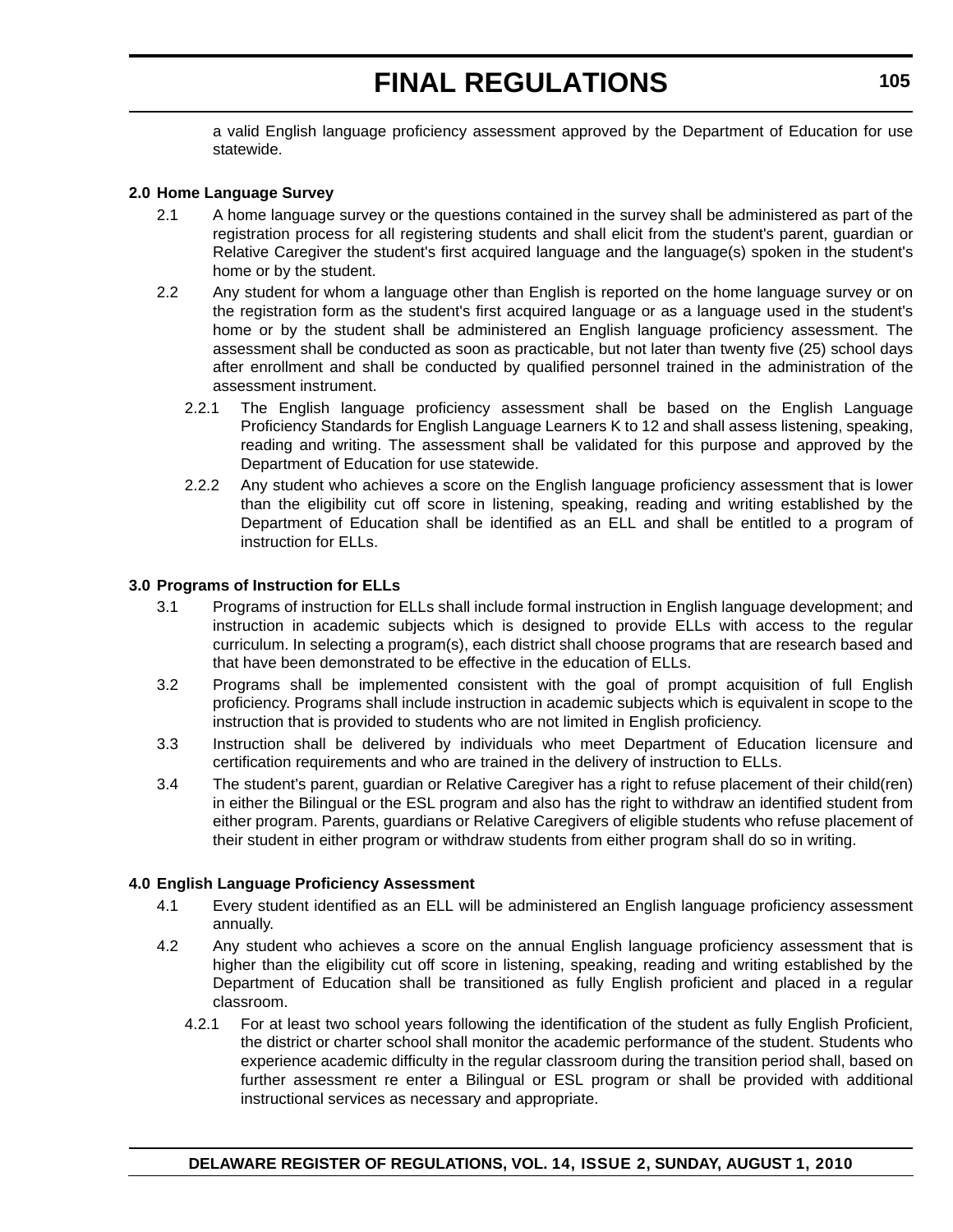#### <span id="page-43-0"></span>**5.0 Annual Evaluation**

Each district and charter school receiving funds to provide services or programs for ELL's shall prepare an annual evaluation of its program(s). This evaluation shall be part of the district's annual evaluation process under and in compliance with the Consolidated Application.

#### **6.0 Data and Information Required**

Each district and charter school shall enter such data and information concerning ELLs as instructed by the Department of Education and as otherwise required by the Department into the statewide database.

#### **9 DE Reg. 398 (9/1/05)**

#### **7.0 Communication**

Each district and charter school shall ensure that communication with parents, guardians and Relative Caregivers, including notices of eligibility for programs for ELLs, notices about the student's educational performance and progress in such programs, and school information that is made available to other parents, guardians and Relative Caregivers shall be provided in English or to the extent practicable in a language the parent, guardian or Relative Caregiver can understand.

#### **9 DE Reg. 398 (9/1/05)**

#### **8.0 Inclusion in Delaware Student Testing Program**

ELLs and students transitioned as fully English proficient shall be included in the Delaware Student Testing Program (DSTP) Delaware Comprehensive Assessment System (DCAS) as provided for in the Department of Education document *Guidelines for the Inclusion of Students with Disabilities and Students with Limited English Proficiency*, as the same may from time to time be amended hereafter.

**4 DE Reg. 467 (9/1/00) 9 DE Reg. 398 (9/1/05)**

### **[DEPARTMENT OF HEALTH AND SOCIAL SERVICES](http://www.dhss.delaware.gov/dhss/dmma/) DIVISION OF MEDICAID AND MEDICAL ASSISTANCE** Statutory Authority: 31 Delaware Code, Section 512 (31 **Del.C.** §512)

#### **[Non-Emergency Medical Transportation Services](#page-4-0)**

#### **ORDER**

#### **NATURE OF THE PROCEEDINGS:**

Delaware Health and Social Services ("Department") / Division of Medicaid and Medical Assistance (DMMA) initiated proceedings to amend the Delaware Title XIX Medicaid State Plan regarding Non-Emergency Medical Transportation Services. The Department's proceedings to amend its regulations were initiated pursuant to 29 **Delaware Code** Section 10114 and its authority as prescribed by 31 **Delaware Code** Section 512.

The Department published its notice of proposed regulation changes pursuant to 29 **Delaware Code** Section 10115 in the June 2010 *Delaware Register of Regulations*, requiring written materials and suggestions from the public concerning the proposed regulations to be produced by June 30, 2010 at which time the Department would receive information, factual evidence and public comment to the said proposed changes to the regulations.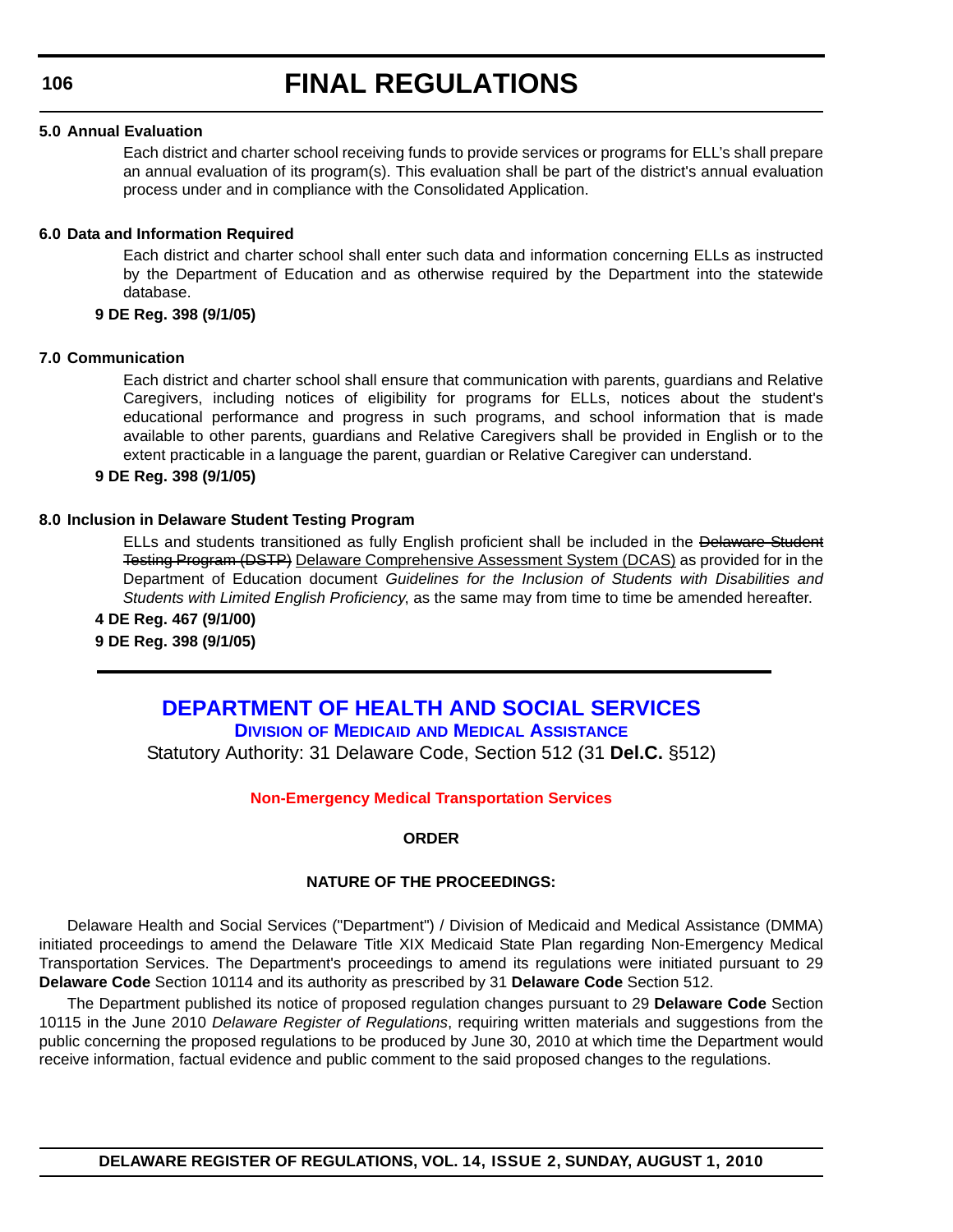#### **SUMMARY OF PROPOSAL**

The proposed provides notice to the public that the Division of Medicaid and Medical Assistance (DMMA) intends to amend the Title XIX Medicaid State Plan to implement the provisions of Section 6083 of the Deficit Reduction Act (DRA) of 2005 (Public Law 109-171) regarding Non-Emergency Medical Transportation Services.

#### **Statutory Authority**

- Deficit Reduction Action (DRA) of 2005, Public Law 109-171, enacted on February 8, 2006
- 42 CFR §431.53, Assurance of transportation
- 42 CFR §440.170(a), Any other medical care or remedial care recognized under State law and specified by the Secretary (Transportation)
- 42 CFR §447.205, Public Notice of Changes in Statewide Methods and Standards for Setting Payment Rates

#### **Background**

Section 6083 of the DRA amends section 1902(a) of the Social Security Act by adding a new section 1902(a)(70) that provides States the authority to establish, under the State plan, a non-emergency medical transportation (NEMT) brokerage program.

Medicaid programs are federally required in their Title XIX Medicaid state plans to ensure necessary transportation to and from providers. Federal regulations, at both §§431.53 and 440.170(a), permit this coverage in either of two ways, at the state's discretion: 42 CFR §431.53 permits coverage as an administrative expense; 42 CFR §440.170 permits transportation coverage as a medical expense under its State Medicaid plan. Besides the differences in federal financial participation (FFP) for this service for some states (the medical expense is federally reimbursed higher), the most significant difference in these two alternatives is the amount of service coordination and management that is permitted by 42 CFR §431.53.

Prior to enactment of the DRA, when a State elected to provide transportation as medical assistance under its State plan, the State needed to receive a waiver under 1915(b) of the Act in order to institute a NEMT brokerage program.

The law has changed. States are no longer required to obtain a section 1915(b) waiver in order to provide NEMT as an optional medical service through a contracted broker. Under section 1902(a)(70), a State may now use a NEMT brokerage program when providing transportation as medical assistance under the State plan.

#### **Summary of Proposal**

The Delaware Medical Assistance Program (DMAP) has a non-emergency medical transportation brokerage program in place as an "administrative service". This amendment establishes DMAP's non-emergency medical transportation brokerage program in the State's Title XIX state plan pursuant to Section 6083 of the Deficit Reduction Act of 2005. This approach will allow for coverage of non-emergency medical transportation through a contracted broker as a medical service comparable to other medical services DMAP covers such as physician and hospital care.

The proposed amendment simultaneously repeals State plan language relating to transportation cost-sharing for Medicaid recipients. There will be no client co-payment requirement for non-emergency medical transportation services.

An approved state plan amendment will allow DMAP to continue to utilize a transportation broker for meeting the non-emergency transportation needs of Medicaid recipients.

The provisions of this amendment are effective July 1, 2010 and subject to approval by the Centers for Medicare and Medicaid Services (CMS).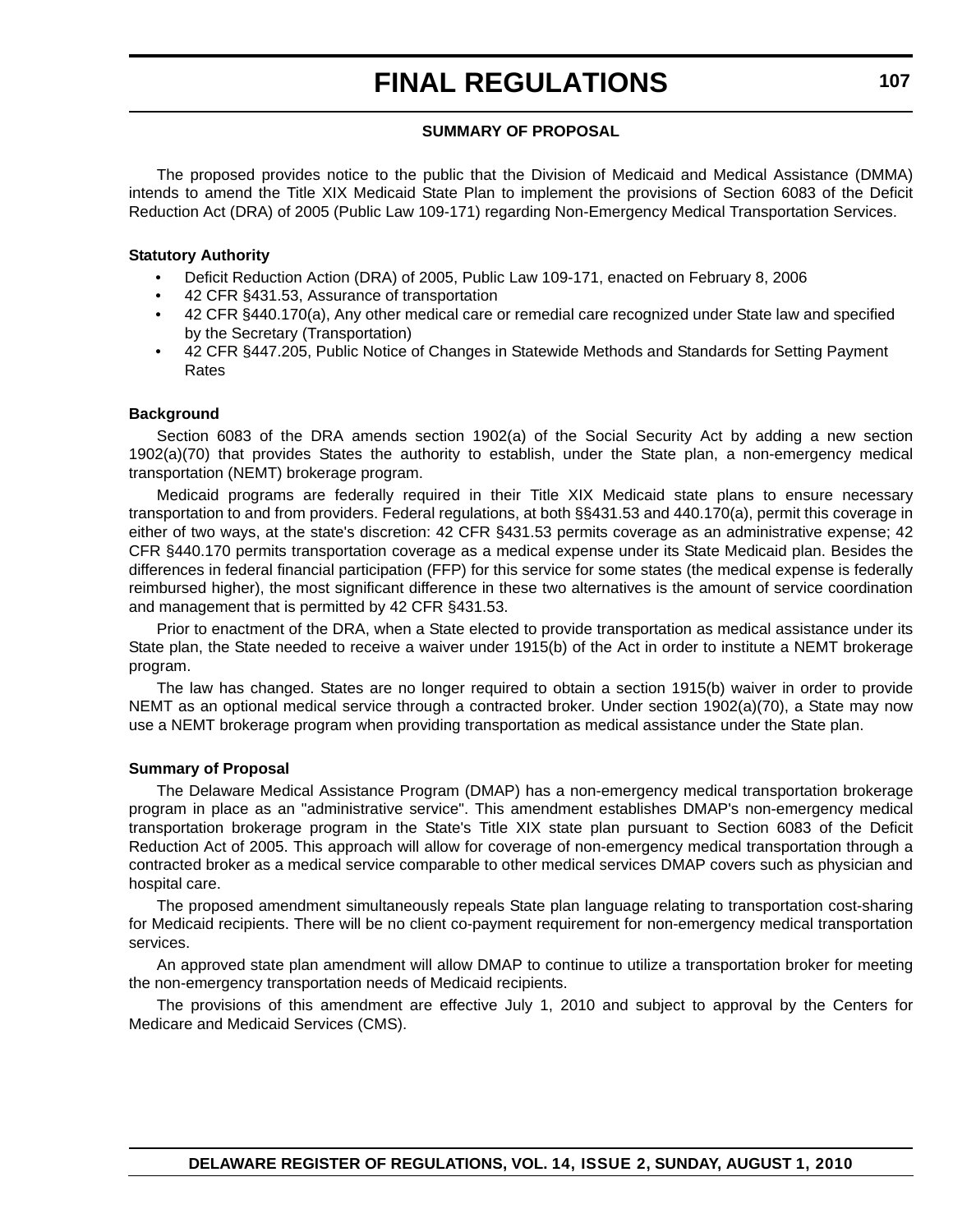#### **SUMMARY OF COMMENTS RECEIVED WITH AGENCY RESPONSE**

The State Council for Persons with Disabilities (SCPD) offered the following observation and endorsement summarized below. The Division of Medicaid and Medical Assistance (DMMA) considered the comment and responds as follows.

As background, DMMA adopted a transportation broker system in 2002 utilizing LogistiCare. It replaces a fee for service transportation system. This general model will continue under the new regulation. However, states have an option to fund transportation broker systems either as an "administrative expense" or a "medical expense". DMMA is proposing to change transportation from an "administrative expense" to a "medical expense" with two (2) positive results: 1) elimination of the beneficiary co-pay; and 2) State qualification for a higher federal reimbursement rate. SCPD endorses the proposed regulation since it will eliminate beneficiary co-pays and increase the federal reimbursement rate.

*Agency Response:* DMMA thanks the SCPD for their endorsement.

#### **FINDINGS OF FACT:**

The Department finds that the proposed changes as set forth in the June 2010 Register of Regulations should be adopted.

**THEREFORE, IT IS ORDERED**, that the proposed regulation to amend Delaware's Title XIX Medicaid State Plan regarding Non-Emergency Medical Transportation Services is adopted and shall be final effective August 10, 2010.

Rita M. Landgraf, Secretary, DHSS

#### **DMMA FINAL ORDER REGULATION #10-35a REVISIONS:**

Revision:CMS ATTACHMENT 3.1-A OMB No. Page 9a

> STATE PLAN UNDER TITLE XIX OF THE SOCIAL SECURITY ACT State/Territory **DELAWARE**

#### **AMOUNT, DURATION, AND SCOPE OF MEDICAL AND REMEDIAL CARE AND SERVICES PROVIDED TO THE CATEGORICALLY NEEDY**

24. Any other medical care and any other type of remedial care recognized under State law and specified by the Secretary.

a 1. Transportation (provided in accordance with 42 CFR 440.170 as an optional medical service).

 No limitations With limitations

Non-emergency medical transportation is provided statewide through a brokerage program as an optional medical service in accordance with 1902(a)(70) of the Social Security Act and 42 CFR 440.170(a)(4) and all other requirements relating to Medicaid services.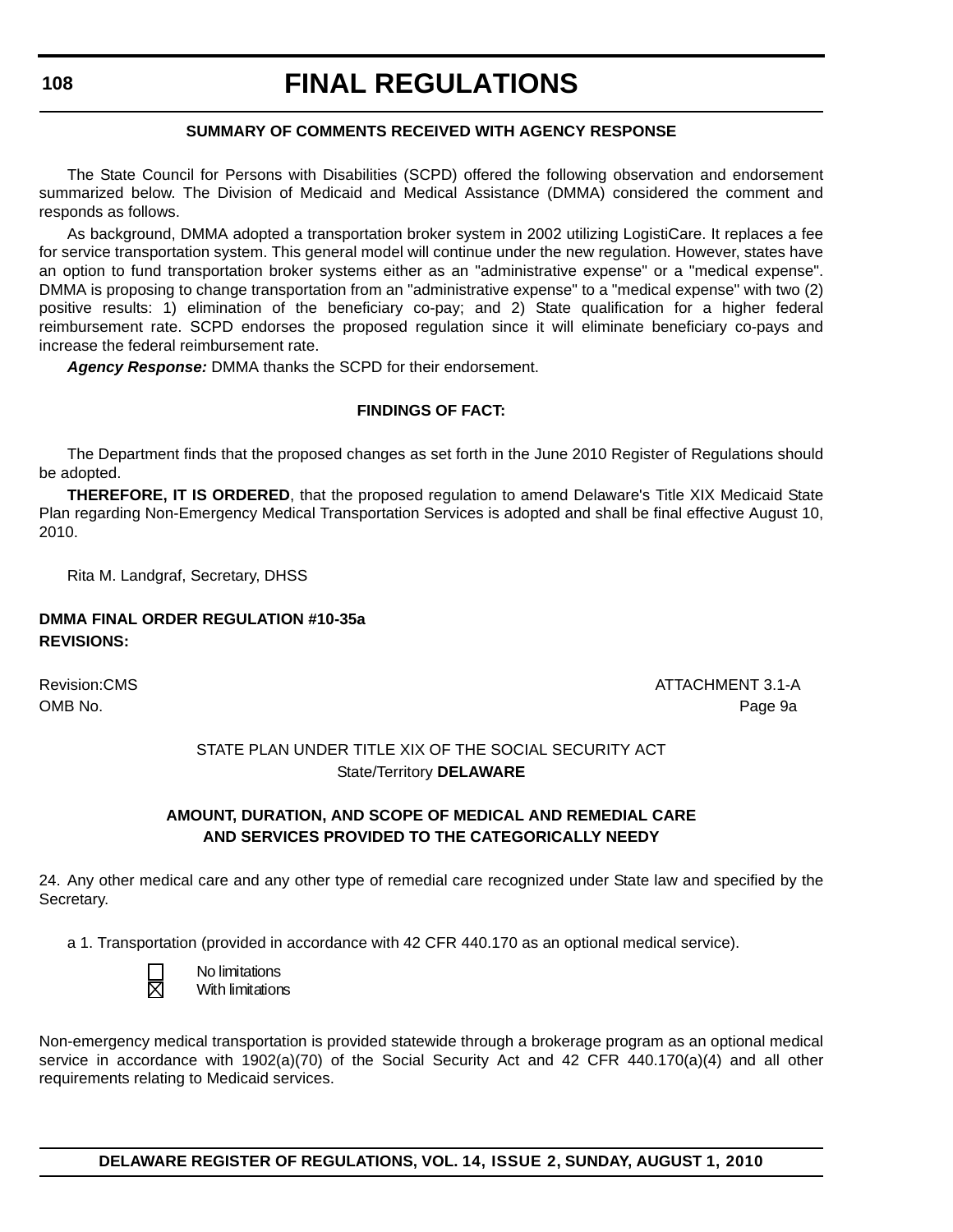a 2. Brokered Transportation

 $\boxtimes$  Provided under section 1902(a)(70)

The State assures it has established a non-emergency medical transportation program in order to more costeffectively provide transportation, and can document, upon request from CMS, that the transportation broker was procured in compliance with the requirements of 45 CFR 92.36 (b)-(f).

(1) The State will operate the broker program without the requirements of the following paragraphs of section 1902(a);

 $\Box$  (1) statewideness (indicate areas of State that are covered)

 $\Box$  (10)(B) comparability (indicate participating beneficiary groups)



 $\Box$  (23) freedom of choice (indicate mandatory population groups)

Revision:CMS ATTACHMENT 3.1-A OMB No. Page 9a.1.

#### STATE PLAN UNDER TITLE XIX OF THE SOCIAL SECURITY ACT State/Territory **DELAWARE**

(2) Transportation services will include:

| wheelchair van         |                                                                   |  |  |  |
|------------------------|-------------------------------------------------------------------|--|--|--|
| taxi                   |                                                                   |  |  |  |
| stretcher car          |                                                                   |  |  |  |
| bus passes             |                                                                   |  |  |  |
| tickets                |                                                                   |  |  |  |
| secured transportation |                                                                   |  |  |  |
| (please describe)      | such other transportation as the Secretary determines appropriate |  |  |  |

(3) The State assures that transportation services will be provided under contract with a broker who:

(i) is selected through a competitive bidding process based on the State's evaluation of the broker's experience, performance, references, resources, qualifications, and costs;

(ii) has oversight procedures to monitor beneficiary access and complaints and ensures that transport personnel are licensed, qualified, competent, and courteous;

(iii) is subject to regular auditing and oversight by the State in order to ensure the quality of the transportation services provided and the adequacy of beneficiary access to medical care and services;

(iv) complies with such requirements related to prohibitions on referrals and conflict of interest as the Secretary shall establish (based on prohibitions on physician referrals under section 1877 and such other prohibitions and requirements as the Secretary determines to be appropriate);

Revision:CMS ATTACHMENT 3.1-A OMB No. Page 9a.2.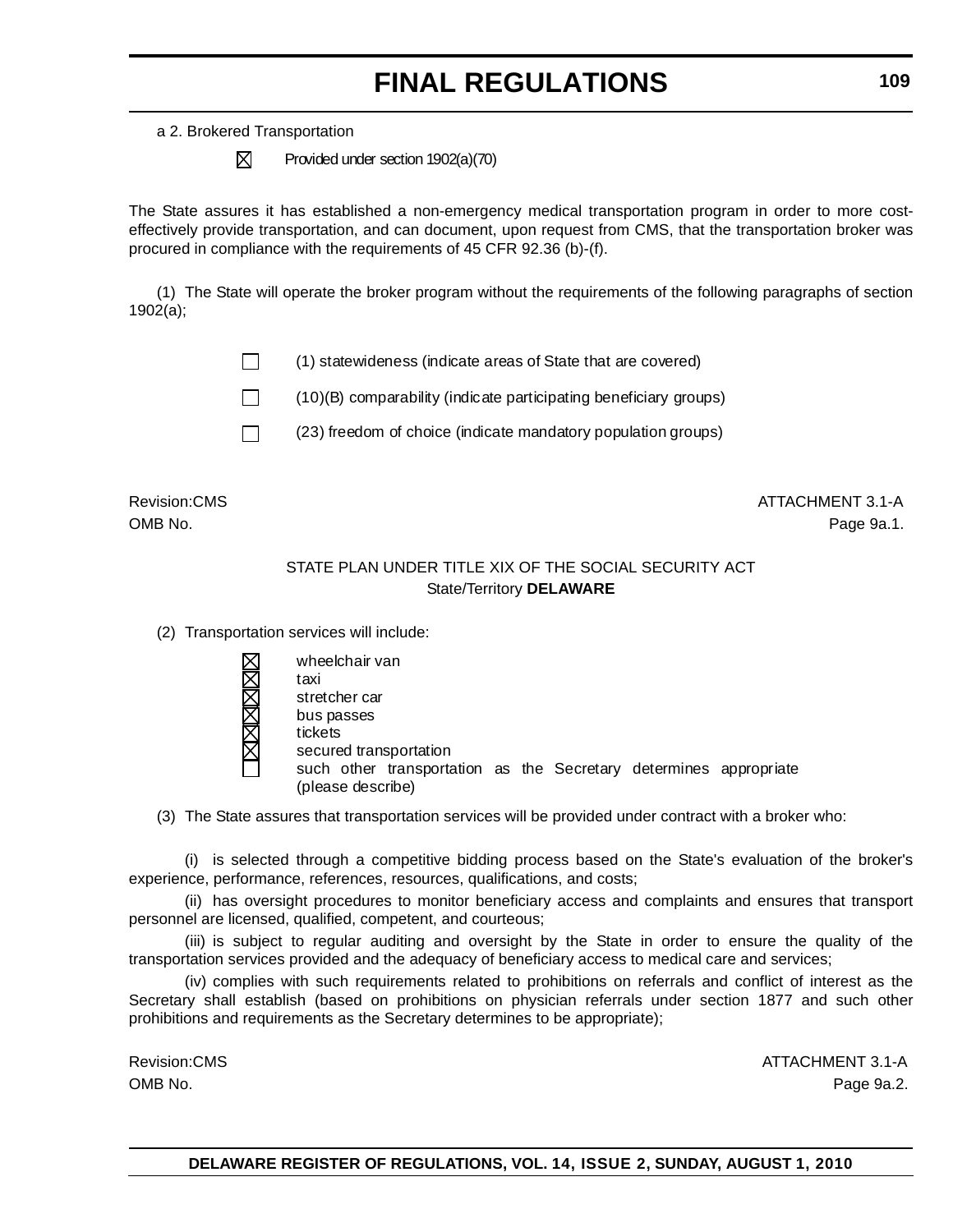#### STATE PLAN UNDER TITLE XIX OF THE SOCIAL SECURITY ACT State/Territory **DELAWARE**

- (4) The broker contract will provide transportation to the following categorically needy mandatory populations:
	- Low-income families with children (section 1931)
	- Poverty-level related pregnant women
	- Poverty-level infants
	- Poverty-level children 1 through 5
	- Poverty-level children 6 19
	- **NEWSTARTS ANDEREST**  Qualified pregnant women AFDC-related
		- Qualified children AFDC-related
		- IV-E Federal foster care and adoption assistance children
		- TMA recipients (due to employment)
		- TMA recipients (due to child support)
		- SSI recipients
- (5) The broker contract will provide transportation to the following categorically needy optional populations:
	- Optional poverty-level-related pregnant women Optional poverty-level-related infants Optional targeted low-income children Non IV-E individuals under 21 who are in foster care and who are under Sate adoption assistance agreements Individuals under 21 who are in foster care on their  $18<sup>th</sup>$  birthday Individuals who meet income and resource requirements of AFDC or SSI Individuals who would meet the income & resource requirements of AFDC if child care costs were paid from earnings rather than by a State agency Individuals who would be eligible for AFDC if State plan had been as broad as allowed under Federal law  $\boxtimes$  Individuals who would be eligible for AFDC or SSI if they were not in a medical institution Individuals infected with TB Individuals screened for breast or cervical cancer by CDC program Individuals receiving COBRA continuation benefits
		- Individuals in special income level group, in a medical institution for at least 30 consecutive days, with gross income not exceeding 300% of SSI income standard

Revision:CMS ATTACHMENT 3.1-A OMB No. Page 9a.3.

> STATE PLAN UNDER TITLE XIX OF THE SOCIAL SECURITY ACT State/Territory **DELAWARE**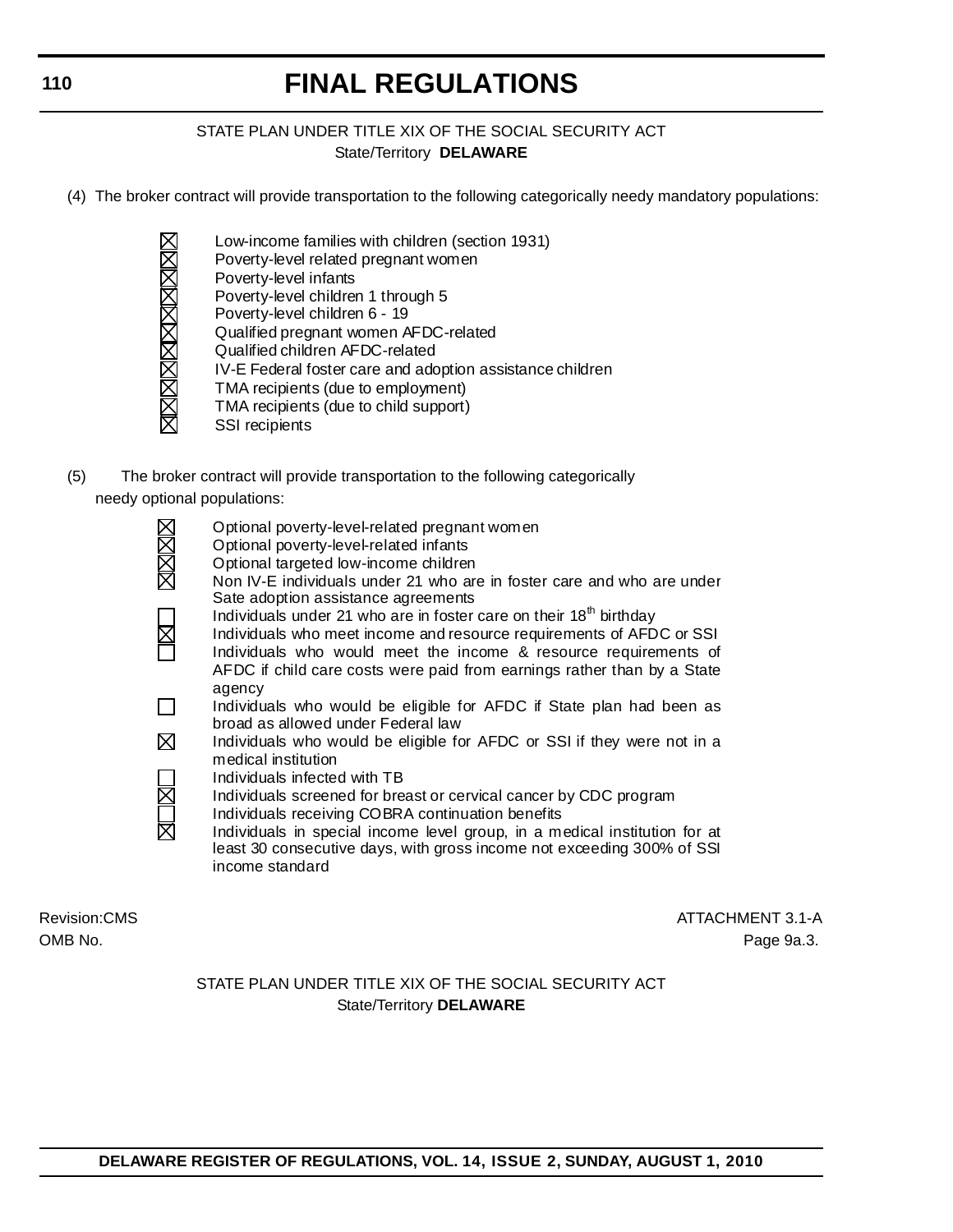- $\boxtimes$  Individuals receiving home and community based waiver services who would only be eligible under State plan if in a medical institution  $\boxtimes$  Individuals terminally ill if in a medical institution and will receive hospice care Individuals aged or disabled with income not above 100% FPL Individuals receiving only an optional State supplement in a 209(b) State Individuals working disabled who buy into Medicaid (BBA working disabled group) 冈 Individuals working disabled who buy into Medicaid under TWWIIA Basic Coverage Group  $\Box$  Employed medically improved individuals who buy into Medicaid under TWWIIA Medical Improvement Group
- $\boxtimes$  Individuals disabled age 18 or younger who would require an institutional level of care (TEFRA 134 kids)
- (6) The State will pay the contracted broker by the following method:



(i) risk capitation

(ii) non-risk capitation

(iii) other (e.g., brokerage fee and direct payment to providers)

Effective Date:

DELAWARE will implement this State plan amendment on **July 1, 2010**.

#### **DMMA FINAL ORDER REGULATION #10-35b REVISIONS:**

#### STATE PLAN UNDER TITLE XIX UNDER THE SOCIAL SECURITY ACT ESTABLISHMENT AND MAINTENANCE OF STATE AND FEDERAL STANDARDS STATE OF DELAWARE ATTACHMENT 3.1-D METHODS OF PROVIDING TRANSPORTATION

Transportation is covered as administrative service through a broker system provided statewide through a brokerage program as an optional medical service in accordance with 1902(a)(70) of the Social Security Act, 42 CFR 440.170(a)(4) and all other requirements relating to Medicaid services.

#### **DMMA FINAL ORDER REGULATION #10-35c REVISIONS:**

ATTACHMENT 4.18-A Page 1

#### **STATE PLAN UNDER TITLE XIX OF THE SOCIAL SECURITY ACT STATE: DELAWARE**

A. The following charges are imposed on the categorically needy for services other than those provided under section 1905 (a) (1) through (5) and (7) of the Act: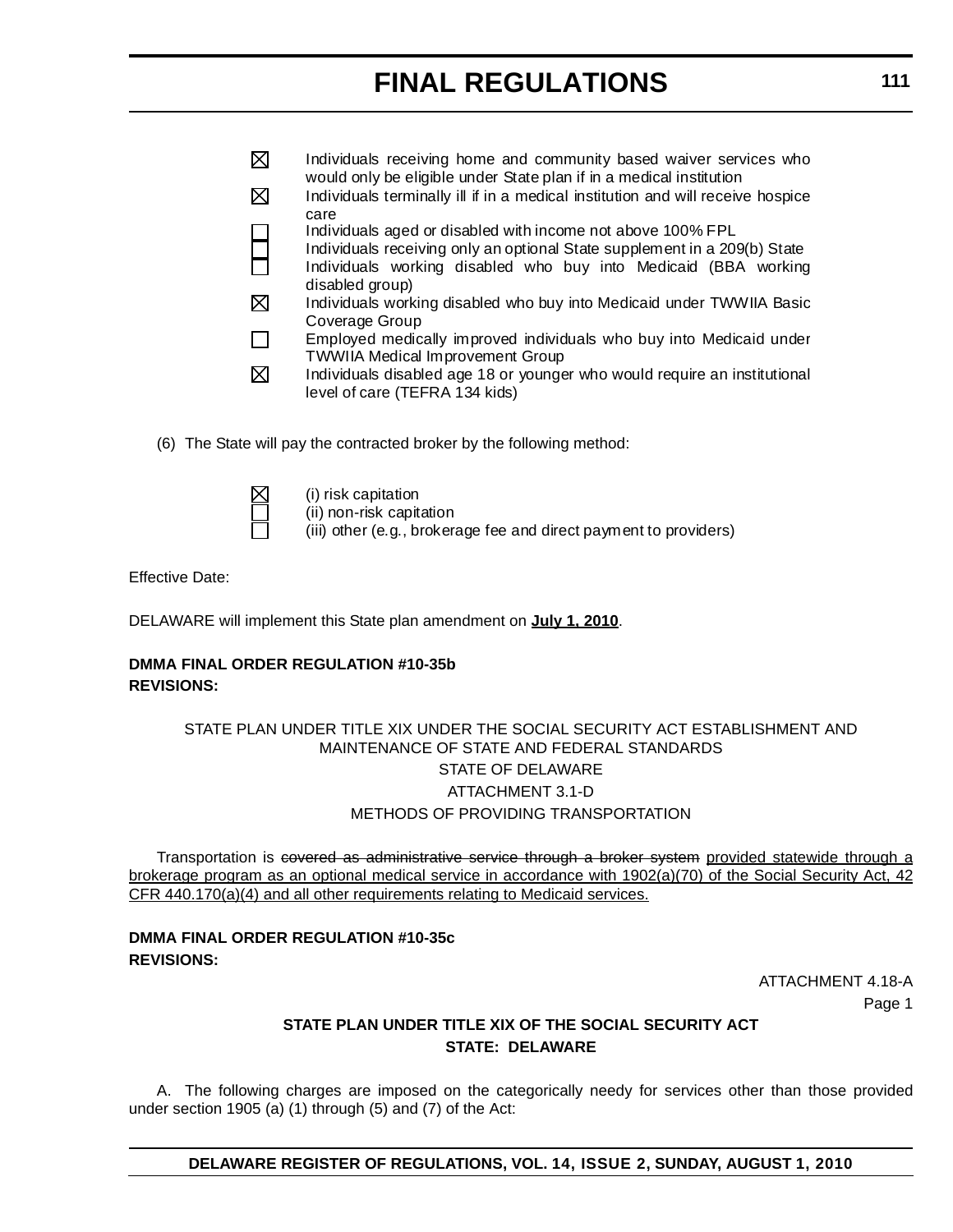|                                                                            | Type of Charge |             | Amount and Basis for Determination         |                                                                                                                                                                                                                                       |                                                   |
|----------------------------------------------------------------------------|----------------|-------------|--------------------------------------------|---------------------------------------------------------------------------------------------------------------------------------------------------------------------------------------------------------------------------------------|---------------------------------------------------|
| Service                                                                    |                |             |                                            |                                                                                                                                                                                                                                       |                                                   |
|                                                                            | Deductible     | Coinsurance | Co-payment                                 |                                                                                                                                                                                                                                       |                                                   |
| 1.Non-<br>Emergency<br>Medical<br><del>Transportation</del><br>2. Pharmacy | -0-<br>-0-     | -0-<br>-0-  | \$1.00 per<br><del>one-way trip</del><br>X | 1. This co-payment is effective October 1, 2002<br>and is based on the ranges specified in 42 CFR<br>§§44754 and 447.55.<br>2. This co-payment is effective January 10, 2005<br>and is based upon the cost of the drug as<br>follows: |                                                   |
|                                                                            |                |             |                                            | <b>Medicaid Payment for the Drug</b><br>\$10.00 or less<br>\$10.01 to \$25.00<br>\$25.01 to \$50.00<br>\$50.01 or more                                                                                                                | Co-payment<br>\$.50<br>\$1.00<br>\$2.00<br>\$3.00 |

ATTACHMENT 4.18-A Page 2

#### **STATE PLAN UNDER TITLE XIX OF THE SOCIAL SECURITY ACT STATE: DELAWARE**

B. The method used to collect cost sharing charges for categorically needy individuals:

**X** Providers are responsible for collecting the cost sharing charges from individuals

The agency reimburses providers the full Medicaid rate for services and collects the cost sharing charges from individuals.

C. The basis for determining whether an individual is unable to pay the charge, and the means by which such an individual is identified to providers, is described below:

Non-Emergency Transportation (NET) Co-payment

Non-Emergency Transportation (NET) is provided as an administrative activity under the State Plan. The State's position is that as an administrative activity, NET co-payment requirements are not subject to 42 CFR 447.53(b), exclusions from cost-sharing.

The Transportation Broker or Transportation Provider will, based on information available to them, make a determination of the client's ability to pay the co-payment. Non-payment of this standard cost-sharing amount may result in denial of the service at the Transportation Broker's or Transportation Provider's discretion. Providers may voluntarily provide transportation to client who cannot pay the co-payment amount, however the State will not reimburse the Transportation Broker or the Transportation Provider any co-payment amounts for which the client is or would have been liable. Further, the Transportation Broker or Transportation Provider have complete discretion as to whether they will pursue any unpaid co-payment amounts from clients who were provided non-emergency transportation but failed to reimburse the Transportation Provider the required co-payment fee at the time of the service. The State will not pursue unpaid co-payment amounts from clients. Pharmacy Services Co-payment

**DELAWARE REGISTER OF REGULATIONS, VOL. 14, ISSUE 2, SUNDAY, AUGUST 1, 2010**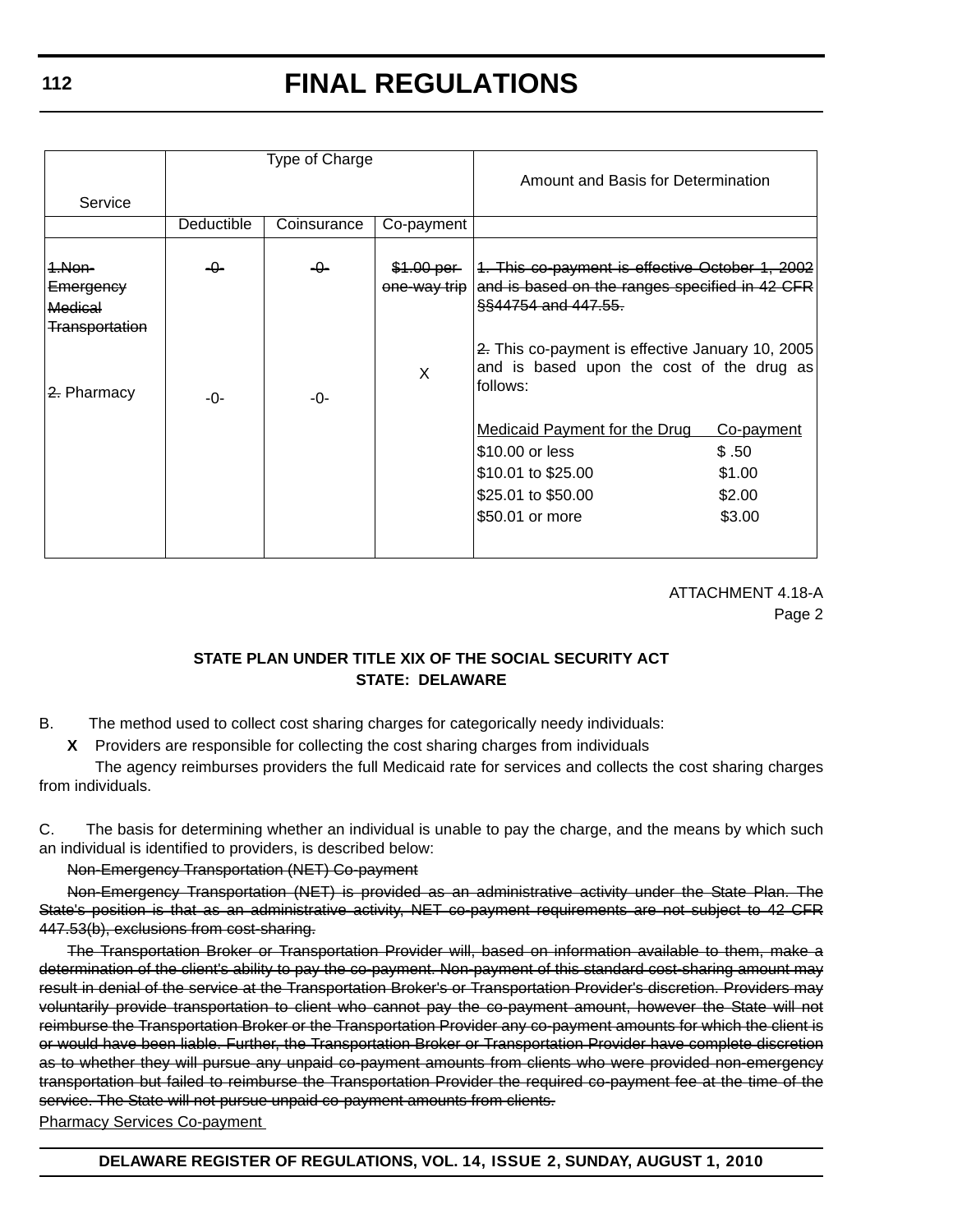<span id="page-50-0"></span>The Pharmacy (Pharmacist) Provider will be advised via the Point-of-Sale System regarding the client's liability for the drug co-payment and the amount of the co-payment. When a client advises a pharmacy of an inability to pay the applicable co-payment amount at the time the prescription is filled, the pharmacy cannot refuse to fill the prescription and must dispense the drug as prescribed.

The client will remain liable for reimbursement of the co-payment amount and will be responsible for paying the pharmacy when financially able. Medicaid will not pay the co-payment amount to the pharmacy where a client declares an inability to pay. Provider payment will continue to be that sum which is the Medicaid fee minus the applicable client co-payment amount.

> ATTACHMENT 4.18-A Page 3

#### **STATE PLAN UNDER TITLE XIX OF THE SOCIAL SECURITY ACT STATE: DELAWARE**

D. The procedures for implementing and enforcing the exclusions from cost sharing contained in 42 CFR 447.53 (b) are described below:

Exclusions from cost sharing requirements are programmed into the Medicaid Management Information System and the Point-of-Sale (POS) System.

Providers are informed about applicable service and amount; and, the prohibition of service denial if client is unable to meet the co-pay amount by the following methods: (1) provider manuals, which are distributed to all providers; (2) DMAP website; and (3) provider newsletters.

Co-payment requirements are set forth in provider manuals, which are distributed, to all providers. The billing instructions are updated and transmitted to providers via the Provider Newsletter. These instructions are incorporated in the billing instruction section of the provider manuals, which are given to all providers.

E. Cumulative maximums on charges: See descriptions below:

X For Non-Emergency Transportation (NET) Co-payment, the State policy does not provide maximums.

**X** For Pharmacy Services Co-payment, cumulative maximums have been established as described below:

\$15.00 cumulative monthly maximum co-payment amount aggregated for pharmacy services. Once a client has met the individual monthly maximum co-payment for his or her prescriptions, the Point of Sale (POS) System will NOT indicate a co-payment is due. Medicaid will keep track of the cumulative number of prescriptions for a client with co-payments. Any prescriptions dispensed after the cumulative maximum monthly co-payment amount is met are not subject to a co-payment. Reversal of a previously filled prescription with a co-payment will require a refund of the co-payment to the individual, and will cause the next prescription filled for that client to be adjudicated with a co-payment.

### **[DEPARTMENT OF NATURAL RESOURCES AND ENVIRONMENTAL](http://www.fw.delaware.gov/Pages/FWPortal.aspx)  CONTROL**

#### **DIVISION OF FISH AND WILDLIFE**

Statutory Authority: 7 Delaware Code, Sections 901(b); 903(3)(2)a3 (7 **Del.C.** §§901(b); 903(3)(2)a3) 7 **DE Admin. Code** 3507

**Secretary's Order No.: 2010-F-0021**

**[3507 Black Sea Bass Size Limit; Trip Limits, Seasons; Quotas](#page-4-0)**

**Date of Issuance: July 20, 2010 Effective Date of the Amendment: August 11, 2010**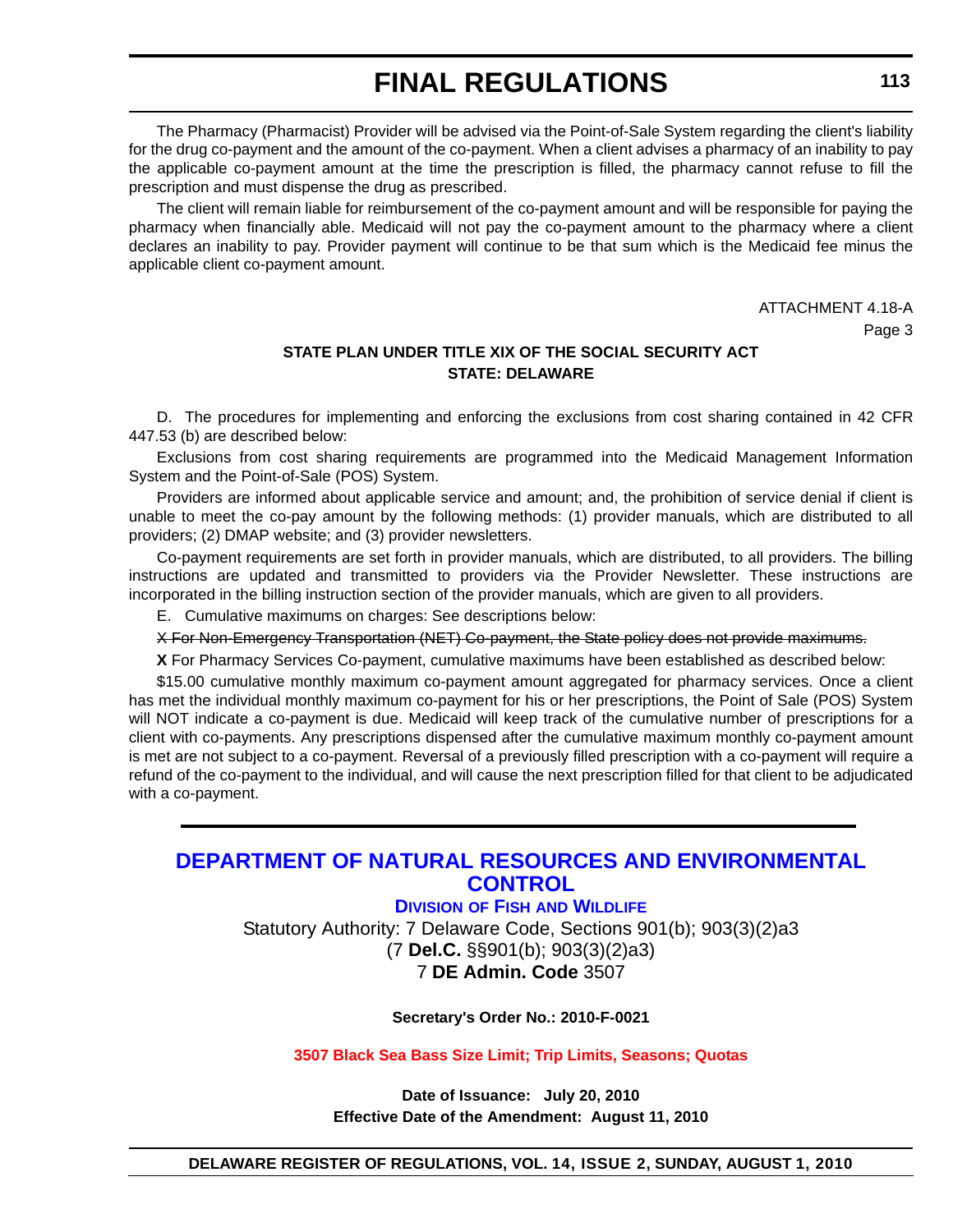**114**

### **FINAL REGULATIONS**

Under the authority vested in the Secretary of the Department of Natural Resources and Environmental Control ("Department" or "DNREC") the following findings, reasons and conclusions are entered as an Order of the Secretary in the above-referenced rulemaking proceeding.

#### **Background and Procedural History**

This Order considers proposed regulations to amend 7 **DE Admin. Code** 3507, Delaware Black Sea Bass: Size Limit, Trip Limits, Seasons, and Quotas. The Department's Division of Fish and Wildlife commenced the regulatory development process with Start Action Notice 2010-13. The Department published its initial proposed regulation Amendments in the May 1, 2010 *Delaware Register of Regulations*, and held a public hearing on May 21, 2010. The public hearing record remained open at that time for public comment through May 31, 2010.

Subsequent to the Department's initial publication of its proposed regulation Amendments on May 1, 2010, but prior to the public hearing held on May 21, 2010, the Flounder, Scup and Black Sea Bass Management Board of the Atlantic States Marine Fisheries Commission reviewed the final landings data on black sea bass. These data indicated that the original plan calling for 44% harvest reduction of this species would not be necessary. Instead, updated management measures were developed and approved that anticipated harvest reduction of this species by 26%. The new proposal maintained the original season, but also added an additional season, to extend through the months of November and December. The new season, although slightly more conservative than required, was developed as a buffer to account for the uncertainty and the effectiveness in the new regulations.

As required, in order to remain in compliance with the above referenced ASMFC Fisheries Management Plan for black sea bass and be consistent with all other coastal states, the Department's Division of Fish and Wildlife is proposing to adopt the regulation that was approved by the Board as noted above, and to revise the original draft regulation to include additional language which reflects the longer open season. Under the revised proposed regulations, the season will be open from May 22nd through October 11th, and then again from November 1st through December 31st. Again, the Board is requiring states to implement this seasonal closure in order to keep the ASMFC's 2010 recreational harvest cap of 1.8 million pounds from being exceeded. The current 12.5" minimum size and 25 fish creel limit remain in place at this time.

The revised proposed Amendments were thoroughly vetted by the Department at the public hearing on May 21, 2010. No comment was received by the Department subsequent to the holding of said public hearing, and thus no additional revisions have been made to the proposed revised regulation Amendments.

The Department's presiding hearing officer, Lisa A. Vest, prepared a Hearing Officer's Report dated July 1, 2010 (Report). The Report recommends certain findings and the adoption of the proposed revised Amendments as attached to the Report as Appendix A.

#### **Findings and Discussion**

I find that the revised proposed Amendments are well-supported by the record developed by the Department, and I adopt the Report to the extent it is consistent with this Order. The Department's experts developed the record and drafted the proposed revised Amendments. Throughout the regulatory development process regarding this promulgation, the Department received public comment, as noted in the Report, and the same was fully addressed by Department staff in a thorough and balanced manner, accurately reflecting the information as contained in the public hearing record which was developed in this matter.

I find that the Department's experts in the Division of Fish and Wildlife fully developed the record to support adoption of these revised Amendments. With the adoption of this Order, Delaware will (1) allow Delaware to remain in compliance with the Summer Flounder, Scup and Black Sea Bass Fishery Management Plan, as implemented by both the NMFS and the ASMFC; (2) implement additional regulatory measures necessary to prevent the 2010 harvest cap from being exceeded; and (3) make Delaware's black seas bass fishing regulations identical to management measures adopted by surrounding states and those likely to be in place in federal waters.

In conclusion, the following findings and conclusions are entered:

1.) The Department has jurisdiction under its statutory authority to issue an Order adopting these revised proposed Amendments as final;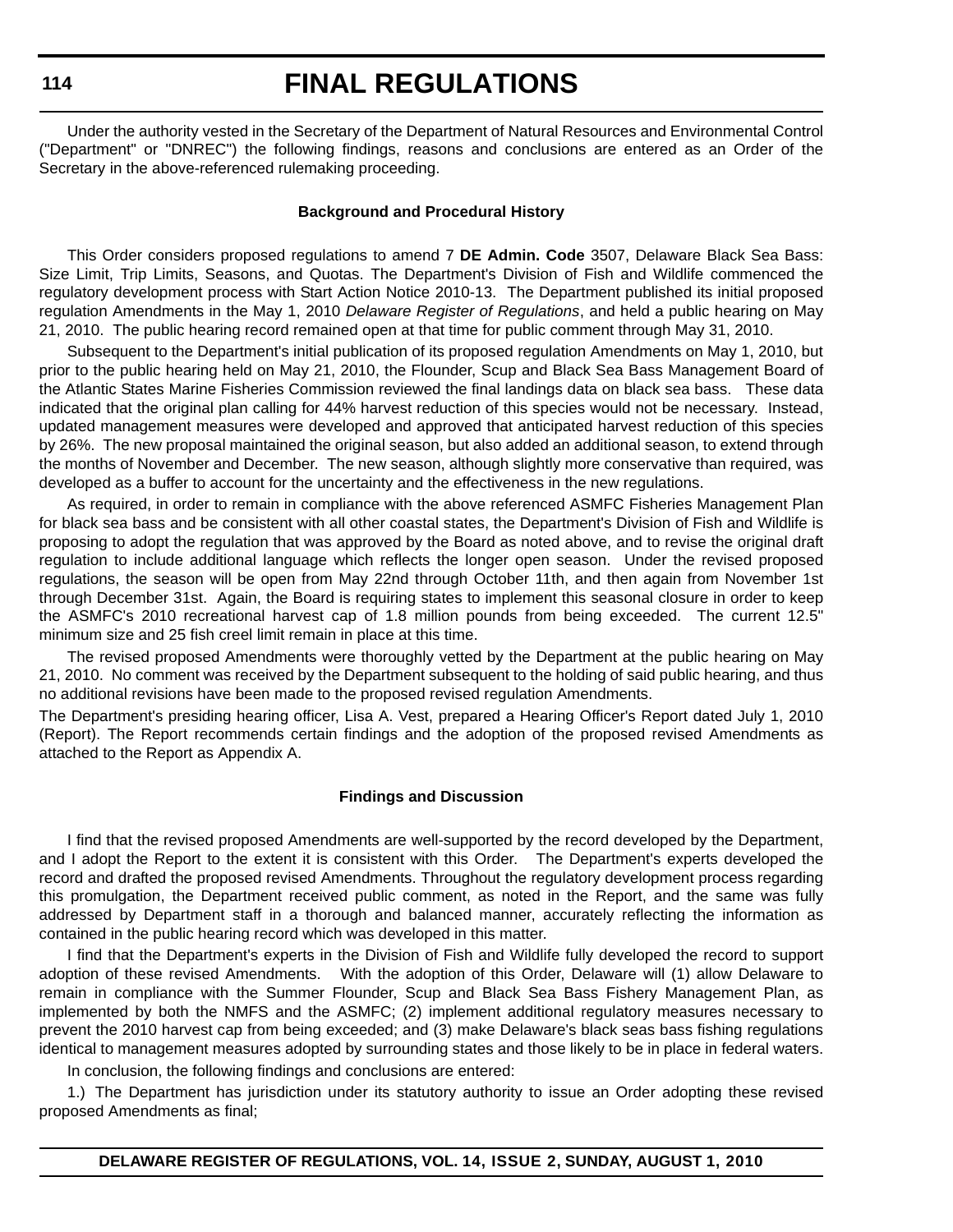2.) The Department provided adequate public notice of the proposed Amendments, and provided the public with an adequate opportunity to comment on both the initial proposed Amendments, as well as the proposed revised Amendments, including at the public hearing held on May 21, 2010;

3.) The Department held a public hearing on May 21, 2010 in order to consider public comment before making any final decision;

4.) The Department's Hearing Officer's Report, including its recommended record and the recommended revised Amendments as set forth in Appendix A, are adopted to provide additional reasons and findings for this Order;

5.) The recommended revised Amendments should be adopted as final regulation Amendments because Delaware will be able to (1) mirror its black sea bass management measures with those of surrounding states, as well as those likely to be in place in federal waters; (2) remain in compliance with the aforementioned Fishery Management Plan for this species, as implemented by both the NMFS and the ASMFC; and lastly, because (3) the amendments are well supported by documents in the record;

6.) The Department shall submit this Order approving the final regulation to the *Delaware Register of Regulations* for publication in its next available issue, and provide such other notice as the law and regulation require and the Department determines is appropriate.

Collin P. O'Mara **Secretary** 

#### **3507 Black Sea Bass Size Limit; Trip Limits, Seasons; Quotas**

(Penalty Section 7 **Del.C.** §936(b)(2))

- 1.0 It shall be unlawful for any commercial person to have in possession any black sea bass (*Centropristis striata*) that measures less than eleven (11) inches, total length excluding any caudal filament.
- 2.0 It shall be unlawful for any recreational person to have in possession any black sea bass that measures less than twelve and one-half (12.5) inches total length excluding any caudal filament.

#### **6 DE Reg. 1230 (3/1/03) 6 DE Reg. 1360 (4/1/03) 12 DE Reg. 1430 (05/01/09)**

- 3.0 It shall be unlawful for any commercial fisherman to land, to sell, trade and or barter any black sea bass in Delaware unless authorized by a black sea bass landing permit issued by the Department. The black sea bass landing permit shall be presumed to transfer with the vessel whenever it is bought, sold, or otherwise transferred, unless there is a written agreement, signed by the transferor/seller and transferee/buyer, or other credible written evidence, verifying that the transferor/seller is retaining the vessel's fishing and permit history for purposes of replacing the vessel.
- 4.0 The black sea bass pot fishery and the black sea bass commercial hook and line fishery shall be considered separate black sea bass fisheries. The total pounds allocated to each fishery by the Department shall be as follows: 96 percent of the State's commercial quota, as determined by the ASMFC, for the pot fishery; 4 percent for the commercial hook and line fishery.
- 5.0 The Department may only issue a black sea bass landing permit for the pot fishery to a person who is the owner of a vessel permitted by the National Marine Fisheries Service in accordance with 50 CFR §§ 648.4 and who had applied for and secured from the Department a commercial food fishing license and has a reported landing history in either the federal or state reporting systems of landing by pot at least 10,000 pounds of black sea bass during the period 1994 through 2001. Those individuals that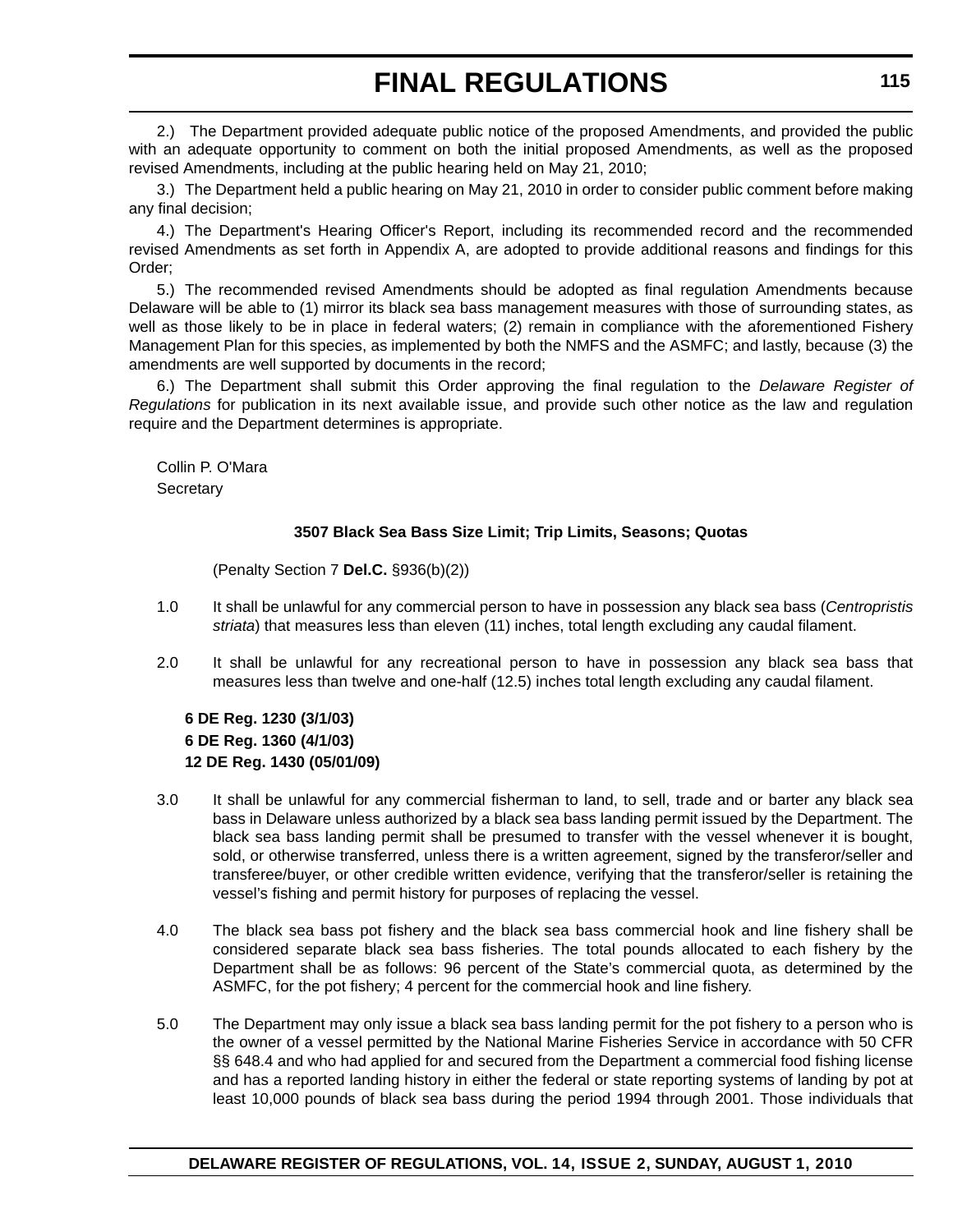have landing history only in the federal data base must have possessed a state commercial food fishing license for at least one year during the time from 1994 through 2001.

6.0 The Department may only issue a black sea bass landing permit for the commercial hook and line fishery to a person who has applied for and secured from the Department a commercial food fishing license and a fishing equipment permit for hook and line and submitted landings reports in either the federal or state landing report systems for black sea bass harvested by hook and line during at least one year between 1994 and 2001.

**1 DE Reg.1767 (5/1/98) 2 DE Reg. 1900 (4/1/99) 3 DE Reg. 1088 (2/1/00) 4 DE Reg. 1665 (4/1/01) 4 DE Reg. 1859 (5/1/01) 5 DE Reg. 2142 (5/1/02) 6 DE Reg. 348 (9/1/02) 6 DE Reg. 1230 (3/1/03)**

7.0 Any overage of the State's commercial quota will be subtracted by the Atlantic States Marine Fisheries Commission from the next year's commercial quota.

Any overage of an individual's allocation will be subtracted from that individual's allocation the next year and distributed to those individuals in the appropriate fishery that did not exceed their quota.

- 8.0 Each participant in a black sea bass fishery shall be assigned a equal share of the total pounds of black sea bass allotted by the Department for that particular fishery. A share shall be determined by dividing the number of pre-registered participants in one of the two recognized fisheries into the total pounds of black sea bass allotted to the fishery by the Department. In order to pre-register an individual must indicate their intent in writing to participate in this fishery.
- 9.0 Individual shares of the pot fishery quota may be transferred to another participant in the pot fishery. Any transfer of black sea bass individual pot quota shall be limited by the following conditions:
	- 9.1 A maximum of one transfer per year per person.
	- 9.2 No transfer of shares of the black sea bass pot fishery quota shall be authorized unless such transfer is documented on a form provided by the Department and approved by the Secretary in advance of the actual transfer.
- 10.0 Individual shares of the commercial hook and line fishery quota may be transferred to another participant in the commercial hook and line fishery. Any transfer of black sea bass individual commercial hook and line quota shall be limited by the following conditions:
	- 10.1 A maximum of one transfer per year per person.
	- 10.2 No transfer of shares of the black sea bass commercial hook and line quota shall be authorized unless such transfer is documented on a form provided by the Department and approved by the Secretary in advance of the transfer.
- 11.0 Each commercial food fisherman participating in a black sea bass fishery shall report to the Department, via the interactive voice phone reporting system operated by the Department, each days landings in pounds at least one hour after packing out their harvest.

#### **DELAWARE REGISTER OF REGULATIONS, VOL. 14, ISSUE 2, SUNDAY, AUGUST 1, 2010**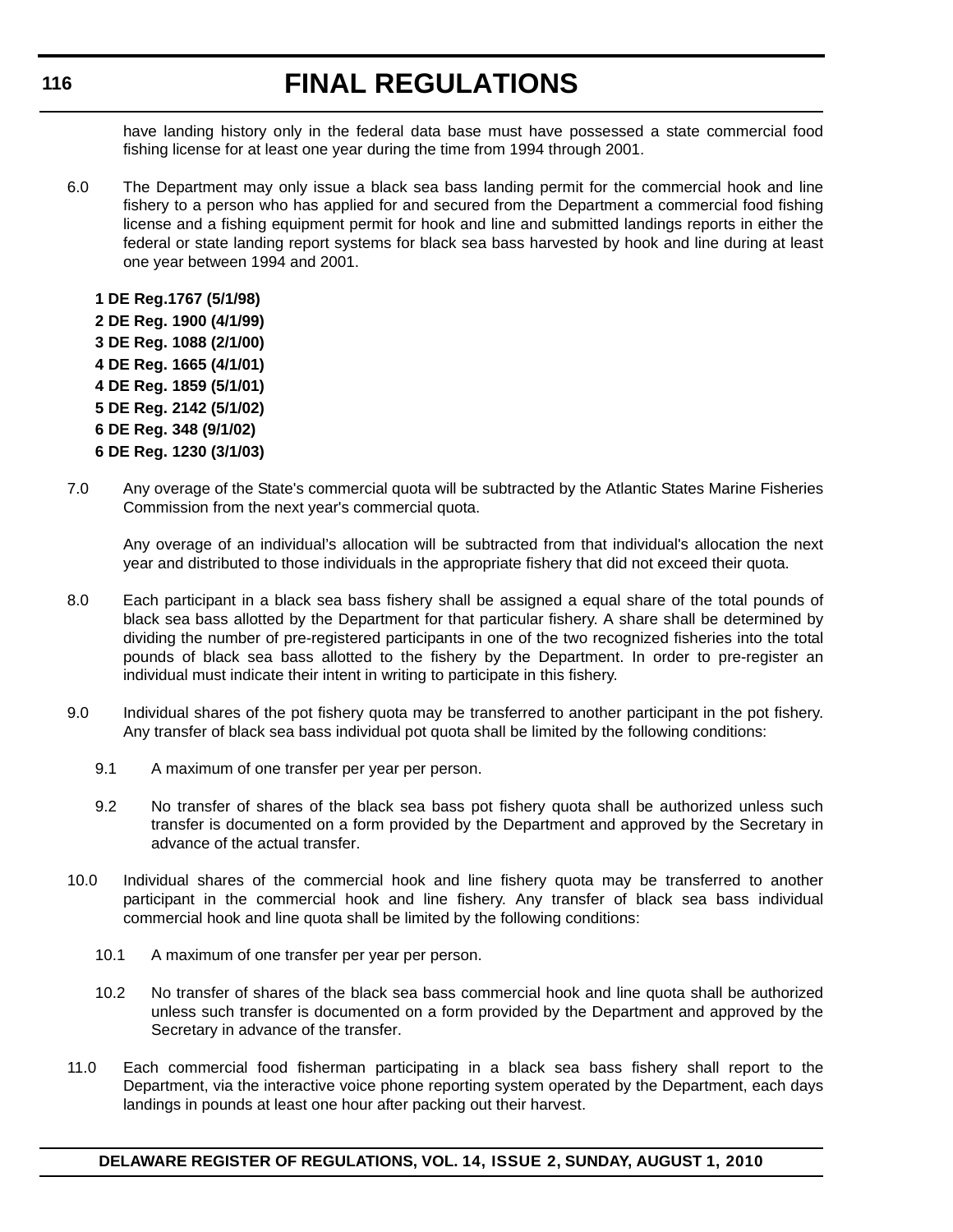- <span id="page-54-0"></span>12.0 It shall be unlawful for any recreational fisherman to take and reduce to possession or to land any black sea bass beginning at 12:01 AM January 1, **[2010]** and ending midnight May 21, **[2010]** and beginning at **[midnight on September 12, 2010 and ending at midnight on December 31, 2010 12:01 a.m. October 12 and ending mid-night October 31]**.
	- 12.1 It shall be unlawful for any recreational fisherman to have in possession more than 25 black sea bass at or between the place where said black sea bass were caught and said recreational fisherman's personal abode or temporary or transient place of lodging.

**7 DE Reg. 1575 (5/1/04) 6 DE Reg. 1230 (3/1/03) 8 DE Reg. 1488 (4/1/05) 9 DE Reg. 1759 (5/1/06) 11 DE Reg. 1662 (06/01/08)**

#### **DIVISION OF FISH [AND WILDLIFE](http://www.fw.delaware.gov/Pages/FWPortal.aspx)**

Statutory Authority: 7 Delaware Code, Section 1902(a)(4) (7 **Del.C.** §1902(a)(4)) 7 **DE Admin. Code** 3702 & 3771

#### **Secretary's Order No.: 2010-F-0020 [3700 Shellfish Regulations](#page-4-0) Date of Issuance: July 9, 2010 Effective Date of the Amendment: August 11, 2010**

Under the authority vested in the Secretary of the Department of Natural Resources and Environmental Control ("Department" or "DNREC") the following findings, reasons and conclusions are entered as an Order of the Secretary in the above-referenced rulemaking proceeding.

#### **Background and Procedural History**

This Order considers proposed regulations to amend 7 **DE Admin. Code** 3702 and 3771, Delaware Shellfish Regulations Pertaining to Oysters: Definitions and Oyster Harvesting Licensee Requirements. The Department's Division of Fish and Wildlife commenced the regulatory development process with Start Action Notice 2010-12. The Department published its initial proposed regulation Amendments in the April 1, 2010 *Delaware Register of Regulations*, and held a public hearing on Thursday, April 29, 2010. The public hearing record remained open at that time for public comment through April 30, 2010.

Subsequent to the Department's initial publication of its proposed regulation Amendments on April 1, 2010, the Department received numerous public comments concerning the proposed Amendments to Delaware's Shellfish Regulations Pertaining to Oysters. These comments were primarily focused on the proposed requirements of (1) a "processor" to retain tags for an extended period following the original purchase of legally harvested oysters; and that (2) no broken or previously used tags can be kept on the vessel. After thorough review by the Department, it was determined that no revisions to the initially proposed regulations regarding this matter were necessary.

With regard to the first proposed requirement noted above, the Enforcement Section of the Department's Division of Fish and Wildlife thoroughly reviewed this proposed regulation language in the light of the public comment received on this issue. The Department believes that no storage problem(s) should occur as a result of a "processor" now being required to keep the tags from any bags of oysters that he or she had opened. If, however, a "processor" should develop a storage problem, the tags would be picked up by Enforcement upon request, or at regular intervals, in order to avoid a storage problem. The Department discussed this rationale with members of the regulated community that had expressed their concerns on this issue at the time of the public hearing, and this arrangement was agreeable to both the "processors" and the Department's Enforcement Section. Again, no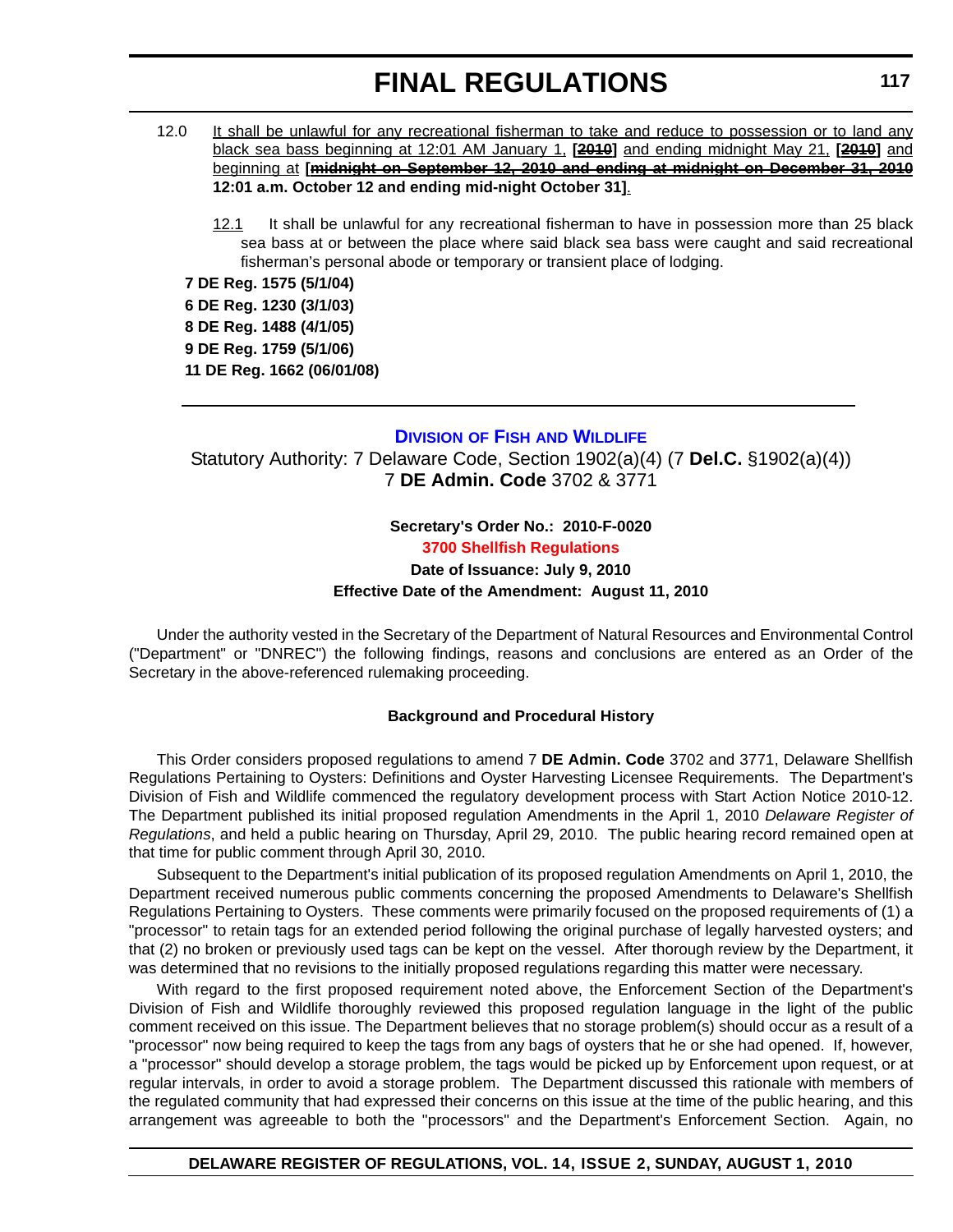revision to the proposed regulation language is necessary, as the proposed amendments to 7 **DE Admin. Code** 3771 specifically allow for this arrangement to be made between the "processor" and the Department's Enforcement Section.

The second proposed regulatory requirement (i.e., no broken or previously used tags may be kept on the vessel) is the Department's attempt to eliminate one of the major "loopholes" in Delaware's current oyster regulations. At the present time, as long as used tags were permitted to remain onboard the oyster vessel, an oysterman could claim that the used tags were just removed from the oyster bags that were still onboard the vessel. Thus, by making it illegal to possess these invalid tags, oystermen would no longer be able to continue that practice. Concern was expressed at the public hearing that, on occasion, tags were either inadvertently broken or become otherwise unusable. Once again, the Department reviewed this proposed amendment in light of the public comment received in this matter, and determined that no revision to the proposed regulation language is necessary.

Although neither the Fisheries Section nor the Enforcement Section of the Department has any knowledge of any such problems in the past with the oyster tags being used, the Department does acknowledge that the possibility exists of a seal becoming unusable as a result of insufficient quality control during its manufacture. In the event of such a problem, the Department's Fisheries Section shall work with the Enforcement Section and any other oysterman that has a valid complaint of a faulty or unusable tag. If necessary, the tag will be replaced with a new tag in order for the oysterman to harvest his full allocation.

The Department's presiding hearing officer, Lisa A. Vest, prepared a Hearing Officer's Report dated June 24, 2010 (Report). The Report recommends certain findings and the adoption of the proposed Amendments as attached to the Report as Appendix A.

#### **Findings and Discussion**

I find that the proposed Amendments are well-supported by the record developed by the Department, and I adopt the Report to the extent it is consistent with this Order. The Department's experts developed the record and drafted the proposed Amendments. Throughout the regulatory development process regarding this promulgation, the Department received public comment, as noted in the Report, and the same were fully addressed by Department staff in a thorough and balanced manner, accurately reflecting the information as contained in the public hearing record which was developed in this matter.

I find that the Department's experts in the Division of Fish and Wildlife fully developed the record to support adoption of these Amendments. With the adoption of this Order, Delaware will (1) require that oyster tags remain in place on oyster containers while being transported for processing; (2) require that tags on oyster containers remain in place until the containers are opened or emptied by a processor; (3) require processors to retain removed tags for a period of 90 days beyond the end of the calendar year; (4) make it unlawful to process oysters aboard a vessel; (5) define "processing" as it pertains to shellfish and shellfish products; (6) define "processor" as it pertains to shellfish and shellfish products; and (7) make it unlawful to possess a used or broken oyster tag on the harvesting vessel.

In conclusion, the following findings and conclusions are entered:

1.) The Department has jurisdiction under its statutory authority to issue an Order adopting these proposed Amendments as final;

2.) The Department provided adequate public notice of the proposed Amendments, and provided the public with an adequate opportunity to comment on the proposed Amendments;

3.) The Department held a public hearing on April 29, 2010 in order to consider public comment before making any final decision;

4.) The Department's Hearing Officer's Report, including its recommended record and the recommended Amendments as set forth in Appendix A, are adopted to provide additional reasons and findings for this Order;

5.) The recommended Amendments should be adopted as final regulation Amendments because Delaware will be able to (1) eliminate one of the major loopholes in Delaware's existing oyster regulations by making it illegal for oystermen to possess either broken or previously used oyster bag tags on the oyster vessel; (2) formally define "processing" and "processor" as it pertains to both shellfish and shellfish products, in order to

**DELAWARE REGISTER OF REGULATIONS, VOL. 14, ISSUE 2, SUNDAY, AUGUST 1, 2010**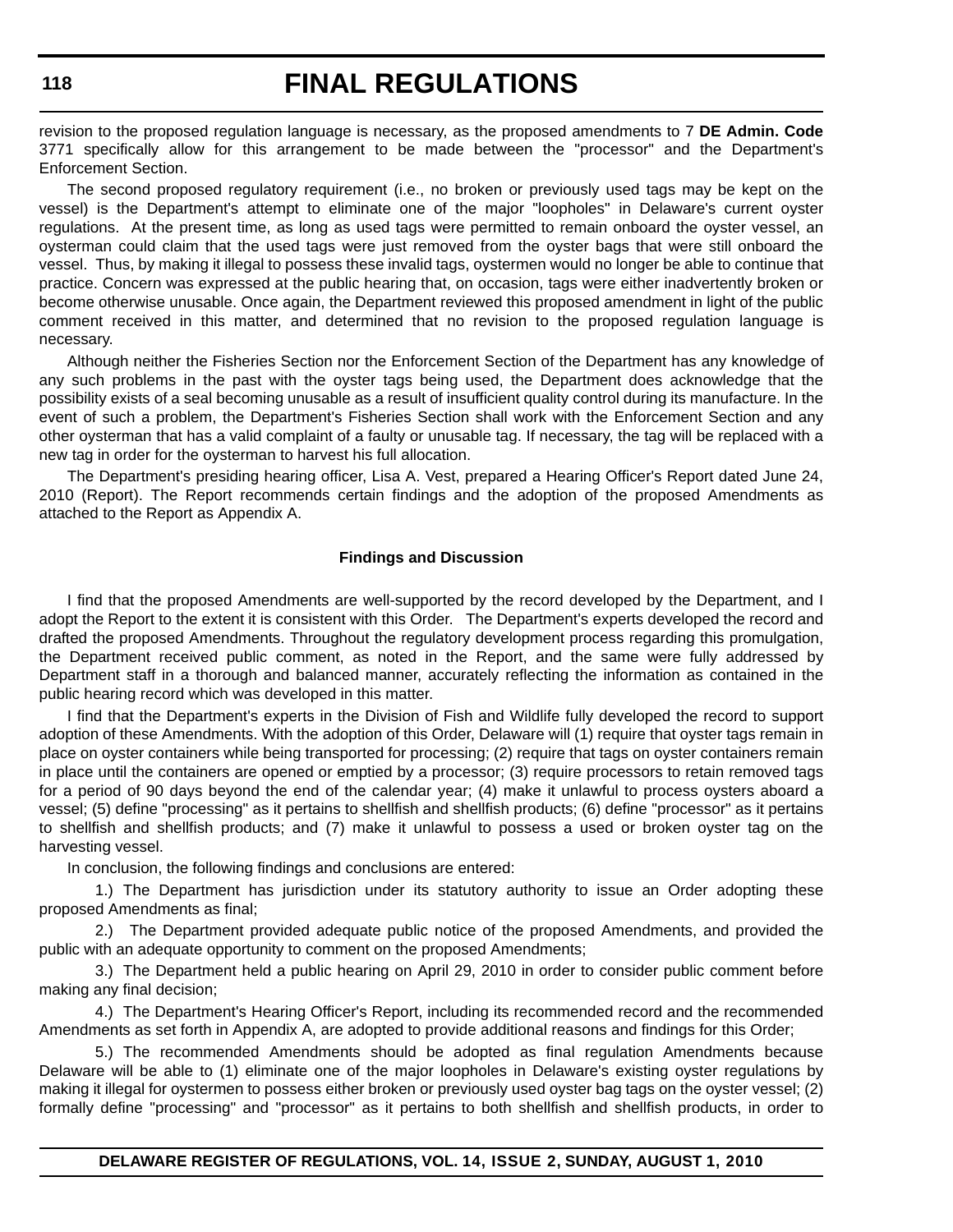provide clarification to existing regulations to promote a greater understanding of the same to oystermen; (3) more effectively and efficiently prevent the overharvesting of this natural resource by assisting the Department with its critical tasks of quota allocation, subsequent monitoring and enforcement efforts; and lastly, because (4) the amendments are well supported by documents in the record;

6.) The Department shall submit this Order approving the final regulation to the Delaware Register of Regulations for publication in its next available issue, and provide such other notice as the law and regulation require and the Department determines is appropriate.

Collin P. O'Mara, Secretary

#### **3702 Definitions:**

1.0 **"2 Consecutive Years"**, as it appears in 7 **Del.C.** §1918(c) shall mean any consecutive 24 month period.

**"A Person's Intent to Sell Shellfisheries to Another"** shall mean a person has in his possession a quantity of that species of shellfish in excess of the quantity specified under the definition of "Commercial Shellfishing" or this same person advertises for sale, offers for sale or completes the sale of any portion of that measure of shellfish to another person.

**"Commercial Shellfishing"** shall mean for any person to possess those species of shellfish in excess of the following quantities unless said person has a valid receipt for all shellfish above these quantities; or as otherwise provided by law or regulation:

- Oysters one (1) bushel per vessel
- Blue Crabs one (1) bushel per person
- Hard Clams five hundred (500) clams per person
- Lobsters two (2) lobsters per person

**"Commercial Measure"** shall mean that unit of measurement of a species of shellfish as described herein:

- Oysters bushels
- Blue Crabs -bushels
- Clams actual numbers or bushels
- Lobsters actual numbers or pounds
- Blue Mussels bushels or pounds

**"Delaware Bay"** shall mean all those waters and submerged lands under the jurisdiction of the State located within an area bordered on the North by a straight line drawn between Liston Point, Delaware and Hope Creek, New Jersey and bordered on the South by a line drawn from Cape May Inlet East Jetty Light to Cape May Harbor Inlet Lighted Bell Buoy 2CM; thence to the northernmost extremity of Cape Henlopen, but not including any tributaries thereto.

**"Delaware River"** shall mean all those waters and submerged lands under the jurisdictions of the State located within an area to the North of a straight line connecting Liston Point, Delaware and Hope Creek, New Jersey, but not including any tributaries thereto.

#### **"New Licensee"**

- shall mean for purposes of interpreting 7 **Del.C.** §1918(a), any person who has never been issued a commercial crab pot license or any person who has not been issued a valid commercial crab pot license by the Department before May 1, 1994 and annually thereafter when applying for the renewal of such license.
- shall mean for purposes of interpreting 7 **Del.C.** §1918(b), any person who has never been issued a commercial crab dredger's license or any person who has not been issued a valid crab dredger's license by the Department before May 1, 1994 and then annually thereafter when applying for the renewal of such license."

**"Processing"** shall mean, with respect to shellfish or shellfisheries products: Preparing, shucking, freezing, changing into different market forms, manufacturing, preserving, packing.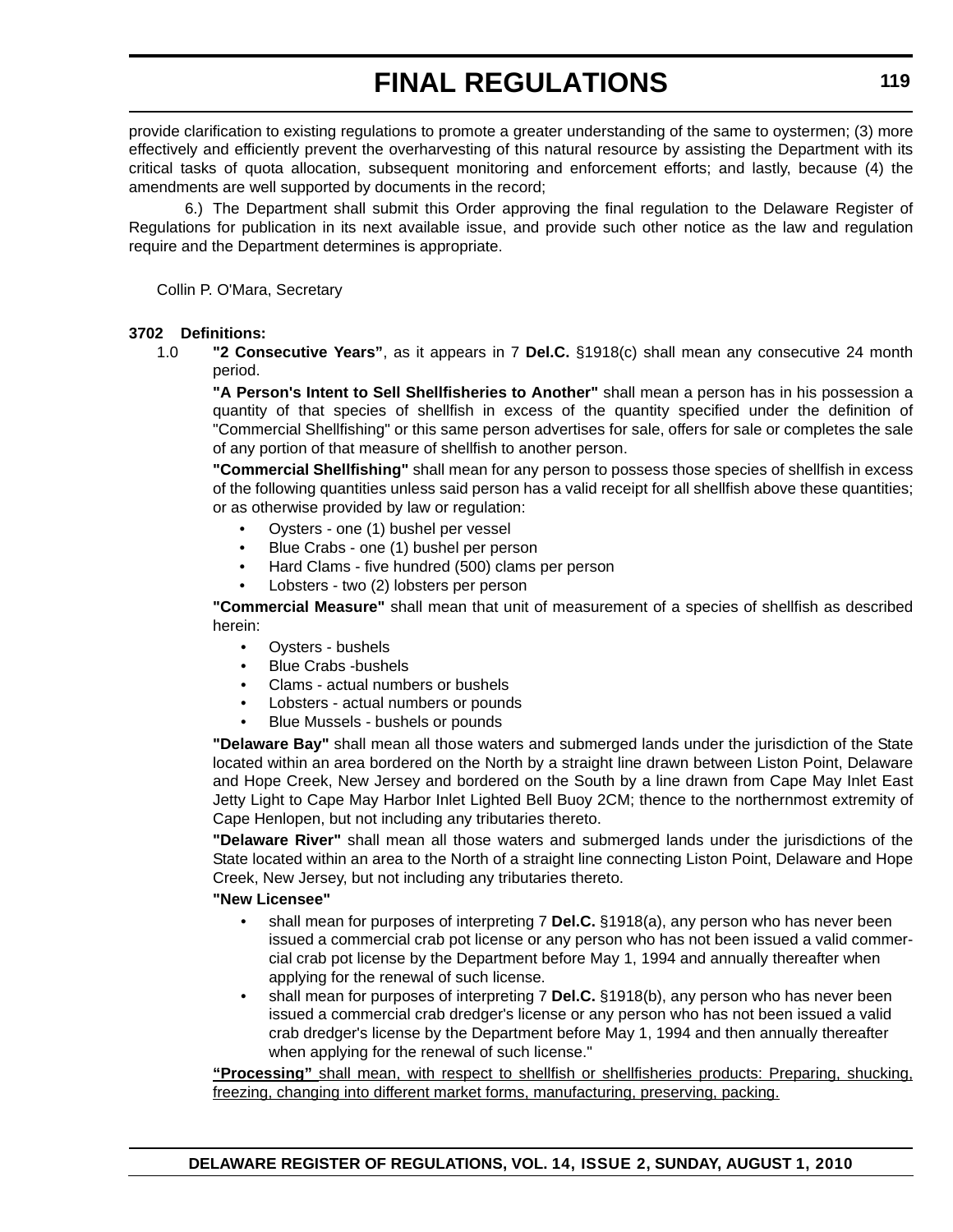<span id="page-57-0"></span>**"Processor"** shall mean any person engaged in the purchasing, or commercial, custom, or institutional processing of shellfish products.

**"Recreational Purposes"** shall mean the noncommercial use of shellfish that does not include the sale, trade or barter of shellfish in quantities less than the prescribed quantities for commercial shellfishing.

#### **3771 Oyster Harvesting Licensee Requirements**

(Penalty Section 7 **Del.C.** §1912)

- 1.0 It shall be unlawful for any person licensed to harvest oysters from the State's natural oyster beds to possess another person's oyster harvesting tags while on board the vessel listed on said person's oyster harvesting license unless the other person is on board said vessel while harvesting oysters.
- 2.0 It shall be unlawful for any person licensed to harvest oysters from the State's natural oyster beds for direct sale to not attach an current Department issued oyster harvesting tag in the locked position through the fabric of a bushel bag containing oysters. The tag shall be cinched around the top of the bag and locked such that the bag may not be opened nor oysters removed from the bag without breaking the tag or seal. Bags shall be tagged prior to the vessel leaving the shellfish harvest grounds and returning to any port remain in place while being transported for processing.
- 3.0 It shall be unlawful for any person to possess a bushel bag that is empty or partially filled with oysters so long as an oyster harvesting tag is attached to said bag.

### **5 DE Reg. 2140 (5/1/02)**

#### **6 DE Reg. 1356 (4/1/03)**

- 4.0 It shall be unlawful for any person to possess an oyster cage that is empty of oysters so long as an oyster harvesting tag is attached to said cage. A filled or partially filled oyster cage must have the appropriate number of tags attached in the locked position to reflect the number of bushels of oysters in the cage.
- 5.0 It shall be unlawful for any person licensed to harvest oysters from the State's natural oyster beds to possess, while on board any vessel listed on said person's oyster harvesting license, used or otherwise invalid oyster harvesting tags. A used tag shall mean any tag that has been locked or sealed and subsequently cut, broken, or made unusable.
- 6.0 Any processor receiving oysters that were harvested from the State's natural oyster beds must keep the oyster harvesting tag or tags in place until the container is broken open or emptied by the processor, at which time the processor must promptly remove and retain the tag(s) for a period of 90 days beyond the end of the calendar year, unless otherwise directed by authorized representatives of the Department.
	- 6.1 It shall be unlawful for any person to process oysters aboard a vessel.

### **6 DE Reg. 1356 (4/1/03)**

#### **11 DE Reg. 1496 (05/01/08)**

**13 DE Reg. 1285 (04/01/10)**

### **[DEPARTMENT OF STATE](http://depsc.delaware.gov/default.shtml)**

**PUBLIC SERVICE COMMISSION**

Statutory Authority: 26 Delaware Code, Section 209(a) (26 **Del.C.** §209(a)) 26 **DE Admin. Code** 2002

IN THE MATTER OF THE ADOPTION OF RULES CONCERNING THE IMPLEMENTATION OF 72 DEL. LAWS CH. 402 (2000) GRANTING THE COMMISSION | THE JURISDICTION TO GRANT AND REVOKE THE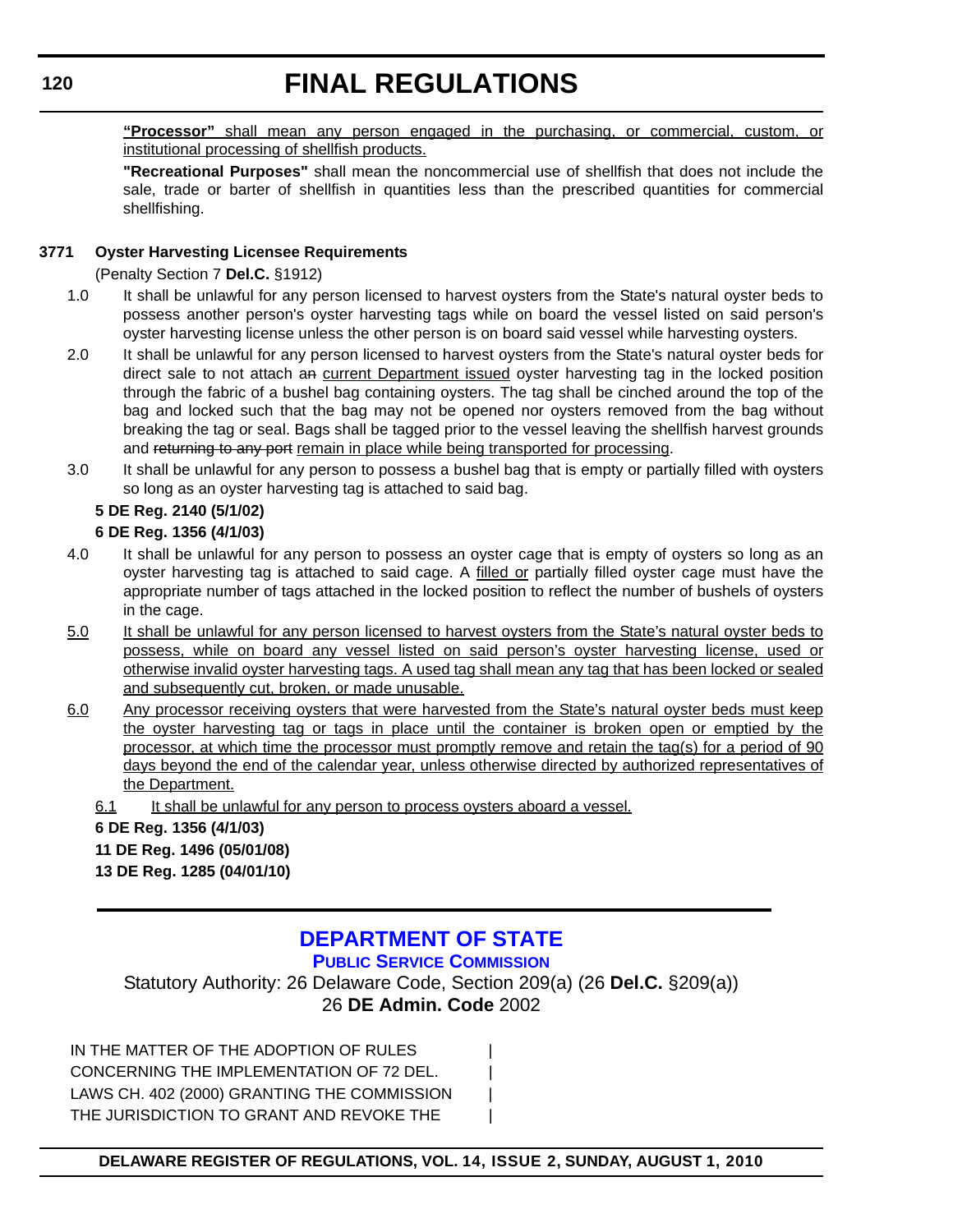CERTIFICATES OF PUBLIC CONVENIENCE AND  $\qquad$  PSC REGULATION DOCKET NO. 51 NECESSITY FOR PUBLIC UTILITY WATER UTILITIES | (OPENED NOVEMBER 12, 2000; REOPENED MARCH 20, 2007

#### **[2002 Regulations Governing Certificates of Public Convenience and Necessity for Water Utilities](#page-4-0)**

#### **ORDER No. 7813**

This 22<sup>ND</sup> day of July, 2010, the Commission determines and Orders the following:

**WHEREAS,** on May 4, 2010, after extensive proceedings in the above docket, the Commission repealed and replaced its existing *Regulations Governing Certificates of Public Convenience and Necessity for Water Utilities* with a newly revised set of regulations (the "Revised Water CPCN Regulations"). *See* PSC Order No. 7774 (May 4,  $2010$ ;<sup>1</sup> and

**WHEREAS,** pursuant to Order No. 7774 and 29 **Del.C.** §§10113 and 10115(a), the Commission Secretary caused to be published in the *Delaware Register of Regulations* a copy of the Revised Water CPCN Regulations, along with a notice (the "Notice") soliciting public comments to the Revised Water CPCN Regulations and stating that the Commission will hold hearing on the regulations on July 22, 2010, at the Commission's regularly schedule meeting; and

**WHEREAS,** the Secretary also published the Notice in both *The News Journal* and the *Delaware State News* newspapers; and

**WHEREAS**, the Commission has not received any comments to the Revised Water CPCN Regulations, and the comment period has expired.

#### **NOW THEREFORE, IT IS ORDERED BY THE AFFIRMATIVE VOTE OF NOT FEWER THAN THREE COMMISSIONERS:**

1. That, pursuant to 26 **Del.C.** §§209(a) and 821, and 29 **Del.C.** §§10111 *et seq.*, the Commission hereby promulgates the revised *Regulations Governing Certificates of Public Convenience and Necessity for Water Utilities* with a newly revised set of regulations (the "Revised Water CPCN Regulations"), a true and correct copy of which is attached hereto as Exhibit A, as official regulations as defined by 29 **Del.C.** §1132. The Revised Water CPCN Regulations replace the regulations existing at 26 **DE Admin. Code** §2002.

2. That, pursuant to 26 **Del.C**. §§10113 and 10118, the Secretary of the Commission shall transmit to the Registrar of Regulations for publication in the *Delaware Register* a copy of this Order (with the attached Revised Water CPCN Regulations). An exact copy of the Revised Water CPCN Regulations attached hereto shall be published as final, official regulations in the *Delaware Register*.

3. The Commission Secretary shall serve a copy of this Order upon its regulated water utilities.

4. That the Commission reserves the jurisdiction and authority to enter such further Orders in this matter as may be deemed necessary or proper.

#### **BY ORDER OF THE COMMISSION:**

Arnetta McRae, Chair Jeffrey J. Clark, Commissioner Jaymes B. Lester, Commissioner Dallas Winslow, Commissioner

ATTEST: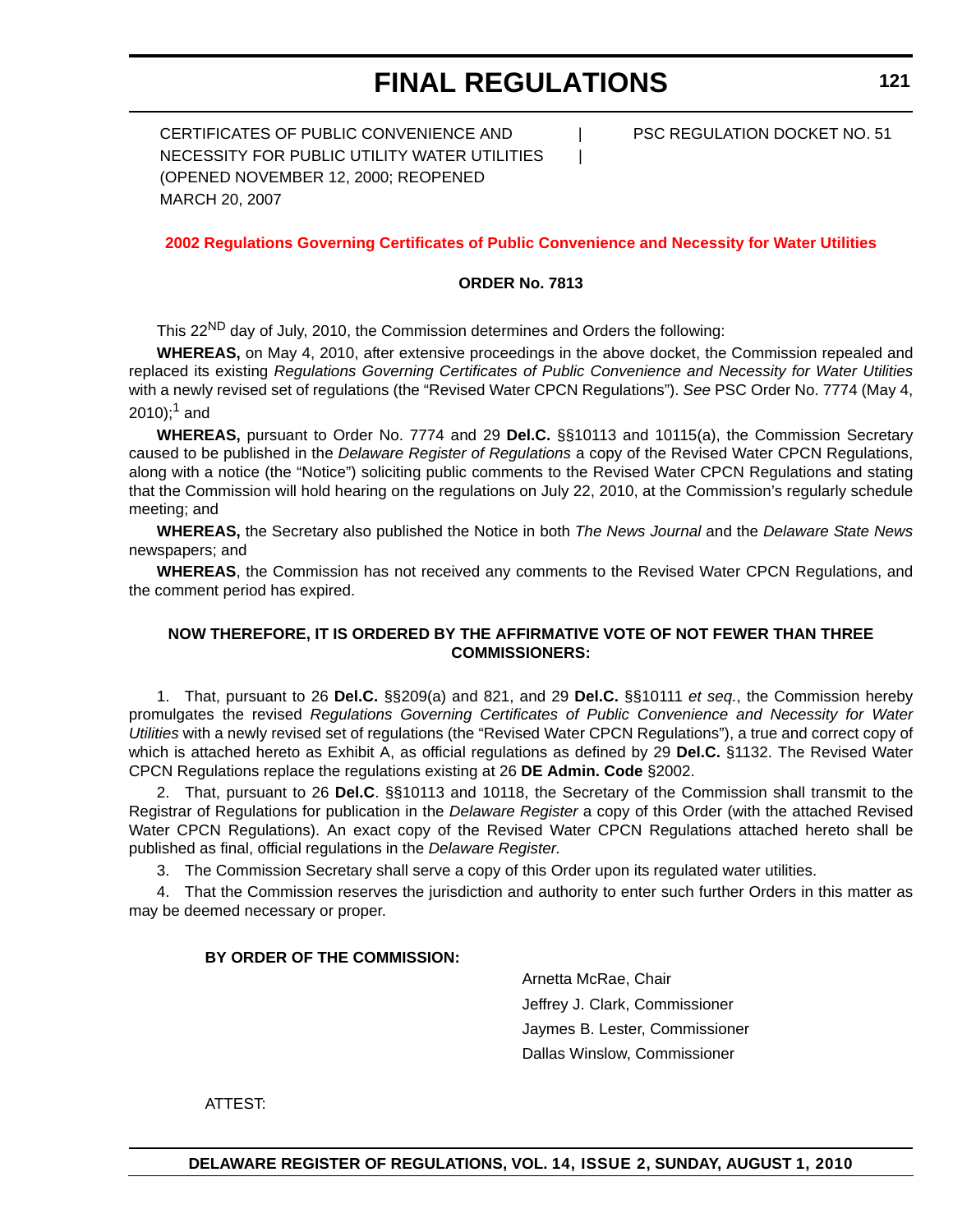#### Alisa Carrow Bentley, Secretary

 $1$  A set of the Revised Water CPCN Regulations was attached to the Order and were, due to a typographical error, referred to as both exhibit 2 and 3 in the Order. The water CPCN regulations that the revised set replace were originally adopted by PSC Order No. 5730 (June 5, 2001).

**\*Please note that no changes were made to the regulation as originally proposed and published in the June 2010 issue of the** *Register* **at page 1515 (13 DE Reg. 1515). Therefore, the final regulation is not being republished. A copy of the final regulation is available at:**

**[2002 Regulations Governing Certificates of Public Convenience and Necessity for Water Utilities](http://regulations.delaware.gov/register/august2010/proposed/14 DE Reg 120 08-01-10.htm)**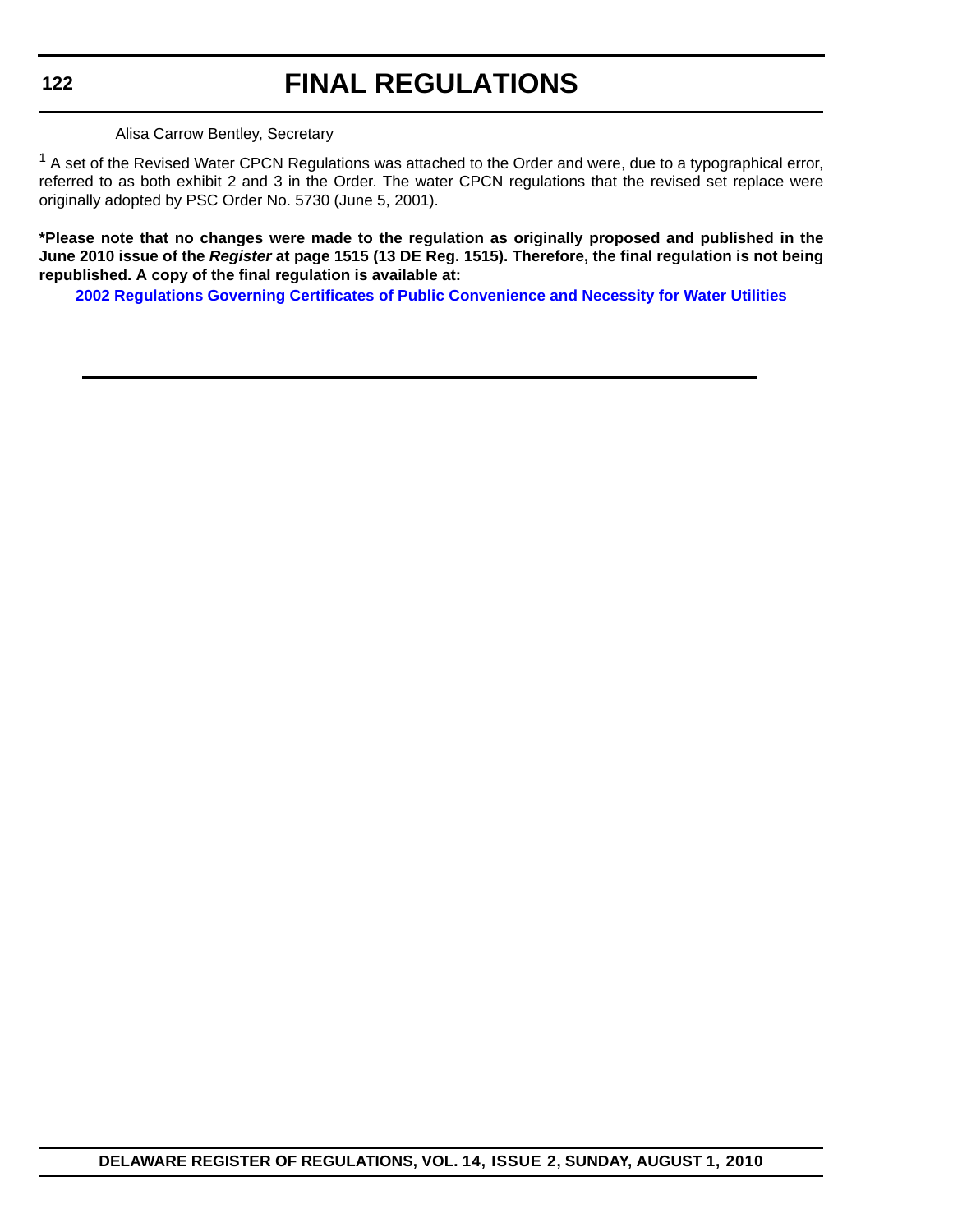### <span id="page-60-0"></span>**CALENDAR OF EVENTS/HEARING NOTICES**

#### **[DELAWARE RIVER BASIN COMMISSION](http://www.state.nj.us/drbc/) [NOTICE OF PROPOSED RULEMAKING AND PUBLIC HEARING](#page-4-0)**

#### **Amendments to the Water Quality Regulations, Water Code and Comprehensive Plan to Update Water Quality Criteria for Toxic Pollutants in the Delaware Estuary and Extend These Criteria to Delaware Bay**

The Delaware River Basin Commission (DRBC or "Commission") will hold a public hearing to receive comments on proposed amendments to the Commission's Water Quality Regulations, Water Code and Comprehensive Plan to update many of the Commission's stream quality objectives (also called water quality criteria) for human health and aquatic life for toxic pollutants in the Delaware Estuary (DRBC Water Quality Zones 2 through 5) and to extend application of the criteria to Delaware Bay (DRBC Water Quality Zone 6). The proposed changes will bring the Commission's criteria for toxic pollutants into conformity with current guidance published by the U.S. Environmental Protection Agency (EPA) and provide a more consistent regulatory framework for managing the tidal portion of the main stem Delaware River.

The public hearing will take place on Thursday, September 23 at 2:30 p.m. and will continue on that day until all those who wish to testify are afforded an opportunity to do so. Written comments will be accepted through 5:00 p.m. on Friday, October 1, 2010.

The public hearing will take place in the Goddard Room at the Commission's office building, located at 25 State Police Drive, West Trenton, New Jersey. Driving directions are available on the Commission's Web site, www.drbc.net. Please do not rely on Internet mapping services as they may not provide accurate directions to this location.

Written comments may be submitted by e-mail to [regs@drbc.state.nj.us;](mailto:regs@drbc.state.nj.us) by fax to Regulations at 609-883- 9522; by U.S. Mail to Regulations c/o Commission Secretary, DRBC, P.O. Box 7360, West Trenton, NJ 08628- 0360; or by private mail carrier to Regulations c/o Commission Secretary, DRBC, 25 State Police Drive, West Trenton, NJ 08628-0360. In all cases, please include the commenter's name, address and affiliation if any in the comment and include "Water Quality Criteria" in the subject line.

The current rule and the full text of the proposed amendments are posted on the Commission's Web site, www.drbc.net, along with the report entitled "Water Quality Criteria for Toxic Pollutants for Zones 2-6 of the Delaware Estuary: Basis and Background Document" (DRBC, June 2010) and a set of PowerPoint slides [presented to the Commission at the latter's public meeting on December 9, 2009 by the chair of the Commission's](http://frwebgate.access.gpo.gov/cgi-bin/leaving.cgi?from=leavingFR.html&log=linklog&to=http://www.drbc.net) Toxics Advisory Committee. Hard copies of these materials may be obtained for the price of postage by contacting Ms. Paula Schmitt at 609-883-9500, ext. 224. For questions about the technical basis for the rule, please contact Dr. Ronald MacGillivray at 609-477-7252. For queries about the rulemaking process, please contact Pamela Bush at 609-477-7203.

### **[DEPARTMENT OF EDUCATION](http://www.doe.k12.de.us/) [PUBLIC NOTICE](#page-4-0)**

The State Board of Education will hold its monthly meeting on Thursday, August 20, 2010 at 1:00 p.m. in the Townsend Building, Dover, Delaware.

#### **[DEPARTMENT OF HEALTH AND SOCIAL SERVICES](http://www.dhss.delaware.gov/dhss/dmma/) DIVISION OF MEDICAID AND MEDICAL ASSISTANCE Combining §1915(c) Home and Community-Based Services Waivers [NOTICE OF PUBLIC COMMENT PERIOD](#page-4-0)**

In compliance with the State's Administrative Procedures Act (APA - Title 29, Chapter 101 of the Delaware Code) and under the authority of Title 31 of the Delaware Code, Chapter 5, Section 512, and, in compliance with State Notice procedures as set forth in the Federal Register, September 27, 1994, the Delaware Health and Social Services (DHSS) / Division of Medicaid and Medical Assistance (DMMA) intends to submit an amendment to the

**DELAWARE REGISTER OF REGULATIONS, VOL. 14, ISSUE 2, SUNDAY, AUGUST 1, 2010**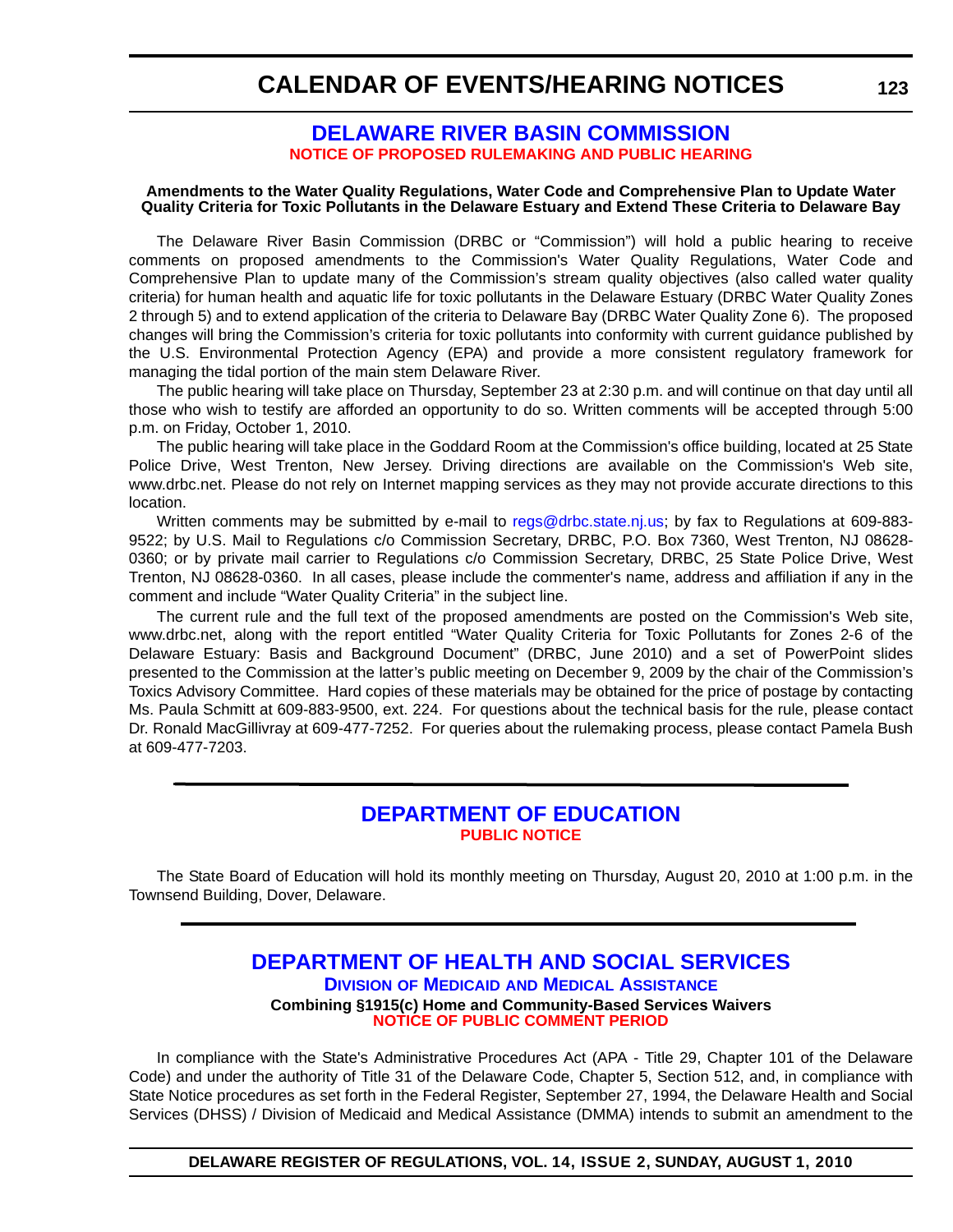**124**

### **CALENDAR OF EVENTS/HEARING NOTICES**

Elderly and Disabled Waiver that combines three existing §1915(c) Home and Community-Based Services (HCBS) waivers into one HCBS waiver.

Any person who wishes to make written suggestions, compilations of data, testimony, briefs or other written materials concerning this waiver must submit same to Sharon L. Summers, Planning & Policy Development Unit, Division of Medicaid and Medical Assistance, 1901 North DuPont Highway, P.O. Box 906, New Castle, Delaware 19720-0906 or by fax to (302) 255-4454 by August 31, 2010. A copy of the waiver amendment is available upon request by contacting Lisa Bond, Division of Services for Aging and Adults with Physical Disabilities (DSAAPD) at (302) 255-9358.

The action concerning the determination of whether to adopt the proposed regulation will be based upon the results of Department and Division staff analysis and the consideration of the comments and written materials filed by other interested persons.

#### **DIVISION [OF SOCIAL SERVICES](http://www.dhss.delaware.gov/dhss/dss/)**

#### **Amending policies in the Division of Social Services Manual (DSSM) regarding the General Assistance (GA) and Temporary Assistance for Needy Families (TANF) programs. [PUBLIC NOTICE](#page-4-0)**

In compliance with the State's Administrative Procedures Act (APA - Title 29, Chapter 101 of the **Delaware Code**) and under the authority of Title 31 of the **Delaware Code**, Chapter 5, Section 512, Delaware Health and Social Services (DHSS) / Division of Social Services is proposing to amend policies in the Division of Social Services Manual (DSSM) regarding the General Assistance (GA) and Temporary Assistance for Needy Families (TANF) programs.

Any person who wishes to make written suggestions, compilations of data, testimony, briefs or other written materials concerning the proposed new regulations must submit same to Sharon L. Summers, Policy, Program & Development Unit, Division of Social Services, 1901 North DuPont Highway, P.O. Box 906, New Castle, Delaware 19720-0906 or by fax to (302) 255-4425 by Tuesday, August 31, 2010.

The action concerning the determination of whether to adopt the proposed regulation will be based upon the results of Department and Division staff analysis and the consideration of the comments and written materials filed by other interested persons.

#### **DIVISION [OF SOCIAL SERVICES](http://www.dhss.delaware.gov/dhss/dss/)**

#### **DSSM: 3000 Technical Eligibility for Cash Assistance and 4000 Finanicial Responsibility [PUBLIC NOTICE](#page-4-0)**

In compliance with the State's Administrative Procedures Act (APA - Title 29, Chapter 101 of the **Delaware Code**) and under the authority of Title 31 of the **Delaware Code**, Chapter 5, Section 512, Delaware Health and Social Services (DHSS) / Division of Social Services is proposing to amend policies in the Division of Social Services Manual (DSSM) regarding the General Assistance (GA) and Temporary Assistance for Needy Families (TANF) programs.

Any person who wishes to make written suggestions, compilations of data, testimony, briefs or other written materials concerning the proposed new regulations must submit same to Sharon L. Summers, Policy, Program & Development Unit, Division of Social Services, 1901 North DuPont Highway, P.O. Box 906, New Castle, Delaware 19720-0906 or by fax to (302) 255-4425 by Tuesday, August 31, 2010.

The action concerning the determination of whether to adopt the proposed regulation will be based upon the results of Department and Division staff analysis and the consideration of the comments and written materials filed by other interested persons.